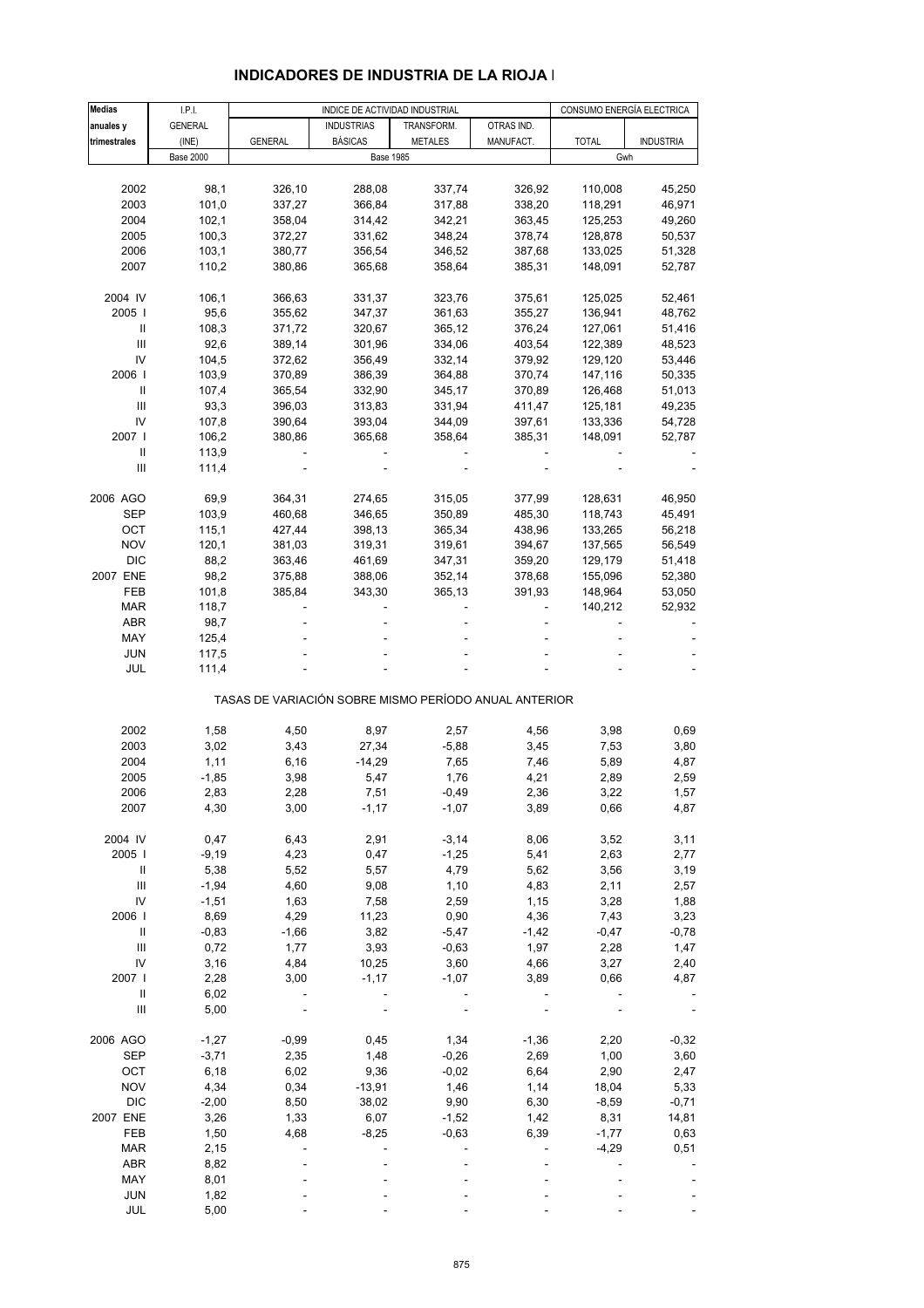#### **INDICADORES DE INDUSTRIA DE LA RIOJA. II**

| <b>Medias</b>                      |               | ENCUESTA DE COYUNTURA INDUSTRIAL: TOTAL INDUSTRIA (1) |                  |                |             |
|------------------------------------|---------------|-------------------------------------------------------|------------------|----------------|-------------|
| anuales y                          | INDICADOR DE  | NIVEL CARTERA                                         | <b>TENDENCIA</b> | <b>NIVEL</b>   | UTILIZACIÓN |
| trimestrales                       | CLIMA INDUST. | <b>PEDIDOS</b>                                        | PRODUCCIÓN       | <b>STOCKS</b>  | CAPACIDAD   |
|                                    |               | Saldo de respuestas                                   |                  |                | $\%$        |
|                                    |               |                                                       |                  |                |             |
| 2002                               | $-10,8$       | $-18$                                                 | $-2$             | 8              | 69,2        |
| 2003                               | $-5,9$        | $-21$                                                 | 12               | 10             | 76,0        |
| 2004                               | $-8,2$        | $-20$                                                 | 6                | 13             | 72,4        |
|                                    |               | $-5$                                                  | 5                |                |             |
| 2005                               | $-5,0$        |                                                       |                  | 8              | 75,1        |
| 2006                               | $-9,9$        | $-25$                                                 | 2                | 11             | 69,0        |
| 2007                               | $-11,6$       | $-24$                                                 | 2                | 16             | 70,7        |
| 2004 IV                            | $-11,3$       | -26                                                   | $-19$            | 17             | 66,0        |
| 2005                               | $-11,4$       | $-27$                                                 | $-16$            | 14             | 64,1        |
|                                    |               |                                                       |                  |                |             |
| Ш                                  | $-5,5$        | 1                                                     | 39               | 9              | 72,0        |
| Ш                                  | $-2,3$        | $\pmb{0}$                                             | 14               | 6              | 76,7        |
| IV                                 | $-0,7$        | 6                                                     | $-16$            | 3              | 87,6        |
| 2006                               | $-3,9$        | $-17$                                                 | -6               | 10             | 66,0        |
| $\sf II$                           | $-11,5$       | $-35$                                                 | $-4$             | 16             | 60,1        |
| Ш                                  | $-12,5$       | $-24$                                                 | 15               | 14             | 75,5        |
| IV                                 | $-11,7$       | $-23$                                                 | 4                | 5              | 74,4        |
| 2007                               | $-11,9$       | $-20$                                                 | $-13$            | 20             | 65,2        |
|                                    |               |                                                       |                  |                |             |
| Ш                                  | $-11,1$       | $-34$                                                 | 19               | 19             | 71,2        |
| $\ensuremath{\mathsf{III}}\xspace$ |               | $-14$                                                 | 1                | 6              | 75,7        |
| 2006 OCT                           | $-11,6$       | $-22$                                                 | 43               | 5              |             |
| <b>NOV</b>                         | $-11,6$       | $-28$                                                 | $-2$             | 5              |             |
| <b>DIC</b>                         | $-11,7$       | $-20$                                                 | $-28$            | 6              |             |
| 2007 ENE                           | $-12,0$       | $-27$                                                 | $-25$            | 22             |             |
|                                    |               |                                                       |                  |                |             |
| FEB                                | $-11,9$       | $-31$                                                 | $-25$            | 23             |             |
| <b>MAR</b>                         | $-11,7$       | $-2$                                                  | 10               | 16             |             |
| ABR                                | $-11,2$       | $-33$                                                 | $\boldsymbol{2}$ | 25             |             |
| MAY                                | $-11,0$       | $-33$                                                 | 30               | 10             |             |
| JUN                                |               | $-36$                                                 | 26               | 23             |             |
| JUL                                |               | $-17$                                                 | 31               | 7              |             |
| <b>AGO</b>                         |               | $-10$                                                 | $-29$            | 5              |             |
| <b>SEP</b>                         |               |                                                       | ä,               | $\overline{a}$ |             |
|                                    |               | TASAS DE VARIACIÓN SOBRE MISMO PERÍODO ANUAL ANTERIOR |                  |                |             |
| 2002                               |               |                                                       |                  |                |             |
| 2003                               |               |                                                       |                  |                |             |
|                                    |               |                                                       |                  |                |             |
| 2004                               |               |                                                       |                  |                |             |
| 2005                               |               |                                                       |                  |                |             |
| 2006                               |               |                                                       |                  |                |             |
| 2007                               |               |                                                       |                  |                |             |
| 2004 IV                            |               |                                                       |                  |                |             |
| 2005                               |               |                                                       |                  |                |             |
| $\mathbf{I}$                       |               |                                                       |                  |                |             |
| Ш                                  |               |                                                       |                  |                |             |
| IV                                 |               |                                                       |                  |                |             |
|                                    |               |                                                       |                  |                |             |
| 2006                               |               |                                                       |                  |                |             |
| Ш                                  |               |                                                       |                  |                |             |
| Ш                                  |               |                                                       |                  |                |             |
| IV                                 |               |                                                       |                  |                |             |
| 2007 l                             |               |                                                       |                  |                |             |
| Ш                                  |               |                                                       |                  |                |             |
| Ш                                  |               |                                                       |                  |                |             |
|                                    |               |                                                       |                  |                |             |
| 2006 OCT                           |               |                                                       |                  |                |             |
| <b>NOV</b>                         |               |                                                       |                  |                |             |
| <b>DIC</b>                         |               |                                                       |                  |                |             |
| 2007 ENE                           |               |                                                       |                  |                |             |
| <b>FEB</b>                         |               |                                                       |                  |                |             |
| <b>MAR</b>                         |               |                                                       |                  |                |             |
| <b>ABR</b>                         |               |                                                       |                  |                |             |
|                                    |               |                                                       |                  |                |             |
| MAY                                |               |                                                       |                  |                |             |
| <b>JUN</b>                         |               |                                                       |                  |                |             |
| <b>JUL</b>                         |               |                                                       |                  |                |             |
| <b>AGO</b>                         |               |                                                       |                  |                |             |
| <b>SEP</b>                         |               |                                                       |                  |                |             |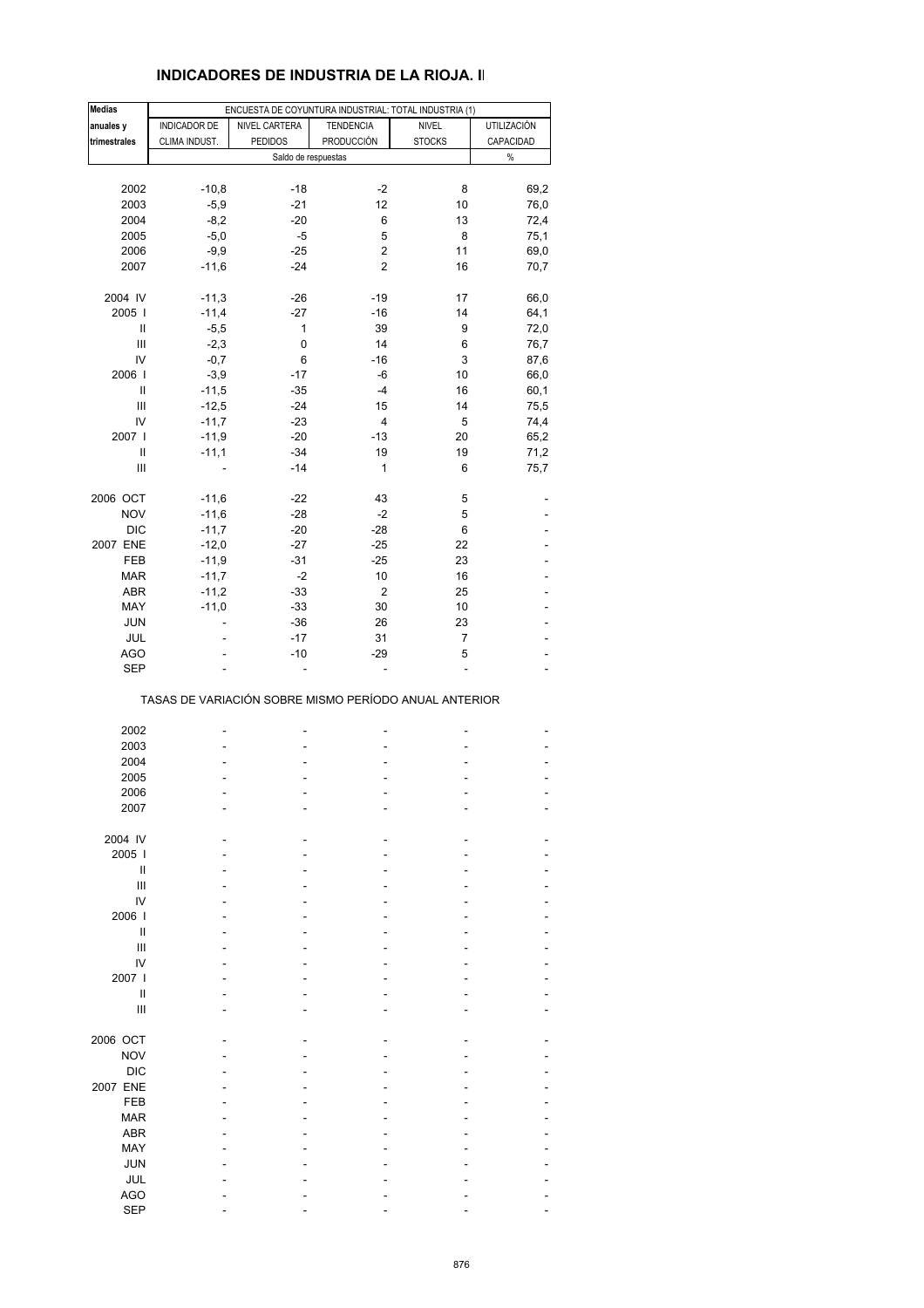| <b>Medias</b>                      |              |                  | VISADOS: SUPERFICIE A CONSTRUIR                       |                 |              |              | LICENCIAS: SUPERFICIE A CONSTRUIR |                          |                  |
|------------------------------------|--------------|------------------|-------------------------------------------------------|-----------------|--------------|--------------|-----------------------------------|--------------------------|------------------|
| anuales y                          | <b>TOTAL</b> | <b>EDIFICIOS</b> | <b>SERVICIOS</b>                                      | <b>OTROS</b>    | <b>TOTAL</b> |              | <b>RESIDENCIAL</b>                |                          | NO RESID.        |
| trimestrales                       |              | <b>VIVIENDAS</b> | <b>COMERCIALES</b>                                    | <b>DESTINOS</b> |              | <b>TOTAL</b> | <b>VIVIENDAS</b>                  | COLECTIVOS               |                  |
|                                    |              |                  | Metros cuadrados                                      |                 |              |              | Miles de metros cuadrados         |                          |                  |
|                                    |              |                  |                                                       |                 |              |              |                                   |                          |                  |
|                                    |              |                  |                                                       |                 |              |              |                                   |                          |                  |
| 2002                               | 96.178       | 64.230           | 21.141                                                | 10.807          | 62           | 47           | 46                                | 1                        | 15               |
| 2003                               | 113.759      | 88.203           | 19.245                                                | 6.311           | 68           | 59           | 58                                | $\mathbf{1}$             | 9                |
| 2004                               | 103.127      | 94.078           | 1.444                                                 | 7.605           | 133          | 109          | 109                               | $\mathbf{1}$             | 24               |
| 2005                               | 109.728      | 91.745           | 920                                                   | 17.064          | 200          | 183          | 183                               | 0                        | 17               |
| 2006                               | 138.738      | 130.571          | 1.825                                                 | 6.342           | 131          | 120          | 119                               | $\mathbf{1}$             | 11               |
| 2007                               | 125.003      | 116.383          | 864                                                   | 7.756           | 127          | 116          | 116                               | 0                        | 11               |
|                                    |              |                  |                                                       |                 |              |              |                                   |                          |                  |
|                                    |              |                  |                                                       |                 |              |              |                                   |                          |                  |
| 2004 IV                            | 95.133       | 88.390           | 1.837                                                 | 4.906           | 184          | 168          | 168                               | 0                        | 15               |
| 2005                               | 90.279       | 84.320           | 1.054                                                 | 4.905           | 104          | 92           | 92                                | 0                        | 13               |
| $\, \parallel$                     | 94.904       | 85.456           | 1.101                                                 | 8.346           | 203          | 186          | 186                               | 0                        | 17               |
| $\ensuremath{\mathsf{III}}\xspace$ | 137.355      | 100.195          | 1.469                                                 | 35.691          | 197          | 178          | 178                               | 0                        | 18               |
| IV                                 | 116.375      | 97.010           | 54                                                    | 19.311          | 294          | 276          | 276                               | 0                        | 18               |
| 2006                               | 144.040      | 134.485          | 2.912                                                 | 6.643           | 113          | 104          | 104                               | 0                        | $\bf 8$          |
| $\, \parallel$                     |              |                  |                                                       | 4.716           | 129          |              | 117                               | $\mathbf{1}$             | 10               |
|                                    | 113.567      | 108.782          | 68                                                    |                 |              | 118          |                                   |                          |                  |
| $\ensuremath{\mathsf{III}}\xspace$ | 178.310      | 167.116          | 3.677                                                 | 7.518           | 194          | 176          | 176                               | 0                        | 17               |
| IV                                 | 119.035      | 111.900          | 643                                                   | 6.492           | 90           | 81           | 80                                | 2                        | $\boldsymbol{9}$ |
| 2007 l                             | 158.676      | 150.731          | 1.932                                                 | 6.013           | 120          | 108          | 108                               | 0                        | 12               |
| Ш                                  | 99.218       | 94.086           | 83                                                    | 5.049           | 148          | 138          | 138                               | 0                        | 10               |
| $\ensuremath{\mathsf{III}}\xspace$ | 101.337      | 80.232           | $\pmb{0}$                                             | 21.105          |              |              |                                   | ÷,                       | ÷,               |
|                                    |              |                  |                                                       |                 |              |              |                                   |                          |                  |
|                                    |              |                  |                                                       |                 |              |              |                                   |                          |                  |
| 2006 AGO                           | 123.070      | 109.085          | 4.430                                                 | 9.555           | 90           | 66           | 66                                | 0                        | 24               |
| <b>SEP</b>                         | 270.602      | 264.306          | 666                                                   | 5.630           | 361          | 339          | 339                               | 0                        | 22               |
| OCT                                | 105.659      | 90.349           | 1.928                                                 | 13.382          | 126          | 115          | 110                               | 5                        | 11               |
| <b>NOV</b>                         | 139.002      | 134.996          | 0                                                     | 4.006           | 88           | 78           | 78                                | 0                        | $10$             |
| <b>DIC</b>                         | 112.445      | 110.356          | 0                                                     | 2.089           | 56           | 51           | 51                                | 0                        | $\,$ 5 $\,$      |
| 2007 ENE                           | 122.970      | 110.321          | 276                                                   | 12.373          | 104          | 87           | 87                                | 0                        | 17               |
|                                    |              |                  |                                                       |                 |              |              |                                   |                          |                  |
| FEB                                | 90.726       | 85.324           | 4.252                                                 | 1.150           | 144          | 138          | 138                               | 0                        | $\,6\,$          |
| <b>MAR</b>                         | 262.332      | 256.548          | 1.268                                                 | 4.516           | 111          | 99           | 99                                | 0                        | 12               |
| ABR                                | 118.107      | 107.946          | 102                                                   | 10.059          | 148          | 138          | 138                               | 0                        | 10               |
| MAY                                | 110.235      | 106.858          | $\pmb{0}$                                             | 3.377           |              |              |                                   |                          | $\blacksquare$   |
| <b>JUN</b>                         | 69.313       | 67.454           | 148                                                   | 1.711           |              |              |                                   |                          |                  |
| JUL                                | 101.337      | 80.232           | 0                                                     | 21.105          |              |              |                                   |                          |                  |
|                                    |              |                  |                                                       |                 |              |              |                                   |                          |                  |
|                                    |              |                  | TASAS DE VARIACIÓN SOBRE MISMO PERÍODO ANUAL ANTERIOR |                 |              |              |                                   |                          |                  |
|                                    |              |                  |                                                       |                 |              |              |                                   |                          |                  |
| 2002                               | 12,10        | $-11,79$         | 388,14                                                |                 |              | 4,09         |                                   | 600,00                   | 37,69            |
|                                    |              |                  |                                                       | 24,88           | 10,63        |              | 2,98                              |                          |                  |
| 2003                               | 18,28        | 37,32            | $-8,97$                                               | $-41,61$        | 9,61         | 25,71        | 25,86                             | 14,29                    | $-40,78$         |
| 2004                               | $-9,35$      | 6,66             | $-92,50$                                              | 20,51           | 97,28        | 86,22        | 87,21                             | 0,00                     | 170,75           |
| 2005                               | 6,40         | $-2,48$          | $-36,31$                                              | 124,37          | 49,81        | 67,51        | 68,53                             |                          | $-31,01$         |
| 2006                               | 26.44        | 42.32            | 98,48                                                 | $-62,83$        | $-34,21$     | $-34,38$     | $-34,74$                          |                          | $-32.32$         |
| 2007                               | $-4,27$      | $-5,02$          | $-59,36$                                              | 30,99           | 15,75        | 14,07        | 14,07                             |                          | 36,36            |
|                                    |              |                  |                                                       |                 |              |              |                                   |                          |                  |
| 2004 IV                            |              | $-7,71$          |                                                       |                 | 92,66        |              |                                   |                          |                  |
|                                    | $-11,69$     |                  | 125,21                                                | $-55,96$        |              | 96,50        | 102,81                            |                          | 58,62            |
| 2005                               | $-9,16$      | $-8,33$          | 229,96                                                | $-30,78$        | $-31,96$     | $-33,25$     | $-33,25$                          |                          | $-20,83$         |
| Ш                                  | $-10,92$     | $-4,70$          | 191,10                                                | $-49,38$        | 122,26       | 241,72       | 257,05                            |                          | $-53,15$         |
| Ш                                  | 23,25        | $-5,71$          | $-54,68$                                              | $\sim$          | 88,50        | 131,60       | 132,61                            | $\overline{\phantom{a}}$ | $-32,93$         |
| IV                                 | 22,33        | 9,75             | $-97,04$                                              | 293,62          | 60,07        | 64,16        | 64,16                             |                          | 15,22            |
| 2006                               | 59,55        | 59,49            | 176,40                                                | 35,43           | 7,99         | 13,82        | 13,82                             |                          | $-34,21$         |
| Ш                                  | 19,66        | 27,30            | $-93,80$                                              | $-43,49$        | $-36,62$     | $-36,27$     | $-36,80$                          | $\blacksquare$           | $-40,38$         |
|                                    |              |                  |                                                       |                 |              |              |                                   |                          |                  |
| Ш                                  | 29,82        | 66,79            | 150,34                                                | $-78,94$        | $-1,53$      | $-1,12$      | $-1,12$                           |                          | $-5,45$          |
| IV                                 | 2,29         | 15,35            | $\overline{\phantom{a}}$                              | $-66,38$        | $-69,39$     | $-70,57$     | $-71,17$                          |                          | $-50,94$         |
| 2007                               | 10,16        | 12,08            | $-33,66$                                              | $-9,49$         | 6,21         | 3,51         | 3,51                              | $\overline{\phantom{a}}$ | 40,00            |
| $\, \parallel$                     | $-12,63$     | $-13,51$         | 21,95                                                 | 7,05            | 48,00        | 50,00        | 50,00                             |                          | 25,00            |
| $\mathbf{III}$                     | $-28,26$     | $-37,30$         | $\blacksquare$                                        | 186,44          |              |              |                                   |                          |                  |
|                                    |              |                  |                                                       |                 |              |              |                                   |                          |                  |
|                                    |              |                  |                                                       |                 |              |              |                                   |                          |                  |
| 2006 AGO                           | $-40,40$     | $-3,40$          | 33,55                                                 | $-89,41$        | $-45, 12$    | $-58,49$     | $-58,49$                          |                          | 380,00           |
| <b>SEP</b>                         | 319,45       | 341,53           | $-27,13$                                              | 50,62           | 1,69         | 4,31         | 4,31                              | $\overline{\phantom{a}}$ | $-26,67$         |
| OCT                                | 44,73        | 36,71            |                                                       | 93,52           | $-64,51$     | $-64,62$     | $-66, 15$                         | $\blacksquare$           | $-63,33$         |
| <b>NOV</b>                         | $-25,20$     | $-8,57$          |                                                       | $-89,46$        | $-50,00$     | $-53,29$     | $-53,29$                          |                          | 11,11            |
| <b>DIC</b>                         | 24,54        | 42,79            |                                                       | $-83,93$        | $-84,05$     | $-84,87$     | $-84,87$                          |                          | $-64,29$         |
| 2007 ENE                           | $-21,51$     | $-23,31$         |                                                       | $-3,56$         | 28,40        | 22,54        | 22,54                             | $\blacksquare$           | 70,00            |
|                                    |              |                  |                                                       |                 |              |              |                                   |                          |                  |
| FEB                                | $-29,78$     | $-28,84$         | 0,07                                                  | $-77,20$        | 12,50        | 18,97        | 18,97                             |                          | $-50,00$         |
| <b>MAR</b>                         | 79,38        | 83,65            | $-71,75$                                              | 119,54          | $-13,95$     | $-21,43$     | $-21,43$                          | ä,                       | 300,00           |
| <b>ABR</b>                         | 50,68        | 39,05            |                                                       |                 | 48,00        | 50,00        | 50,00                             |                          | 25,00            |
| MAY                                | $-35,10$     | $-34,83$         | $\overline{\phantom{a}}$                              | $-41,79$        |              |              |                                   |                          |                  |
| <b>JUN</b>                         | $-25,03$     | $-20,40$         | 22,31                                                 | $-77,47$        |              |              |                                   |                          |                  |
| JUL                                | $-28,26$     | $-37,30$         |                                                       | 186,44          |              |              |                                   |                          |                  |
|                                    |              |                  |                                                       |                 |              |              |                                   |                          |                  |

# **INDICADORES DE CONSTRUCCIÓN DE LA RIOJA. I**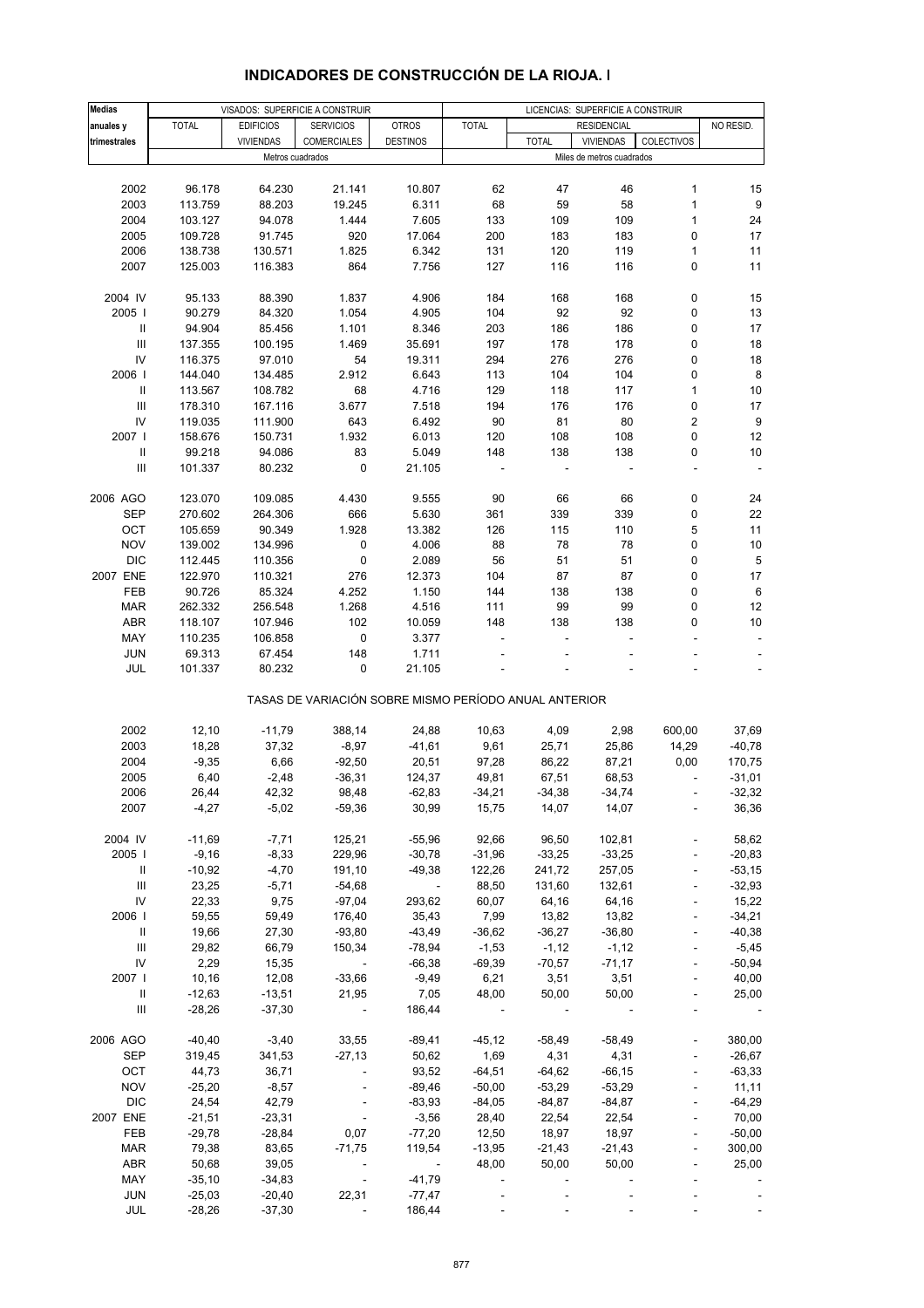| <b>Medias</b>                      |                |                |                | VIVIENDAS VISADAS COLEGIO ARQUITECTOS TÉCNICOS        |                          |                    | LICENCIAS MUNIC.: Nº DE VIVIENDAS |                          |                    |
|------------------------------------|----------------|----------------|----------------|-------------------------------------------------------|--------------------------|--------------------|-----------------------------------|--------------------------|--------------------|
| anuales y                          | <b>TOTAL</b>   |                | OBRA NUEVA     |                                                       | Α                        | А                  | <b>OBRA</b>                       | REHABI-                  | DEMO-              |
| trimestrales                       |                | <b>TOTAL</b>   | EDIF.VIV.      | OTROS EDIF.                                           | AMPLIAR                  | <b>REFORMAR</b>    | <b>NUEVA</b>                      | LITACIÓN                 | <b>LICIÓN</b>      |
|                                    |                |                |                |                                                       | Unidades                 |                    |                                   |                          |                    |
|                                    |                |                |                |                                                       |                          |                    |                                   |                          |                    |
| 2002                               | 388            | 355            | 352            | 4                                                     | 2                        | 31                 | 257                               | 4                        | 12                 |
| 2003                               | 502            | 484            | 481            | 4                                                     | 2                        | 16                 | 337                               | 6                        | 8                  |
| 2004                               | 579            | 536            | 535            | 1                                                     | 3                        | 39                 | 651                               | 10                       | 18                 |
| 2005                               | 569            | 527            | 527            | 0                                                     | 2                        | 41                 | 817                               | 9                        | 16                 |
| 2006                               | 806            | 775            | 775            | 0                                                     | 2                        | 29                 | 689                               | $\overline{7}$           | 20                 |
| 2007                               | 730            | 705            | 705            | 0                                                     | 2                        | 22                 | 706                               | 13                       | 5                  |
|                                    |                |                |                |                                                       |                          |                    |                                   |                          |                    |
| 2004 IV                            | 527            | 500            | 496            | 4                                                     | 3                        | 24                 | 1.031                             | 18                       | 37                 |
| 2005                               | 501            | 482            | 482            | 0                                                     | 2                        | 17                 | 454                               | 5                        | 10                 |
| $\, \parallel$                     | 526            | 475            | 475            | 0                                                     | $\mathbf{1}$             | 50                 | 412                               | 10                       | 18                 |
| III                                | 594            | 568            | 568            | 0                                                     | 2                        | 24                 | 1.110                             | 7                        | 21                 |
| IV                                 | 655            | 581            | 581            | 0                                                     | $\mathbf{1}$             | 73                 | 1.291                             | 14                       | 15                 |
| 2006                               | 812            | 771            | 771            | 0                                                     | 2                        | 39                 | 590                               | 7                        | 22                 |
| $\, \parallel$                     | 688            | 657            | 657            | 0                                                     | 0                        | 31                 | 637                               | 6                        | 23                 |
| Ш                                  | 1.033          | 1.003          | 1.003          | 0                                                     | 6                        | 24                 | 1.058                             | 6                        | 28                 |
| IV                                 | 691            | 670            | 670            | 0                                                     | $\mathbf{1}$             | 20                 | 470                               | 9                        | 8                  |
| 2007 l                             | 911            | 887            | 887            | 0                                                     | 3                        | 21                 | 664                               | 17                       | 5                  |
| $\, \parallel$                     | 636            | 611            | 611            | 0                                                     | $\overline{\mathbf{c}}$  | 23                 | 834                               | 0                        | 4                  |
| $\ensuremath{\mathsf{III}}\xspace$ | 470            | 445            | 444            | $\mathbf{1}$                                          | 1                        | 24                 |                                   |                          |                    |
|                                    |                |                |                |                                                       |                          |                    |                                   |                          |                    |
| 2006 AGO                           | 586            | 556            | 556            | 0                                                     | 1                        | 29                 | 463                               | 7                        | 28                 |
| <b>SEP</b>                         | 1.736          | 1.707          | 1.707          | 0                                                     | 9                        | 20                 | 1.893                             | 7                        | 34                 |
| OCT                                | 613            | 587            | 587            | 0                                                     | 2                        | 24                 | 537                               | 13                       | 7                  |
| <b>NOV</b>                         | 777            | 762            | 762            | 0                                                     | 0                        | 15                 | 563                               | 8                        | 4                  |
| <b>DIC</b>                         | 683            | 660            | 660            | 0                                                     | $\mathbf{1}$             | 22                 | 310                               | 7                        | 12                 |
| 2007 ENE                           | 689            | 666            | 666            | 0                                                     | 3                        | 20                 | 566                               | 1                        | 4                  |
| FEB                                | 501            | 485            | 485            | 0                                                     | 2                        | 14                 | 735                               | 11                       | 5                  |
| <b>MAR</b>                         | 1.543          | 1.509          | 1.509          | 0                                                     | 5                        | 29                 | 690                               | 39                       | 5                  |
| ABR                                | 736            | 717            | 717            | 0                                                     | 2                        | 17                 | 834                               | 0                        | 4                  |
| MAY                                | 732            | 697            | 697            | 0                                                     | $\mathbf 2$              | 33                 |                                   |                          |                    |
| <b>JUN</b>                         | 439            | 418            | 418            | 0                                                     | 2                        | 19                 |                                   |                          |                    |
| JUL                                | 470            | 445            | 444            | 1                                                     | 1                        | 24                 |                                   |                          |                    |
|                                    |                |                |                | TASAS DE VARIACIÓN SOBRE MISMO PERÍODO ANUAL ANTERIOR |                          |                    |                                   |                          |                    |
|                                    |                |                |                |                                                       |                          |                    |                                   |                          |                    |
| 2002<br>2003                       | $-6,53$        | $-7,27$        | $-7,98$        | 320,00                                                | $-38,46$                 | 7,00               | 2,83                              | 91,67                    | 97,14              |
| 2004                               | 29,43<br>15,32 | 36,41<br>10,76 | 36,70<br>11,38 | 7,14<br>$-68,89$                                      | $-8,33$<br>63,64         | $-49,05$<br>151,34 | 30,93<br>93,30                    | 65,22                    | $-27,54$<br>115,00 |
| 2005                               | $-1,66$        | $-1,83$        | $-1,62$        |                                                       | $-50,00$                 |                    | 25,41                             | 64,47<br>$-13,60$        | $-9,77$            |
| 2006                               | 41,67          | 47,23          | 47,23          |                                                       | 44,44                    | 4,47<br>$-29,94$   |                                   | $-21,30$                 | 24,23              |
|                                    | $-3,16$        |                |                |                                                       |                          |                    | $-15,68$                          |                          |                    |
| 2007                               |                | $-1,85$        | $-1,87$        |                                                       | 30,77                    | $-33,33$           | 22,29                             | 96,15                    | $-78,31$           |
| 2004 IV                            | $-3,66$        | $-5,42$        | $-6,01$        | 225,00                                                | 50,00                    | 47,92              | 90,17                             | 60,61                    | 239,39             |
| 2005                               | $-16,64$       | $-12,52$       | $-12,47$       |                                                       | $-45,45$                 | $-63,31$           | $-42,05$                          | 220,00                   | 40,91              |
| Ш                                  | $-5,28$        | $-7,29$        | $-7,29$        |                                                       | 0,00                     | 19,20              | 37,53                             | $-38,30$                 | 31,71              |
| $\ensuremath{\mathsf{III}}\xspace$ | $-5,86$        | $-2,41$        | $-2,41$        |                                                       | $-50,00$                 | $-46,67$           | 126,31                            | 5,00                     | 60,00              |
| IV                                 | 24,30          | 16,20          | 17,22          |                                                       | $-77,78$                 | 208,45             | 25,21                             | $-20,75$                 | $-59,82$           |
| 2006                               | 62,01          | 59,89          | 59,89          |                                                       | $-16,67$                 | 131,37             | 29,86                             | 31,25                    | 112,90             |
| Ш                                  | 30,86          | 38,39          | 38,39          | $\blacksquare$                                        | $-75,00$                 | $-38,26$           | 54,74                             | $-34,48$                 | 27,78              |
| Ш                                  | 73,91          | 76,58          | 76,58          |                                                       | 183,33                   | 1,39               | $-4,69$                           | $-19,05$                 | 29,69              |
| IV                                 | 5,55           | 15,26          | 15,26          |                                                       | 50,00                    | $-72,15$           | $-63,60$                          | $-33,33$                 | $-48,89$           |
| 2007 l                             | 12,24          | 15,05          | 15,05          | $\blacksquare$                                        | 100,00                   | $-46,61$           | 12,49                             | 142,86                   | $-78,79$           |
| Ш                                  | $-7,65$        | $-7,10$        | $-7,10$        |                                                       | 500,00                   | $-25,00$           | 54,44                             | $\overline{\phantom{a}}$ | $-76,47$           |
| III                                | $-39,51$       | $-40,35$       | $-40,48$       |                                                       | $-85,71$                 | 0,00               |                                   |                          |                    |
|                                    |                |                |                |                                                       |                          |                    |                                   |                          |                    |
| 2006 AGO                           | $-12,28$       | $-12,99$       | $-12,99$       |                                                       | $-80,00$                 | 20,83              | $-58,25$                          | 0,00                     | 3,70               |
| SEP                                | 403,19         | 420,43         | 420,43         |                                                       | 800,00                   | 25,00              | $-2,72$                           | 600,00                   | 47,83              |
| OCT                                | 23,09          | 41,45          | 41,45          | $\frac{1}{2}$                                         | 100,00                   | $-70,73$           | $-51,53$                          | 44,44                    | $-53,33$           |
| <b>NOV</b>                         | $-12,40$       | $-11,40$       | $-11,40$       |                                                       | $\sim$                   | $-44,44$           | $-71,72$                          | $-52,94$                 | $-71,43$           |
| <b>DIC</b>                         | 17,96          | 41,03          | 41,03          |                                                       | 0,00                     | $-80,00$           | $-60,00$                          | $-56,25$                 | $-25,00$           |
| 2007 ENE                           | $-13,77$       | $-14,94$       | $-14,94$       |                                                       | 50,00                    | 42,86              | 40,80                             | $-75,00$                 | $-60,00$           |
| FEB                                | $-34,85$       | $-34,90$       | $-34,90$       |                                                       | $-33,33$                 | $-33,33$           | 20,29                             | $-26,67$                 | $-80,77$           |
| <b>MAR</b>                         | 77,97          | 92,47          | 92,47          |                                                       | $\overline{\phantom{a}}$ | $-65,06$           | $-8,85$                           |                          | $-83,33$           |
| ABR                                | 49,29          | 51,59          | 51,59          |                                                       | $\blacksquare$           | $-15,00$           | 54,44                             |                          | $-76,47$           |
| MAY                                | $-30,68$       | $-29,95$       | $-29,95$       |                                                       | $\overline{\phantom{a}}$ | $-45,90$           |                                   |                          |                    |
| <b>JUN</b>                         | $-14,92$       | $-17,06$       | $-17,06$       |                                                       | 100,00                   | 72,73              |                                   |                          |                    |
| JUL                                | $-39,51$       | $-40,35$       | $-40,48$       |                                                       | $-85,71$                 | 0,00               |                                   |                          |                    |

## **INDICADORES DE CONSTRUCCIÓN DE LA RIOJA. II**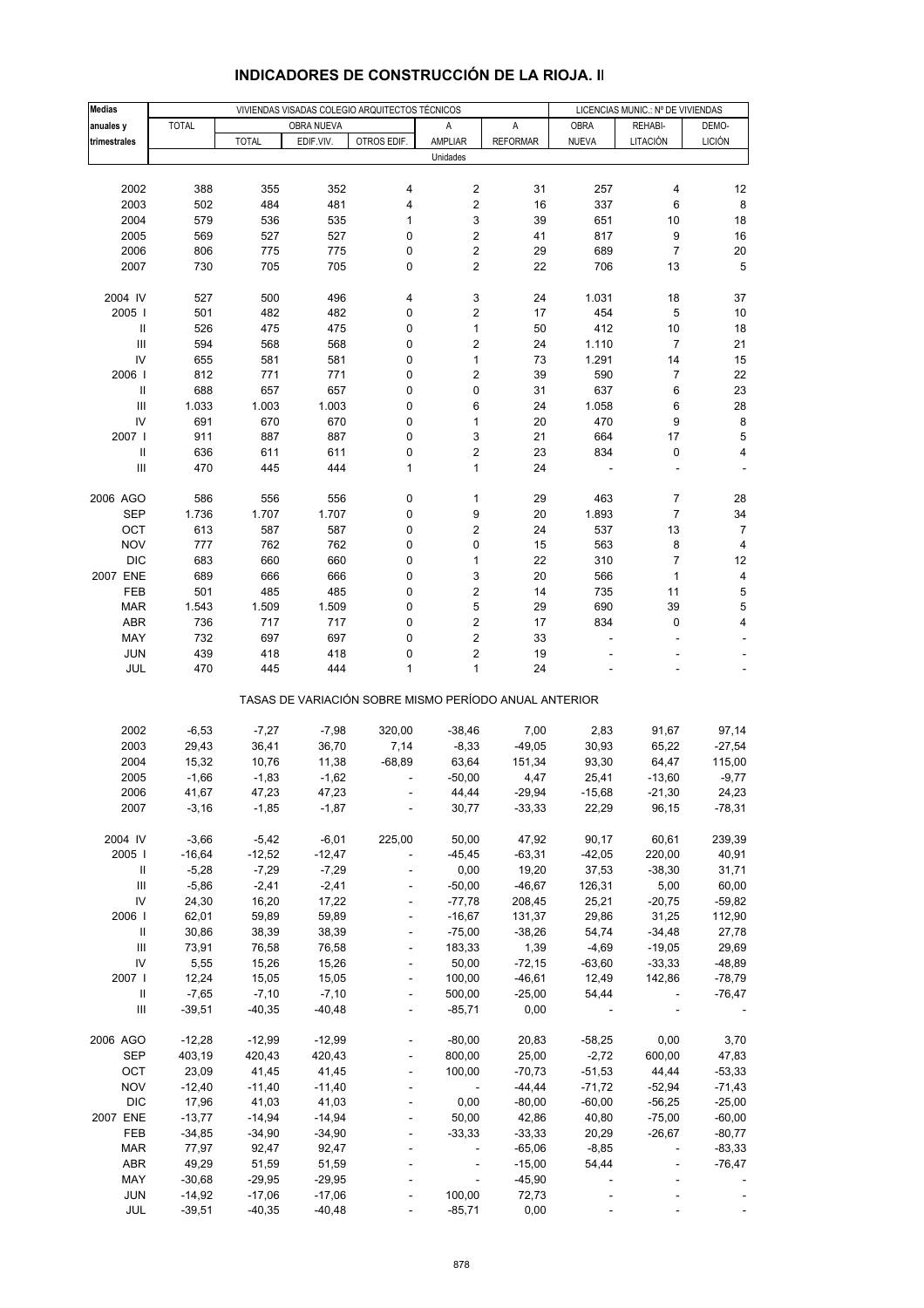| <b>Medias</b>                                                                                                                                                                                                                                                                                                                                                                                           |              |                          |                |              |                   |               |              |                                                       |                          | CERTIFICAC.  |                                 |
|---------------------------------------------------------------------------------------------------------------------------------------------------------------------------------------------------------------------------------------------------------------------------------------------------------------------------------------------------------------------------------------------------------|--------------|--------------------------|----------------|--------------|-------------------|---------------|--------------|-------------------------------------------------------|--------------------------|--------------|---------------------------------|
| anuales y                                                                                                                                                                                                                                                                                                                                                                                               |              | <b>INICIADAS</b>         | VIVIENDAS (2)  |              | <b>TERMINADAS</b> |               |              | PROYECTOS VISADOS<br>POR EL COLEGIO DE ARQUITECTOS    |                          | FIN DE OBRA  | LIQUIDACIÓN<br><b>EJECUCIÓN</b> |
|                                                                                                                                                                                                                                                                                                                                                                                                         | <b>TOTAL</b> | <b>PROTEGIDAS</b>        | <b>LIBRES</b>  | <b>TOTAL</b> | <b>PROTEGIDAS</b> | <b>LIBRES</b> | <b>TOTAL</b> | <b>PROTEGIDOS</b>                                     | <b>LIBRES</b>            | Nº VIVIENDAS | MAT. OBRA                       |
| trimestrales                                                                                                                                                                                                                                                                                                                                                                                            |              |                          |                |              | Unidades          |               |              |                                                       |                          | Unidades     | Miles €                         |
|                                                                                                                                                                                                                                                                                                                                                                                                         |              |                          |                |              |                   |               |              |                                                       |                          |              |                                 |
| 2002                                                                                                                                                                                                                                                                                                                                                                                                    | 519          | 56                       | 463            | 389          | 37                | 353           | 448          | 60                                                    | 388                      | 304          | 23.734                          |
| 2003                                                                                                                                                                                                                                                                                                                                                                                                    | 528          | 63                       | 465            | 348          | 75                | 273           | 484          | 91                                                    | 393                      | 380          | 28.931                          |
| 2004                                                                                                                                                                                                                                                                                                                                                                                                    | 501          | 43                       | 457            | 341          |                   | 302           | 570          |                                                       | 515                      |              | 23.175                          |
|                                                                                                                                                                                                                                                                                                                                                                                                         |              |                          |                |              | 39                |               |              | 55                                                    |                          | 367          |                                 |
| 2005                                                                                                                                                                                                                                                                                                                                                                                                    | 710          | 86                       | 625            | 524          | 62                | 462           | 612          | 51                                                    | 561                      | 406          | 25.902                          |
| 2006                                                                                                                                                                                                                                                                                                                                                                                                    | 696          | 44                       | 653            | 538          | 85                | 453           | 855          | 64                                                    | 791                      | 555          | 35.492                          |
| 2007                                                                                                                                                                                                                                                                                                                                                                                                    | 561          | 43                       | 518            | 461          | 60                | 401           | ÷,           | Ĭ.                                                    | ÷,                       | 661          | 50.145                          |
|                                                                                                                                                                                                                                                                                                                                                                                                         |              |                          |                |              |                   |               |              |                                                       |                          |              |                                 |
| 2004 IV                                                                                                                                                                                                                                                                                                                                                                                                 | 532          | 90                       | 442            | 331          | 32                | 299           | 579          | 47                                                    | 532                      | 425          | 24.190                          |
| 2005                                                                                                                                                                                                                                                                                                                                                                                                    | 542          | 55                       | 486            | 647          | 36                | 612           | 583          | 82                                                    | 501                      | 442          | 27.556                          |
| $\sf II$                                                                                                                                                                                                                                                                                                                                                                                                | 916          | 88                       | 828            | 548          | 84                | 465           | 407          | 46                                                    | 360                      | 397          | 26.884                          |
| $\ensuremath{\mathsf{III}}\xspace$                                                                                                                                                                                                                                                                                                                                                                      | 677          | 13                       | 663            | 470          | 61                | 409           | 474          | 76                                                    | 398                      | 471          | 26.229                          |
| IV                                                                                                                                                                                                                                                                                                                                                                                                      | 706          | 185                      | 520            | 429          | 66                | 363           | 983          | $\pmb{0}$                                             | 983                      | 313          | 22.938                          |
| 2006                                                                                                                                                                                                                                                                                                                                                                                                    | 892          | 21                       | 871            | 470          | 97                | 373           | 746          | 73                                                    | 673                      | 449          | 27.856                          |
| $\mathbf{I}$                                                                                                                                                                                                                                                                                                                                                                                            | 662          | 70                       | 591            | 653          | 117               | 537           | 691          | 66                                                    | 625                      | 859          | 50.020                          |
| $\ensuremath{\mathsf{III}}\xspace$                                                                                                                                                                                                                                                                                                                                                                      | 559          | 31                       | 528            | 487          | 54                | 433           | 989          | 58                                                    | 930                      | 400          | 27.104                          |
| IV                                                                                                                                                                                                                                                                                                                                                                                                      | 672          | 52                       | 619            | 542          | 74                | 469           | 993          | 58                                                    | 935                      | 510          | 36.986                          |
| 2007                                                                                                                                                                                                                                                                                                                                                                                                    | 561          | 43                       | 518            | 461          | 60                | 401           | ä,           | Ĭ.                                                    | ÷,                       | 503          | 30.914                          |
| $\sf II$                                                                                                                                                                                                                                                                                                                                                                                                | $\Box$       | $\overline{\phantom{a}}$ | $\blacksquare$ |              | $\blacksquare$    | Ĭ.            |              |                                                       | ÷,                       | 851          | 69.746                          |
| $\label{eq:1} \prod_{i=1}^n \mathbb{E} \left[ \prod_{i=1}^n \mathbb{E} \left[ \prod_{i=1}^n \mathbb{E} \left[ \prod_{i=1}^n \mathbb{E} \left[ \prod_{i=1}^n \mathbb{E} \left[ \prod_{i=1}^n \mathbb{E} \left[ \prod_{i=1}^n \mathbb{E} \left[ \prod_{i=1}^n \mathbb{E} \left[ \prod_{i=1}^n \mathbb{E} \left[ \prod_{i=1}^n \mathbb{E} \left[ \prod_{i=1}^n \mathbb{E} \left[ \prod_{i=1}^n \mathbb{E}$ |              | ä,                       |                |              |                   |               |              |                                                       | ÷,                       | 563          | 49.033                          |
|                                                                                                                                                                                                                                                                                                                                                                                                         |              |                          |                |              |                   |               |              |                                                       |                          |              |                                 |
| 2006 AGO                                                                                                                                                                                                                                                                                                                                                                                                | 810          | 41                       | 769            | 379          |                   |               | 634          |                                                       |                          | 281          | 16.554                          |
|                                                                                                                                                                                                                                                                                                                                                                                                         |              |                          |                |              | 32                | 347           |              | 56                                                    | 578                      |              |                                 |
| <b>SEP</b>                                                                                                                                                                                                                                                                                                                                                                                              | 402          | $\mathbf 0$              | 402            | 484          | 65                | 419           | 1.234        | 99                                                    | 1.135                    | 508          | 31.498                          |
| OCT                                                                                                                                                                                                                                                                                                                                                                                                     | 709          | 83                       | 626            | 768          | 36                | 732           | 1.104        | 20                                                    | 1.084                    | 456          | 34.873                          |
| <b>NOV</b>                                                                                                                                                                                                                                                                                                                                                                                              | 530          | 66                       | 464            | 577          | 176               | 401           | 636          | 56                                                    | 580                      | 560          | 39.764                          |
| <b>DIC</b>                                                                                                                                                                                                                                                                                                                                                                                              | 776          | 8                        | 768            | 282          | 9                 | 273           | 1.239        | 99                                                    | 1.140                    | 515          | 36.323                          |
| 2007 ENE                                                                                                                                                                                                                                                                                                                                                                                                | 583          | 66                       | 517            | 438          | 12                | 426           |              |                                                       |                          | 644          | 35.294                          |
| FEB                                                                                                                                                                                                                                                                                                                                                                                                     | 451          | 3                        | 448            | 535          | 135               | 400           |              | ä,                                                    | $\overline{\phantom{a}}$ | 388          | 24.572                          |
| <b>MAR</b>                                                                                                                                                                                                                                                                                                                                                                                              | 650          | 60                       | 590            | 410          | 33                | 377           |              |                                                       |                          | 478          | 32.875                          |
| <b>ABR</b>                                                                                                                                                                                                                                                                                                                                                                                              | ÷,           | ÷,                       |                |              |                   |               |              |                                                       | ÷,                       | 773          | 68.942                          |
| MAY                                                                                                                                                                                                                                                                                                                                                                                                     |              |                          |                |              |                   |               |              |                                                       | ÷,                       | 823          | 59.619                          |
| <b>JUN</b>                                                                                                                                                                                                                                                                                                                                                                                              |              |                          |                |              |                   |               |              |                                                       |                          | 958          | 80.678                          |
| <b>JUL</b>                                                                                                                                                                                                                                                                                                                                                                                              |              |                          |                |              |                   |               |              |                                                       |                          | 563          | 49.033                          |
|                                                                                                                                                                                                                                                                                                                                                                                                         |              |                          |                |              |                   |               |              |                                                       |                          |              |                                 |
|                                                                                                                                                                                                                                                                                                                                                                                                         |              |                          |                |              |                   |               |              | TASAS DE VARIACIÓN SOBRE MISMO PERÍODO ANUAL ANTERIOR |                          |              |                                 |
|                                                                                                                                                                                                                                                                                                                                                                                                         |              |                          |                |              |                   |               |              |                                                       |                          |              |                                 |
| 2002                                                                                                                                                                                                                                                                                                                                                                                                    | $-2,00$      | 56,88                    | $-6,26$        | 31,98        | $-5,18$           | 37,57         | $-12,18$     | $-7,69$                                               | $-12,84$                 | 17,30        | 64,85                           |
| 2003                                                                                                                                                                                                                                                                                                                                                                                                    | 1,69         | 12,33                    | 0,40           | $-10,70$     | 104,33            | $-22,63$      | 8,14         | 52,08                                                 | 1,33                     | 24,89        | 21,90                           |
| 2004                                                                                                                                                                                                                                                                                                                                                                                                    | $-5,16$      | $-31,08$                 | $-1,65$        | $-2,04$      | $-47,94$          | 10,53         | 17,69        | $-40,18$                                              | 31,13                    | $-3,45$      | $-19,89$                        |
| 2005                                                                                                                                                                                                                                                                                                                                                                                                    | 41,85        | 97,12                    | 36,60          | 53,78        | 58,67             | 53,15         | 7,42         | $-6,11$                                               | 8,85                     | 10,66        | 11,76                           |
| 2006                                                                                                                                                                                                                                                                                                                                                                                                    | -1,96        | -49,07                   | 4,50           | 2,75         | 38,19             | -1,98         | 39,72        | 24,72                                                 | 41,09                    | 36,71        | 37,02                           |
| 2007                                                                                                                                                                                                                                                                                                                                                                                                    | $-37,09$     | 104,76                   | $-40,51$       | $-1,98$      | $-38,14$          | 7,41          |              |                                                       |                          | 6,74         | 31,52                           |
|                                                                                                                                                                                                                                                                                                                                                                                                         |              |                          |                |              |                   |               |              |                                                       |                          |              |                                 |
| 2004 IV                                                                                                                                                                                                                                                                                                                                                                                                 | $-29,52$     | $-4,93$                  | $-33,05$       | $-16,34$     | $-61,45$          | $-4,37$       | $-0,91$      | $-54,49$                                              | 10,68                    | $-10,27$     | $-52,24$                        |
| 2005                                                                                                                                                                                                                                                                                                                                                                                                    | 16,15        | 325,64                   | 7,28           | 73,08        | $-47,55$          | 99,89         | 22,12        | 75,18                                                 | 16,33                    | 2,47         | 3,59                            |
| Ш                                                                                                                                                                                                                                                                                                                                                                                                       | 111,46       | 93,43                    | 113,59         | 45,45        | 167,02            | 34,43         | $-42,37$     | $-53,36$                                              | $-40,57$                 | 31,02        | 13,87                           |
| $\mathbf{III}$                                                                                                                                                                                                                                                                                                                                                                                          | 18,51        | $-46,67$                 | 21,49          | 67,66        | 152,05            | 59,64         | $-7,96$      | 209,46                                                | $-18,89$                 | 53,31        | 43,32                           |
| IV                                                                                                                                                                                                                                                                                                                                                                                                      | 32,74        | 105,93                   | 17,82          | 29,71        | 107,29            | 21,40         | 69,62        | $\sim$                                                | 84,71                    | $-26,33$     | $-5,18$                         |
|                                                                                                                                                                                                                                                                                                                                                                                                         |              |                          |                |              |                   |               |              |                                                       |                          |              |                                 |
| 2006                                                                                                                                                                                                                                                                                                                                                                                                    | 64,74        | $-62,05$                 | 79,16          | $-27,34$     | 171,96            | $-38,96$      | 27,89        | $-11,74$                                              | 34,40                    | 1,58         | 1,09                            |
| Ш                                                                                                                                                                                                                                                                                                                                                                                                       | $-27,79$     | $-20,38$                 | $-28,58$       | 19,15        | 39,44             | 15,49         | 70,00        | 43,17                                                 | 73,45                    | 116,37       | 86,06                           |
| $\ensuremath{\mathsf{III}}\xspace$                                                                                                                                                                                                                                                                                                                                                                      | $-17,39$     | 130,00                   | $-20,35$       | 3,55         | $-11,96$          | 5,87          | 108,43       | $-23,58$                                              | 133,75                   | $-14,94$     | 3,34                            |
| IV                                                                                                                                                                                                                                                                                                                                                                                                      | $-4,82$      | $-71,76$                 | 19,03          | 26,32        | 11,06             | 29,11         | 1,05         | $\blacksquare$                                        | $-4,88$                  | 62,87        | 61,25                           |
| 2007 l                                                                                                                                                                                                                                                                                                                                                                                                  | $-37,09$     | 104,76                   | $-40,51$       | $-1,98$      | $-38,14$          | 7,41          |              |                                                       | $\overline{\phantom{a}}$ | 12,18        | 10,97                           |
| Ш                                                                                                                                                                                                                                                                                                                                                                                                       |              |                          |                |              |                   |               |              |                                                       | $\overline{\phantom{a}}$ | $-0,89$      | 39,44                           |
| $\mathbf{III}$                                                                                                                                                                                                                                                                                                                                                                                          |              |                          |                |              |                   |               |              |                                                       | $\overline{\phantom{a}}$ | 36,65        | 47,42                           |
|                                                                                                                                                                                                                                                                                                                                                                                                         |              |                          |                |              |                   |               |              |                                                       |                          |              |                                 |
| 2006 AGO                                                                                                                                                                                                                                                                                                                                                                                                | 69,46        | $\overline{\phantom{a}}$ | 60,88          | $-23,59$     | $-68,00$          | $-12,37$      | 128,88       | $\overline{\phantom{a}}$                              | 108,66                   | $-57,74$     | $-48, 12$                       |
| <b>SEP</b>                                                                                                                                                                                                                                                                                                                                                                                              | $-37,96$     | $\overline{\phantom{a}}$ | $-35,58$       | $-15,83$     | 58,54             | $-21,54$      | 446,02       | 560,00                                                | 437,91                   | 55,35        | 61,91                           |
| OCT                                                                                                                                                                                                                                                                                                                                                                                                     | $-18,51$     | $-82,19$                 | 54,95          | 108,70       | $-67,86$          | 185,94        | 33,82        | $\overline{a}$                                        | 31,39                    | 98,26        | 60,04                           |
| <b>NOV</b>                                                                                                                                                                                                                                                                                                                                                                                              | 34,18        | 153,85                   | 25,75          | 10,54        | 137,84            | $-10,49$      | $-17,62$     | $\blacksquare$                                        | $-24,87$                 | 158,06       | 131,65                          |
| <b>DIC</b>                                                                                                                                                                                                                                                                                                                                                                                              | $-8,92$      | $-87,50$                 | $-2,54$        | $-29,15$     | $-30,77$          | $-29,09$      | $-8,29$      | $\blacksquare$                                        | $-15,62$                 | 4,46         | 21,66                           |
| 2007 ENE                                                                                                                                                                                                                                                                                                                                                                                                | $-19,92$     | $\blacksquare$           | $-28,98$       | 15,26        | $-53,85$          | 20,34         |              |                                                       |                          | 30,89        | 11,84                           |
| FEB                                                                                                                                                                                                                                                                                                                                                                                                     | $-39,54$     | $-95,16$                 | $-34,50$       | 12,39        | $-29,69$          | 40,85         |              |                                                       | $\overline{\phantom{a}}$ | 15,82        | 8,14                            |
| <b>MAR</b>                                                                                                                                                                                                                                                                                                                                                                                              | $-45,97$     | $\blacksquare$           | $-50,92$       | $-26, 13$    | $-54,79$          | $-21,78$      |              |                                                       | $\blacksquare$           | $-7,90$      | 12,24                           |
|                                                                                                                                                                                                                                                                                                                                                                                                         |              |                          |                |              |                   |               |              |                                                       |                          |              |                                 |
| <b>ABR</b>                                                                                                                                                                                                                                                                                                                                                                                              |              |                          |                |              |                   |               |              |                                                       | $\blacksquare$           | 51,87        | 130,96                          |
| MAY                                                                                                                                                                                                                                                                                                                                                                                                     |              |                          |                |              |                   |               |              |                                                       | ÷,                       | $-44,73$     | $-30,11$                        |
| <b>JUN</b>                                                                                                                                                                                                                                                                                                                                                                                              |              |                          |                |              |                   |               |              |                                                       |                          | 65,46        | 131,14                          |
| JUL                                                                                                                                                                                                                                                                                                                                                                                                     |              |                          |                |              |                   |               |              |                                                       |                          | 36,65        | 47,42                           |

# **INDICADORES DE CONSTRUCCIÓN DE LA RIOJA. III**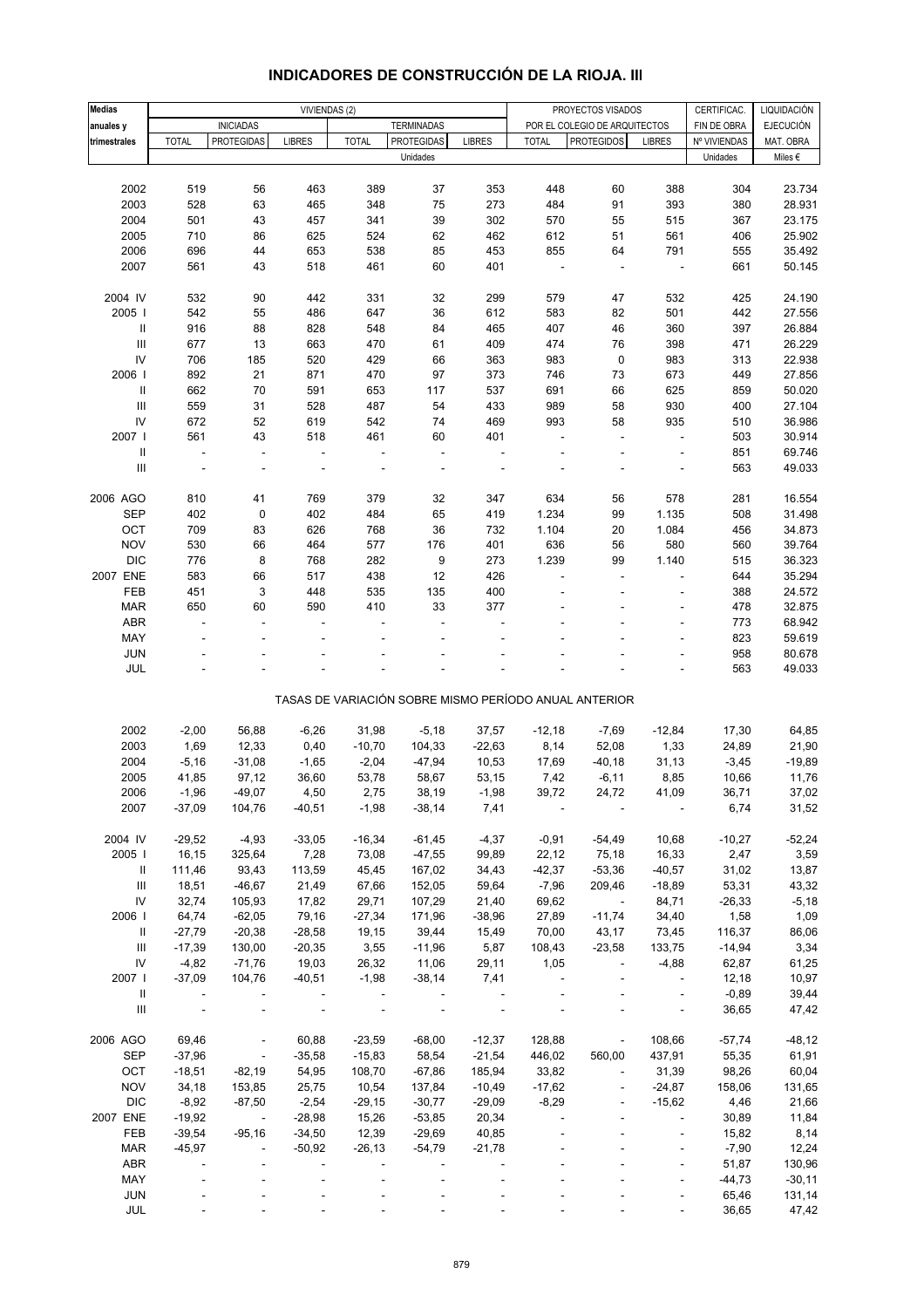| <b>Medias</b>                      | CONSUMO                  |                | LICITACIÓN OFICIAL (SEOPAN) |                          |                                                       | LICITACIÓN OFICIAL (FOMENTO) |                   | CONSUMO                  |
|------------------------------------|--------------------------|----------------|-----------------------------|--------------------------|-------------------------------------------------------|------------------------------|-------------------|--------------------------|
| anuales y                          | DE                       | <b>TOTAL</b>   | <b>EDIFICACIÓN</b>          | OBRA CIVIL               | <b>TOTAL</b>                                          | <b>EDIFICACIÓN</b>           | INGENIERÍA        | E.ELECTRICA              |
| trimestrales                       | CEMENTO (4)              |                |                             |                          |                                                       |                              | <b>CIVIL</b>      | CONSTRUC.                |
|                                    | Toneladas                |                |                             |                          | Miles $\epsilon$                                      |                              |                   | Gwh                      |
|                                    |                          |                |                             |                          |                                                       |                              |                   |                          |
| 2002                               | 35.878                   | 23.851,5       | 13.461,0                    | 10.390,5                 | 31.044                                                | 20.179                       | 10.865            | 0,920                    |
| 2003                               | 34.510                   | 11.744,4       | 2.488,6                     | 9.255,8                  | 10.675                                                | 1.882                        | 8.793             | 0,979                    |
| 2004                               | 32.496                   | 26.554,8       | 5.415,7                     | 21.139,2                 | 23.579                                                | 4.916                        | 18.663            | 1,213                    |
| 2005                               | 32.814                   | 26.987,8       | 11.100,3                    | 15.887,4                 | 26.560                                                | 9.819                        | 16.741            | 1,159                    |
| 2006                               | 44.062                   | 33.284,9       | 10.770,0                    | 22.514,9                 | 27.982                                                | 9.151                        | 23.132            | 1,323                    |
| 2007                               | $\overline{\phantom{a}}$ | 35.827,5       | 11.421,7                    | 24.405,8                 | 27.798                                                | 3.868                        | 23.930            | 1,693                    |
|                                    |                          |                |                             |                          |                                                       |                              |                   |                          |
| 2004 IV                            | 30.192                   | 53.189,4       | 3.335,9                     | 49.853,5                 | 43.604                                                | 3.118                        | 40.485            | 1,105                    |
| 2005                               | 28.795                   | 21.760,7       | 8.892,3                     | 12.868,3                 | 17.640                                                | 9.501                        | 8.140             | 1,417                    |
| Ш                                  | 36.381                   | 34.170,7       | 19.090,0                    | 15.080,7                 | 37.707                                                | 18.091                       | 19.617            | 1,075                    |
| $\ensuremath{\mathsf{III}}\xspace$ | 31.854                   | 32.789,0       | 9.315,7                     | 23.473,3                 | 32.726                                                | 5.045                        | 27.681            | 0,879                    |
| IV                                 | 34.226                   | 19.230,7       | 7.103,3                     | 12.127,3                 | 18.165                                                | 6.639                        | 11.525            | 1,263                    |
| 2006                               | 42.927                   | 12.120,3       | 5.519,7                     | 6.600,7                  | 9.371                                                 | 4.211                        | 5.160             | 1,666                    |
| Ш                                  | 44.015                   | 42.105,3       | 17.021,3                    | 25.084,0                 | 24.498                                                | 15.241                       | 26.459            | 1,313                    |
| Ш                                  | 47.609                   | 38.925,0       | 6.901,0                     | 32.024,0                 | 42.887                                                | 6.229                        | 36.658            | 0,994                    |
| IV                                 |                          | 39.989,0       | 13.638,0                    | 26.351,0                 | 35.173                                                | 10.921                       | 24.252            | 1,317                    |
| 2007 l                             | $\overline{\phantom{a}}$ | 47.736,3       | 8.174,7                     | 39.561,7                 | 43.660                                                | 3.487                        | 40.173            | 1,693                    |
| Ш                                  | $\frac{1}{2}$            | 23.918,7       | 14.668,7                    | 9.250,0                  | 19.404                                                | 4.837                        | 14.567            |                          |
| III                                |                          |                |                             |                          | 5.393                                                 | 2.107                        | 3.286             |                          |
| 2006 AGO                           |                          | 17.079,0       | 5.469,0                     | 11.610,0                 | 12.437                                                | 4.826                        | 7.611             | 1,041                    |
| SEP                                |                          | 16.219,0       | 7.727,0                     | 8.492,0                  | 32.997                                                | 6.850                        | 26.148            | 0,900                    |
| OCT                                | $\blacksquare$           | 56.214,0       | 3.365,0                     | 52.849,0                 | 53.015                                                | 2.824                        | 50.191            | 1,198                    |
| <b>NOV</b>                         |                          | 29.214,0       | 13.817,0                    | 15.397,0                 | 20.886                                                | 8.973                        | 11.913            | 1,217                    |
| <b>DIC</b>                         |                          | 34.539,0       | 23.732,0                    | 10.807,0                 | 31.619                                                | 20.967                       | 10.651            | 1,537                    |
| 2007 ENE                           | $\overline{\phantom{a}}$ | 10.932,0       | 3.114,0                     | 7.818,0                  | 7.444                                                 | 335                          | 7.110             | 1,627                    |
| FEB                                |                          | 14.553,0       | 4.370,0                     | 10.183,0                 | 14.147                                                | 3.700                        | 10.447            | 1,856                    |
| <b>MAR</b>                         |                          | 117.724,0      | 17.040,0                    | 100.684,0                | 109.389                                               | 6.426                        | 102.963           | 1,596                    |
| ABR                                | $\overline{\phantom{a}}$ | 29.529,0       | 20.535,0                    | 8.994,0                  | 32.635                                                | 8.087                        | 24.549            |                          |
| MAY                                |                          | 25.824,0       | 21.715,0                    | 4.109,0                  | 9.743                                                 | 5.309                        | 4.434             |                          |
| <b>JUN</b>                         |                          | 16.403,0       | 1.756,0                     | 14.647,0                 | 15.833                                                | 1.114                        | 14.719            |                          |
| JUL                                |                          |                |                             |                          | 5.393                                                 | 2.107                        | 3.286             | $\overline{\phantom{a}}$ |
|                                    |                          |                |                             |                          | TASAS DE VARIACIÓN SOBRE MISMO PERÍODO ANUAL ANTERIOR |                              |                   |                          |
|                                    |                          |                |                             |                          |                                                       |                              |                   |                          |
| 2002                               | 12,14                    | 59,25          | 207,11                      | $-1,93$                  | 125,93                                                | 407,49                       | 11,28             | $-0,34$                  |
| 2003                               | $-3,81$                  | $-50,76$       | $-81,51$                    | $-10,92$                 | $-65,61$                                              | $-90,67$                     | $-19,07$          | 6,45                     |
| 2004                               | $-5,84$                  | 126,11         | 117,62                      | 128,39                   | 120,88                                                | 161,21                       | 112,24            | 23,90                    |
| 2005<br>2006                       | 0,98<br>35,89            | 1,63           | 104,97                      | $-24,84$<br>41,72        | 12,64<br>5,36                                         | 99,74                        | $-10,30$<br>38,18 | $-4,47$                  |
| 2007                               |                          | 23,33<br>32,14 | $-2,98$<br>1,34             | 54,05                    | 5,27                                                  | -6,81<br>$-58,58$            | $-2,08$           | 14,16<br>1,62            |
|                                    |                          |                |                             |                          |                                                       |                              |                   |                          |
| 2004 IV                            | $-10,33$                 | 310,60         | 2,62                        | 413,78                   | 285,74                                                | 5,87                         | 384,29            | 0,82                     |
| 2005                               | $-9,67$                  | $-4,20$        | 393,58                      | $-38,47$                 | $-21,97$                                              | 539,34                       | $-61,46$          | $-9,30$                  |
| Ш                                  | 4,33                     | 363,64         | 544,67                      | 242,06                   | 169,52                                                | 87,99                        | 349,18            | $-13,31$                 |
| III                                | $-3,60$                  | 42,90          | $-31,32$                    | 150,22                   | 131,85                                                | $-7,20$                      | 218,98            | $-6,82$                  |
| IV                                 | 13,36                    | $-63,84$       | 112,94                      | $-75,67$                 | $-58,34$                                              | 112,94                       | $-71,53$          | 14,26                    |
| 2006                               | 49,08                    | $-44,30$       | $-37,93$                    | $-48,71$                 | $-46,88$                                              | $-55,68$                     | $-36,61$          | 17,54                    |
| $\mathbf{II}$                      | 20,98                    | 23,22          | $-10,84$                    | 66,33                    | $-35,03$                                              | $-15,75$                     | 34,88             | 22,21                    |
| $\ensuremath{\mathsf{III}}\xspace$ | 51,38                    | 18,71          | $-25,92$                    | 36,43                    | 31,05                                                 | 23,47                        | 32,43             | 13,05                    |
| IV                                 |                          | 107,94         | 91,99                       | 117,29                   | 93,64                                                 | 64,49                        | 110,42            | 4,30                     |
| 2007                               |                          | 293,85         | 48,10                       | 499,36                   | 365,92                                                | $-17,19$                     | 678,60            | 1,62                     |
| $\, \parallel$                     |                          | $-43,19$       | $-13,82$                    | $-63,12$                 | $-20,80$                                              | $-68,27$                     | $-44,94$          |                          |
| $\ensuremath{\mathsf{III}}\xspace$ |                          |                |                             | $\overline{\phantom{a}}$ | $-93,52$                                              | $-69,95$                     | $-95,69$          |                          |
| 2006 AGO                           |                          | $-31,70$       | $-23,41$                    | $-35,01$                 | $-54,36$                                              | $-22,87$                     | $-63,74$          | 8,66                     |
| <b>SEP</b>                         |                          | $-16,04$       | 59,45                       | $-41,32$                 | 80,22                                                 | 106,39                       | 74,42             | 5,39                     |
| OCT                                |                          | 222,25         | $-62,22$                    | 519,13                   | 263,59                                                | $-64,42$                     | 655,55            | 6,39                     |
| <b>NOV</b>                         |                          | 51,51          | 518,49                      | $-9,68$                  | 7,95                                                  | 315,99                       | $-30,70$          | 18,62                    |
| <b>DIC</b>                         |                          | 64,74          | 133,40                      | 0,08                     | 53,75                                                 | 113,45                       | $-0,85$           | $-6,11$                  |
| 2007 ENE                           |                          | $-2,05$        | 134,31                      | $-20,48$                 | $-5,86$                                               | $-74,79$                     | 8,09              | 7,53                     |
| FEB                                |                          | 212,97         | 1,53                        | $\overline{\phantom{a}}$ | 432,04                                                | 58,46                        |                   | $-0,27$                  |
| <b>MAR</b>                         |                          | 472,87         | 55,96                       | 946,18                   | 523,44                                                | $-28,35$                     |                   | $-1,72$                  |
| <b>ABR</b>                         |                          | $-55,35$       | 35,70                       | $-82,36$                 | 86,00                                                 | $-49,29$                     | $-53,86$          |                          |
| MAY                                |                          | $-15,36$       | $-9,09$                     | $-37,97$                 | $-67,91$                                              | $-77,72$                     | $-32,20$          |                          |
| <b>JUN</b>                         |                          | $-44,73$       | $-85,42$                    | $-16,92$                 | $-38,11$                                              | $-81,28$                     | $-25,03$          |                          |
| JUL                                |                          |                |                             |                          | $-93,52$                                              | $-69,95$                     | $-95,69$          |                          |

# **INDICADORES DE CONSTRUCCIÓN DE LA RIOJA. IV**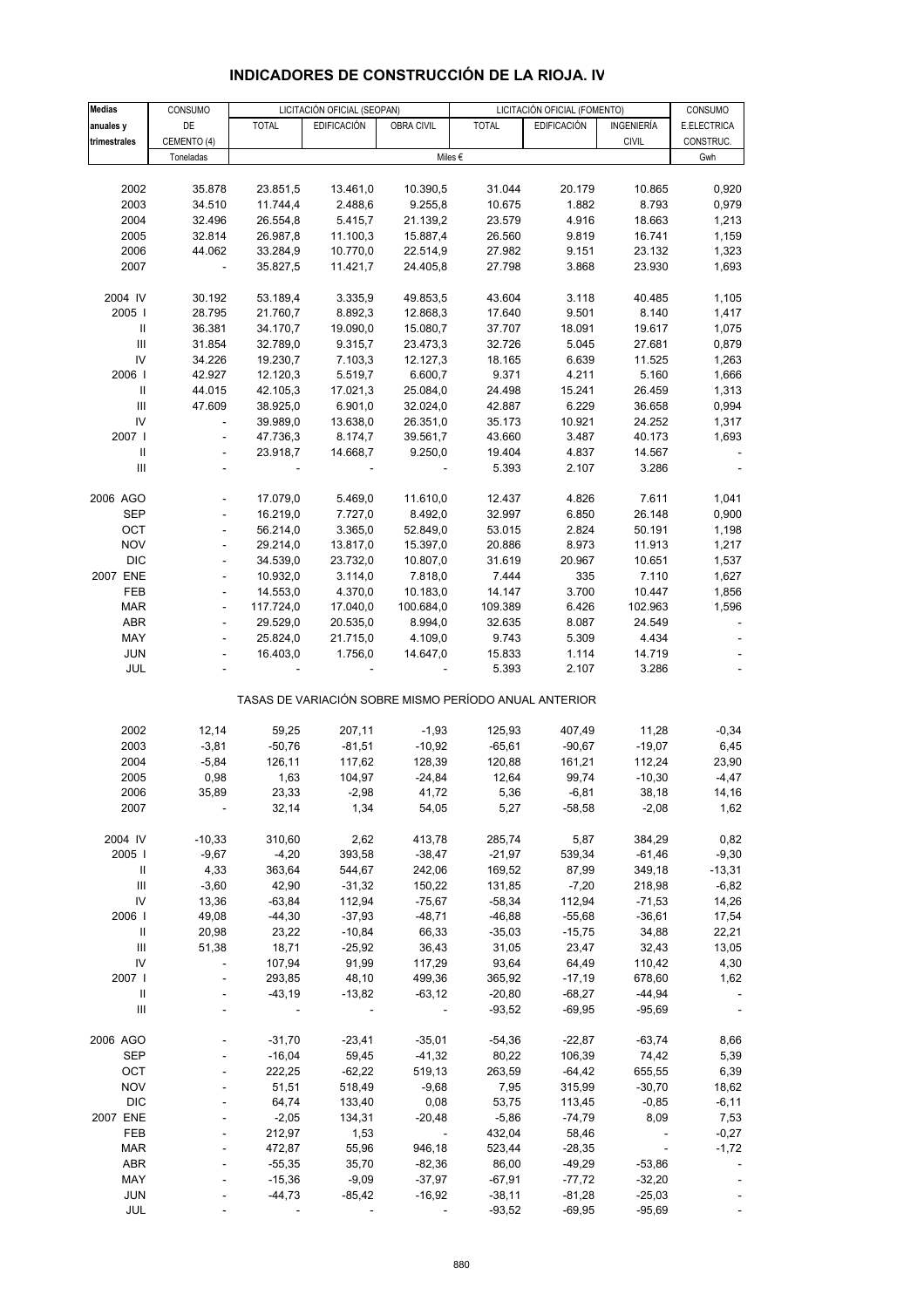| <b>Medias</b>                      |              |                    |                    | ESTABLECIMIENTOS HOTELEROS                            |                          |                    |                  | CONSUMO       |
|------------------------------------|--------------|--------------------|--------------------|-------------------------------------------------------|--------------------------|--------------------|------------------|---------------|
| anuales y                          |              | NÚMERO DE VIAJEROS |                    |                                                       | NÚMERO DE PERNOCTACIONES |                    | <b>GRADO DE</b>  | E.ELECTRICA   |
| trimestrales                       | <b>TOTAL</b> | <b>ESPAÑOLES</b>   | <b>EXTRANJEROS</b> | <b>TOTAL</b>                                          | <b>ESPAÑOLES</b>         | <b>EXTRANJEROS</b> | <b>OCUPACIÓN</b> | SERVICIOS (6) |
|                                    |              |                    |                    | Unidades                                              |                          |                    | $\%$             | Gwh           |
|                                    |              |                    |                    |                                                       |                          |                    |                  |               |
| 2002                               | 37.921       | 32.099             | 5.823              | 69.290                                                | 60.363                   | 9.310              | 46,87            | 28,071        |
| 2003                               | 39.426       | 33.379             | 6.049              | 72.269                                                | 62.509                   | 10.142             | 45,42            | 29,693        |
| 2004                               | 38.697       | 32.946             | 5.756              | 71.428                                                | 61.217                   | 10.543             | 42,39            | 32,824        |
| 2005                               | 41.345       | 35.212             | 6.133              | 71.792                                                | 62.172                   | 10.039             | 42,03            | 34,509        |
| 2006                               | 43.698       | 37.466             | 6.232              | 78.558                                                | 68.365                   | 10.194             | 46,48            | 37,056        |
| 2007                               | 42.647       | 36.000             | 6.647              | 76.610                                                | 65.020                   | 11.590             | 44,22            | 40,549        |
| 2004 IV                            | 36.907       | 32.514             | 4.395              | 65.453                                                | 57.310                   | 8.139              | 38,87            | 31,254        |
| 2005                               | 30.916       | 28.291             | 2.624              | 53.633                                                | 49.943                   | 5.368              | 33,19            | 35,906        |
| $\, \parallel$                     | 42.446       | 34.385             | 8.061              | 72.265                                                | 59.539                   | 12.727             | 42,11            | 32,664        |
| III                                | 51.721       | 42.539             | 9.183              | 92.037                                                | 78.411                   | 13.626             | 51,28            | 35,630        |
| IV                                 | 40.298       | 35.633             | 4.666              | 69.232                                                | 60.795                   | 8.437              | 41,53            | 33,834        |
| 2006                               | 31.068       | 28.021             | 3.048              | 54.591                                                | 48.862                   | 5.729              | 34,85            | 41,480        |
| Ш                                  | 47.372       | 39.120             | 8.251              | 84.280                                                | 71.110                   | 13.169             | 49,83            | 33,751        |
| $\ensuremath{\mathsf{III}}\xspace$ | 53.060       | 43.985             | 9.076              | 98.240                                                | 84.103                   | 14.138             | 55,24            | 37,339        |
| IV                                 | 43.292       | 38.739             | 4.553              | 77.122                                                | 69.384                   | 7.738              | 46,01            | 35,655        |
| 2007 l                             | 33.918       | 30.197             | 3.720              | 57.999                                                | 50.401                   | 7.598              | 36,50            | 40,549        |
| $\, \parallel$                     | 47.961       | 38.636             | 9.325              | 83.211                                                | 68.433                   | 14.778             | 47,31            |               |
| $\ensuremath{\mathsf{III}}\xspace$ | 47.768       | 40.749             | 7.019              | 94.624                                                | 81.827                   | 12.797             | 51,18            |               |
| 2006 SEP                           | 51.328       | 39.520             | 11.808             | 90.269                                                | 72.445                   | 17.824             | 52,02            | 38,389        |
| OCT                                | 54.463       | 46.330             | 8.133              | 94.833                                                | 81.826                   | 13.007             | 53,68            | 35,664        |
| <b>NOV</b>                         | 42.935       | 39.505             | 3.430              | 76.106                                                | 70.051                   | 6.055              | 45,87            | 36,270        |
| <b>DIC</b>                         | 32.478       | 30.381             | 2.097              | 60.426                                                | 56.274                   | 4.152              | 38,47            | 35,030        |
| 2007 ENE                           | 25.913       | 22.583             | 3.330              | 45.120                                                | 38.537                   | 6.583              | 29,30            | 42,980        |
| FEB                                | 35.336       | 31.927             | 3.409              | 61.037                                                | 53.060                   | 7.977              | 39,87            | 39,707        |
| <b>MAR</b>                         | 40.504       | 36.082             | 4.422              | 67.840                                                | 59.606                   | 8.234              | 40,32            | 38,959        |
| <b>ABR</b>                         | 47.215       | 40.305             | 6.910              | 84.204                                                | 73.405                   | 10.799             | 47,82            |               |
| MAY                                | 50.816       | 37.979             | 12.837             | 82.648                                                | 63.592                   | 19.056             | 46,21            |               |
| <b>JUN</b>                         | 45.853       | 37.624             | 8.229              | 82.781                                                | 68.302                   | 14.479             | 47,89            |               |
| JUL                                | 43.185       | 35.775             | 7.410              | 81.360                                                | 67.168                   | 14.192             | 43,92            |               |
| AGO                                | 52.350       | 45.722             | 6.628              | 107.888                                               | 96.486                   | 11.402             | 58,44            |               |
|                                    |              |                    |                    | TASAS DE VARIACIÓN SOBRE MISMO PERÍODO ANUAL ANTERIOR |                          |                    |                  |               |
| 2002                               | 4,94         | 4,14               | 9,53               | 4,37                                                  | 3,63                     | 9,86               | 0,09             | 10,87         |
| 2003                               | 3,97         | 3,99               | 3,87               | 4,30                                                  | 3,56                     | 8,94               | $-3,10$          | 5,78          |
| 2004                               | $-1,85$      | $-1,30$            | $-4,83$            | $-1,16$                                               | $-2,07$                  | 3,96               | $-6,66$          | 10,54         |
| 2005                               | 6,84         | 6,88               | 6,55               | 0,51                                                  | 1,56                     | $-4,78$            | $-0,86$          | 5,13          |
| 2006                               | 5,69         | 6,40               | 1,61               | 9,42                                                  | 9,96                     | 1,54               | 10,60            | 7,38          |
| 2007                               | $-0,58$      | $-1,99$            | 7,83               | $-1,32$                                               | $-3,64$                  | 14,07              | $-3,80$          | $-2,25$       |
| 2004 IV                            | $-0,65$      | $-1,78$            | 8,59               | $-0,42$                                               | $-2,69$                  | 18,85              | $-6,90$          | 7,43          |
| 2005                               | 2,28         | 3,09               | $-5,78$            | 1,80                                                  | 4,33                     | $-12,42$           | $-2,14$          | 4,14          |
| Ш                                  | 2,68         | 1,56               | 7,56               | $-5,31$                                               | $-6,27$                  | $-0,54$            | $-5,52$          | 4,11          |
| $\mathbf{III}$                     | 11,68        | 12,03              | 9,97               | 0,85                                                  | 2,95                     | $-9,81$            | $-1,79$          | 4,21          |
| IV                                 | 9,19         | 9,59               | 6,17               | 5,77                                                  | 6,08                     | 3,66               | 6,86             | 8,26          |
| 2006                               | 0,49         | $-0,96$            | 16,16              | 1,79                                                  | $-2,17$                  | 6,74               | 5,02             | 15,52         |
| $\mathbf{II}$                      | 11,60        | 13,77              | 2,36               | 16,63                                                 | 19,44                    | 3,48               | 18,34            | 3,33          |
| $\ensuremath{\mathsf{III}}\xspace$ | 2,59         | 3,40               | $-1,17$            | 6,74                                                  | 7,26                     | 3,76               | 7,72             | 4,79          |
| IV                                 | 7,43         | 8,72               | $-2,41$            | 11,40                                                 | 14,13                    | $-8,29$            | 10,77            | 5,38          |
| 2007 l                             | 9,17         | 7,77               | 22,07              | 6,24                                                  | 3,15                     | 32,62              | 4,71             | $-2,25$       |
| $\ensuremath{\mathsf{II}}$         | 1,24         | $-1,24$            | 13,02              | $-1,27$                                               | $-3,77$                  | 12,22              | $-5,06$          |               |
| $\ensuremath{\mathsf{III}}\xspace$ | $-11,42$     | $-11,83$           | $-8,96$            | $-7,44$                                               | $-9,01$                  | 4,09               | $-9,97$          |               |
| 2006 SEP                           | $-4,35$      | $-3,57$            | $-6,88$            | $-0,91$                                               | 0,27                     | $-5,43$            | $-1,27$          | 5,27          |
| OCT                                | 4,36         | 5,36               | $-1,03$            | 6,27                                                  | 8,51                     | $-5,94$            | 6,02             | 5,20          |
| <b>NOV</b>                         | 15,32        | 17,69              | $-6,41$            | 25,14                                                 | 31,22                    | $-18,57$           | 24,82            | 21,28         |
| <b>DIC</b>                         | 3,18         | 3,47               | $-0,85$            | 4,84                                                  | 5,01                     | 2,57               | 3,36             | $-7,07$       |
| 2007 ENE                           | 9,51         | 5,14               | 52,54              | 11,08                                                 | 6,85                     | 44,65              | 11,11            | $-0,32$       |
| FEB                                | 12,38        | 11,79              | 18,24              | 8,30                                                  | 4,41                     | 43,96              | 4,13             | $-4,66$       |
| <b>MAR</b>                         | 6,32         | 6,06               | 8,46               | 1,57                                                  | $-0,15$                  | 16,04              | 1,05             | $-1,80$       |
| ABR                                | $-1,84$      | $-5,04$            | 22,19              | $-4,57$                                               | $-6,78$                  | 13,73              | $-9,55$          |               |
| MAY                                | 2,73         | $-0,91$            | 15,25              | 0,20                                                  | $-3,40$                  | 14,42              | $-3,81$          |               |
| <b>JUN</b>                         | 2,93         | 2,83               | 3,37               | 0,81                                                  | $-0,66$                  | 8,38               | $-1,42$          |               |
| JUL                                | $-11,15$     | $-13,21$           | 0,34               | $-7,62$                                               | $-11,93$                 | 20,22              | $-11,59$         |               |
| <b>AGO</b>                         | $-11,64$     | $-10,72$           | $-17,50$           | $-7,30$                                               | $-6,86$                  | $-10,81$           | $-8,70$          |               |

#### **INDICADORES DE SERVICIOS DE LA RIOJA. I**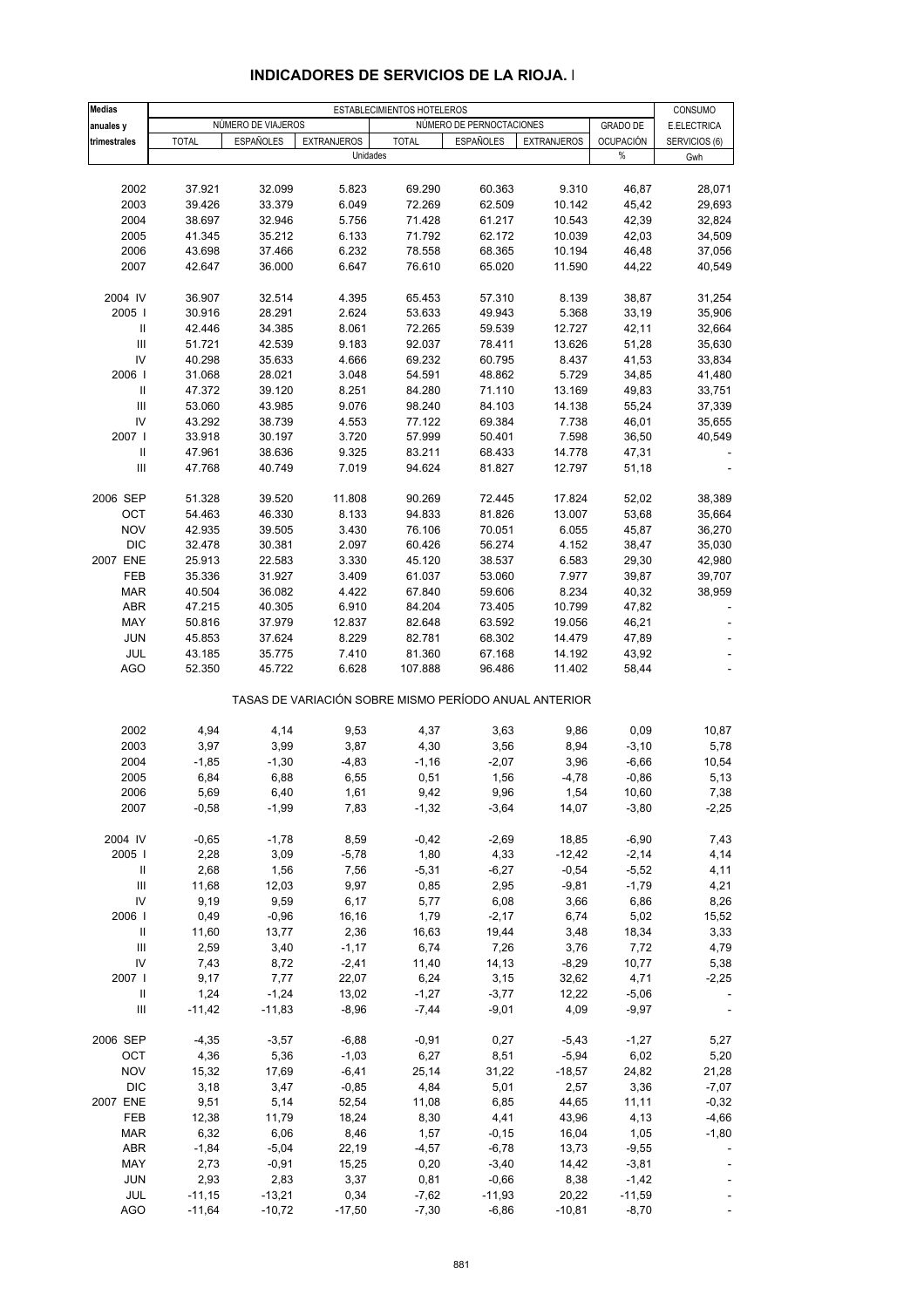| <b>Medias</b><br>anuales y         |              | NÚMERO DE VIAJEROS |                                                       | ACAMPAMENTOS TURÍSTICOS (5) | NÚMERO DE PERNOCTACIONES |                          | <b>GRADO DE</b>  |
|------------------------------------|--------------|--------------------|-------------------------------------------------------|-----------------------------|--------------------------|--------------------------|------------------|
| trimestrales                       | <b>TOTAL</b> | <b>ESPAÑOLES</b>   | <b>EXTRANJEROS</b>                                    | <b>TOTAL</b>                | <b>ESPAÑOLES</b>         | <b>EXTRANJEROS</b>       | <b>OCUPACIÓN</b> |
|                                    |              |                    | Unidades                                              |                             |                          |                          | %                |
|                                    |              |                    |                                                       |                             |                          |                          |                  |
| 2002                               | 5.580        | 4.795              | 785                                                   | 19.126                      | 17.557                   | 1.569                    | 56,54            |
| 2003                               | 6.003        | 5.172              | 831                                                   | 18.778                      | 17.065                   | 1.714                    | 57,70            |
| 2004                               | 6.750        | 5.863              | 886                                                   | 21.262                      | 19.304                   | 1.958                    | 58,63            |
| 2005                               | 7.719        | 6.709              | 1.010                                                 | 23.819                      | 21.829                   | 1.990                    | 58,31            |
| 2006                               | 6.290        | 5.643              | 647                                                   | 15.786                      | 14.293                   | 1.493                    | 57,78            |
| 2007                               | 8.872        | 7.841              | 1.032                                                 | 30.567                      | 28.479                   | 2.088                    | 59,04            |
| 2004 IV                            | 3.488        | 3.251              | 237                                                   | 10.803                      | 10.292                   | 511                      | 58,20            |
| 2005                               | 3.145        | 2.733              | 412                                                   | 9.288                       | 8.561                    | 727                      | 57,35            |
|                                    |              |                    |                                                       |                             |                          |                          |                  |
| Ш                                  | 6.879        | 5.777              | 1.102                                                 | 17.166                      | 14.454                   | 2.712                    | 59,41            |
| $\mathbf{III}$                     | 17.140       | 14.853             | 2.287                                                 | 58.091                      | 54.136                   | 3.954                    | 59,85            |
| IV                                 | 3.713        | 3.474              | 240                                                   | 10.730                      | 10.163                   | 567                      | 56,63            |
| 2006                               | 2.649        | 2.428              | 221                                                   | 6.451                       | 6.049                    | 402                      | 56,25            |
| Ш                                  | 9.173        | 8.165              | 1.007                                                 | 23.781                      | 21.130                   | 2.650                    | 58,59            |
| $\mathbf{III}$                     | 9.410        | 8.367              | 1.042                                                 | 22.709                      | 20.409                   | 2.300                    | 57,97            |
| IV                                 | 3.928        | 3.611              | 317                                                   | 10.203                      | 9.584                    | 619                      | 58,30            |
| 2007                               | 2.689        | 2.424              | 265                                                   | 6.734                       | 6.218                    | 516                      | 56,38            |
| $\ensuremath{\mathsf{II}}$         |              |                    | 1.009                                                 |                             |                          |                          | 57,95            |
|                                    | 8.488        | 7.479              |                                                       | 20.993                      | 19.108                   | 1.885                    |                  |
| $\mathbf{III}$                     | 18.724       | 16.508             | 2.216                                                 | 80.676                      | 75.925                   | 4.751                    | 64,66            |
| 2006 SEP                           | 11.133       | 10.074             | 1.059                                                 | 25.196                      | 23.712                   | 1.484                    | 57,63            |
| OCT                                | 5.404        | 4.842              | 562                                                   | 14.490                      | 13.436                   | 1.054                    | 58,88            |
| <b>NOV</b>                         | 2.938        | 2.565              | 373                                                   | 7.778                       | 7.003                    | 775                      | 58,13            |
| <b>DIC</b>                         | 3.443        | 3.427              | 16                                                    | 8.340                       | 8.312                    | 28                       | 57,90            |
| 2007 ENE                           | 1.651        | 1.507              | 144                                                   | 4.503                       | 4.238                    | 265                      | 56,67            |
|                                    |              |                    |                                                       |                             |                          |                          |                  |
| FEB                                | 2.041        | 1.841              | 200                                                   | 4.426                       | 4.052                    | 374                      | 56,84            |
| <b>MAR</b>                         | 4.374        | 3.924              | 450                                                   | 11.273                      | 10.365                   | 908                      | 55,62            |
| <b>ABR</b>                         | 9.133        | 8.619              | 514                                                   | 25.764                      | 25.041                   | 723                      | 57,99            |
| MAY                                | 6.298        | 5.144              | 1.154                                                 | 13.346                      | 10.918                   | 2.428                    | 57,07            |
| <b>JUN</b>                         | 10.034       | 8.675              | 1.359                                                 | 23.869                      | 21.365                   | 2.504                    | 58,78            |
| JUL                                | 18.587       | 16.466             | 2.121                                                 | 63.926                      | 59.156                   | 4.770                    | 59,23            |
| <b>AGO</b>                         | 18.860       | 16.549             | 2.311                                                 | 97.425                      | 92.694                   | 4.731                    | 70,09            |
|                                    |              |                    | TASAS DE VARIACIÓN SOBRE MISMO PERÍODO ANUAL ANTERIOR |                             |                          |                          |                  |
| 2002                               | 10,77        | 12,05              | 3,55                                                  | 11,37                       | 11,16                    | 13,78                    | 0,97             |
| 2003                               | 7,58         | 7,87               | 5,84                                                  | $-1,82$                     | $-2,81$                  | 9,22                     | 2,04             |
|                                    |              |                    |                                                       |                             |                          |                          |                  |
| 2004                               | 12,43        | 13,36              | 6,64                                                  | 13,22                       | 13,12                    | 14,26                    | 1,62             |
| 2005                               | 14,37        | 14,43              | 13,98                                                 | 12,03                       | 13,08                    | 1,64                     | $-0,54$          |
| 2006                               | $-18,52$     | $-15,89$           | $-35,96$                                              | $-33,72$                    | $-34,52$                 | $-24,98$                 | $-0,91$          |
| 2007                               | 35,04        | 34,00              | 43,46                                                 | 83,00                       | 91,37                    | 14,61                    | 2,50             |
| 2004 IV                            | 33,90        | 30,75              | 99,72                                                 | 53,11                       | 50,99                    | 113,65                   | 3,90             |
| 2005                               | 20,70        | 18,29              | 39,50                                                 | 35,83                       | 35,44                    | 40,62                    | 1,58             |
| Ш                                  | 3,84         | $-1,29$            | 42,75                                                 | $-5,11$                     | $-11,69$                 | 57,34                    | 2,06             |
| $\ensuremath{\mathsf{III}}\xspace$ |              |                    |                                                       | 17,79                       |                          |                          |                  |
|                                    | 20,03        | 23,37              | 2,07                                                  |                             | 22,38                    | $-22,15$                 | $-2,91$          |
| IV                                 | 6,46         | 6,85               | 1,13                                                  | $-0,68$                     | $-1,25$                  | 10,82                    | $-2,69$          |
| 2006                               | $-15,77$     | $-11,16$           | $-46,36$                                              | $-30,54$                    | $-29,35$                 | $-44,66$                 | $-1,92$          |
| Ш                                  | 33,35        | 41,35              | $-8,59$                                               | 38,53                       | 46,19                    | $-2,27$                  | $-1,38$          |
| $\ensuremath{\mathsf{III}}\xspace$ | $-45,10$     | $-43,67$           | $-54,42$                                              | $-60,91$                    | $-62,30$                 | $-41,84$                 | $-3,15$          |
| IV                                 | 5,79         | 3,96               | 32,27                                                 | $-4,91$                     | $-5,70$                  | 9,24                     | 2,95             |
| 2007 l                             | 1,48         | $-0,18$            | 19,76                                                 | 4,39                        | 2,81                     | 28,17                    | 0,23             |
| $\mathbf{II}$                      | $-7,46$      | $-8,40$            | 0,17                                                  | $-11,72$                    | $-9,57$                  | $-28,88$                 | $-1,09$          |
| $\ensuremath{\mathsf{III}}\xspace$ | 119,04       | 119,69             | 114,31                                                | 275,83                      | 304,76                   | 75,42                    | 11,21            |
|                                    |              |                    |                                                       |                             |                          |                          |                  |
| 2006 SEP                           | 28,11        | 30,98              | 6,01                                                  | 2,54                        | 5,47                     | $-28,96$                 | 0,86             |
| OCT                                | $-2,60$      | $-4,50$            | 17,57                                                 | $-1,83$                     | $-0,22$                  | $-18,61$                 | 1,59             |
| <b>NOV</b>                         | 8,73         | 4,23               | 54,77                                                 | 11,18                       | 6,25                     | 91,36                    | 2,09             |
| <b>DIC</b>                         | 19,13        | 18,58              | $\overline{\phantom{a}}$                              | $-20,06$                    | $-20,33$                 | $\overline{\phantom{a}}$ | 5,29             |
| 2007 ENE                           | $-1,84$      | $-8,05$            | 234,88                                                | 0,38                        | $-3,70$                  | 211,76                   | 4,35             |
|                                    |              |                    |                                                       |                             |                          |                          |                  |
| FEB                                | $-3,91$      | $-1,66$            | $-20,63$                                              | $-7,35$                     | $-5,64$                  | $-22,57$                 | $-0,14$          |
| <b>MAR</b>                         | 5,60         | 3,97               | 22,28                                                 | 11,72                       | 9,67                     | 42,10                    | $-3,29$          |
| ABR                                | $-12,37$     | $-8,97$            | $-46, 12$                                             | $-9,31$                     | $-3,22$                  | -71,48                   | $-2,51$          |
| MAY                                | $-26,32$     | $-31,54$           | 11,61                                                 | $-37,83$                    | $-41,80$                 | $-10,34$                 | $-1,84$          |
| <b>JUN</b>                         | 17,38        | 15,45              | 31,43                                                 | 11,19                       | 13,90                    | $-7,53$                  | 1,10             |
| JUL                                | 117,44       | 119,14             | 105,13                                                | 197,80                      | 215,36                   | 76,14                    | 1,87             |
| <b>AGO</b>                         | 120,64       | 120,24             | 123,50                                                | 353,86                      | 394,16                   | 74,70                    | 20,55            |
|                                    |              |                    |                                                       |                             |                          |                          |                  |

#### **INDICADORES DE SERVICIOS DE LA RIOJA. II**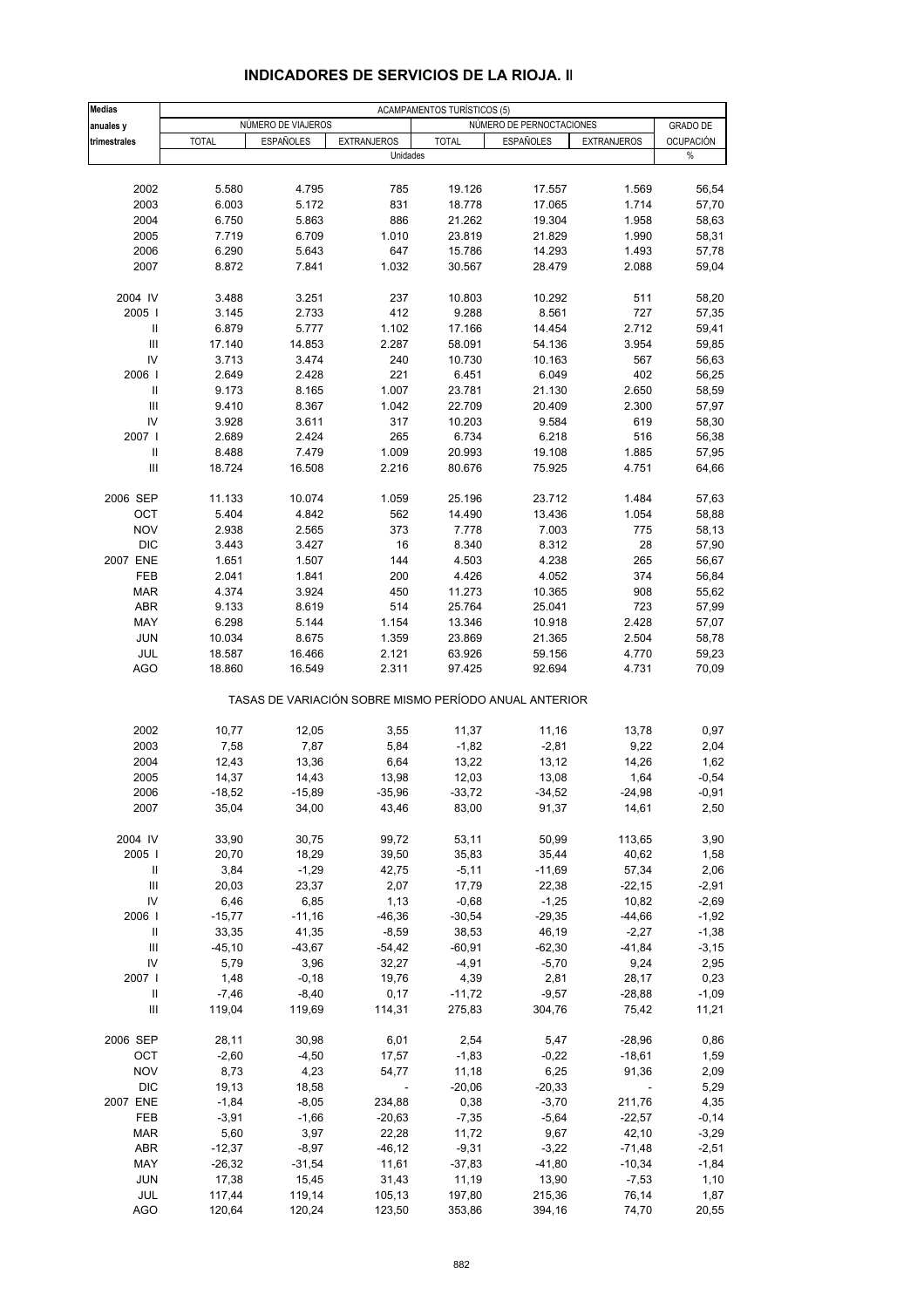| <b>Medias</b>                      |                         |                         |                          | APARTAMENTOS TURÍSTICOS (5) |                                                       |                          |                  |
|------------------------------------|-------------------------|-------------------------|--------------------------|-----------------------------|-------------------------------------------------------|--------------------------|------------------|
| anuales y                          |                         | NÚMERO DE VIAJEROS      |                          |                             | NÚMERO DE PERNOCTACIONES                              |                          | <b>GRADO DE</b>  |
| trimestrales                       | <b>TOTAL</b>            | <b>ESPAÑOLES</b>        | <b>EXTRANJEROS</b>       | <b>TOTAL</b>                | <b>ESPAÑOLES</b>                                      | <b>EXTRANJEROS</b>       | <b>OCUPACIÓN</b> |
|                                    |                         |                         | Unidades                 |                             |                                                       |                          | %                |
|                                    | 198                     |                         | 4                        |                             |                                                       |                          |                  |
| 2002                               |                         | 195                     |                          | 587                         | 578                                                   | 8                        | 22,26            |
| 2003                               | 248                     | 241                     | $\overline{7}$           | 632                         | 611                                                   | 22                       | 23,10            |
| 2004                               | 324                     | 318                     | 6                        | 848                         | 833                                                   | 15                       | 24,06            |
| 2005                               | 413                     | 399                     | 14                       | 1.127                       | 1.057                                                 | 71                       | 23,85            |
| 2006                               | 633                     | 622                     | 11                       | 1.442                       | 1.411                                                 | 30                       | 21,14            |
| 2007                               | 645                     | 638                     | 7                        | 2.039                       | 1.879                                                 | 160                      | 25,75            |
| 2004 IV                            | 323                     | 318                     | 5                        | 723                         | 712                                                   | 11                       | 20,47            |
| 2005                               | 371                     | 367                     | 4                        | 852                         | 844                                                   | 8                        | 23,38            |
| Ш                                  | 317                     | 313                     | 4                        | 603                         | 598                                                   | 5                        | 13,87            |
| $\ensuremath{\mathsf{III}}\xspace$ | 424                     | 395                     | 29                       | 1.676                       | 1.493                                                 | 183                      | 32,53            |
| IV                                 | 537                     | 521                     | 17                       | 1.377                       | 1.291                                                 | 86                       | 25,61            |
| 2006                               | 559                     | 545                     | 14                       | 1.426                       | 1.372                                                 | 54                       | 25,61            |
| Ш                                  | 693                     | 685                     | 7                        | 1.521                       | 1.513                                                 | 7                        | 21,90            |
| Ш                                  | 651                     | 645                     | 7                        | 1.343                       | 1.324                                                 | 19                       | 17,70            |
| IV                                 | 630                     | 612                     | 18                       | 1.477                       | 1.437                                                 | 40                       | 19,33            |
| 2007 l                             |                         |                         | 4                        |                             |                                                       |                          |                  |
|                                    | 574                     | 570                     |                          | 1.404                       | 1.167                                                 | 237                      | 20,07            |
| Ш                                  | 658                     | 656                     | 3                        | 1.689                       | 1.560                                                 | 129                      | 22,55            |
| III                                | 731                     | 714                     | 17                       | 3.517                       | 3.428                                                 | 89                       | 39,10            |
| 2006 SEP                           | 764                     | 752                     | 12                       | 1.698                       | 1.650                                                 | 48                       | 22,87            |
| OCT                                | 666                     | 650                     | 16                       | 1.475                       | 1.440                                                 | 35                       | 18,43            |
| <b>NOV</b>                         | 580                     | 566                     | 14                       | 1.216                       | 1.170                                                 | 46                       | 16,36            |
| DIC                                | 643                     | 620                     | 23                       | 1.739                       | 1.700                                                 | 39                       | 23,21            |
| 2007 ENE                           | 530                     | 518                     | 12                       | 1.251                       | 1.022                                                 | 229                      | 16,83            |
| FEB                                | 615                     | 615                     | 0                        | 1.487                       | 1.266                                                 | 221                      | 23,50            |
| MAR                                | 578                     | 578                     | 0                        | 1.474                       | 1.212                                                 | 262                      | 19,87            |
| <b>ABR</b>                         | 876                     | 876                     | 0                        | 2.502                       | 2.326                                                 | 176                      | 33,83            |
| MAY                                | 403                     | 403                     | 0                        | 1.233                       | 1.117                                                 | 116                      | 15,82            |
|                                    |                         |                         |                          |                             |                                                       |                          |                  |
| <b>JUN</b>                         | 696                     | 688                     | 8                        | 1.332                       | 1.236                                                 | 96                       | 17,99            |
| JUL<br><b>AGO</b>                  | 707<br>755              | 681<br>747              | 26<br>8                  | 2.534<br>4.500              | 2.443<br>4.413                                        | 91<br>87                 | 27,22<br>50,97   |
|                                    |                         |                         |                          |                             | TASAS DE VARIACIÓN SOBRE MISMO PERÍODO ANUAL ANTERIOR |                          |                  |
|                                    |                         |                         |                          |                             |                                                       |                          |                  |
| 2002<br>2003                       | $\overline{a}$<br>25,21 | $\overline{a}$<br>23,78 | 104,76                   | 7,83                        | 5,65                                                  | 159,00                   |                  |
|                                    |                         |                         |                          |                             |                                                       |                          | 3,78             |
| 2004                               | 30,55                   | 31,98                   | $-17,44$                 | 34,05                       | 36,34                                                 | $-30,89$                 | 4,18             |
| 2005                               | 27,45                   | 25,57                   | 128,17                   | 32,95                       | 26,86                                                 | 373,18                   | $-0,90$          |
| 2006                               | 53,52                   | 55,85                   | $-15,43$                 | 27,90                       | 33,59                                                 | $-57,38$                 | $-11,36$         |
| 2007                               | 4,33                    | 4,76                    | $-25,00$                 | 46,04                       | 36,97                                                 | 562,18                   | 19,25            |
| 2004 IV                            | 23,44                   | 25,89                   | $-42,86$                 | 16,49                       | 18,21                                                 | $-40,00$                 | 2,78             |
| 2005                               | 46,83                   | 46,80                   | 50,00                    | 42,82                       | 42,11                                                 | 200,00                   | 25,65            |
| Ш                                  | $-9,51$                 | $-9,27$                 | $-25,00$                 | $-28,23$                    | $-27,49$                                              | $-66,67$                 | $-41,88$         |
| Ш                                  | 15,20                   | 10,34                   | 183,87                   | 36,18                       | 24,34                                                 | 510,00                   | $-2,36$          |
| IV                                 | 66,36                   | 63,90                   | 212,50                   | 90,46                       | 81,32                                                 | 681,82                   | 25,09            |
| 2006                               | 50,76                   | 48,59                   | 250,00                   | 67,44                       | 62,58                                                 | 579,17                   | 9,52             |
| Ш                                  | 118,28                  | 118,72                  | 83,33                    | 152,04                      | 153,07                                                | 37,50                    | 57,96            |
|                                    |                         |                         |                          |                             |                                                       |                          | $-45,58$         |
| Ш                                  | 53,50                   | 63,21                   | $-77,27$                 | $-19,90$                    | $-11,34$                                              | $-89,80$                 |                  |
| IV                                 | 17,18                   | 17,54                   | 6,00                     | 7,24                        | 11,28                                                 | $-53,49$                 | $-24,51$         |
| 2007                               | 2,68                    | 4,58                    | $-71,43$                 | $-1,54$                     | $-14,95$                                              | 336,81                   | $-21,63$         |
| Ш                                  | $-4,96$                 | $-4,33$                 | $-63,64$                 | 11,07                       | 3,06                                                  |                          | 2,94             |
| Ш                                  | 22,86                   | 20,81                   | 325,00                   | 201,89                      | 195,26                                                | $\overline{\phantom{a}}$ | 158,56           |
| 2006 SEP                           | 73,64                   | 74,88                   | 20,00                    | 92,08                       | 90,53                                                 | 166,67                   | 8,90             |
| OCT                                | 9,18                    | 11,30                   | $-38,46$                 | $-1,67$                     | 6,75                                                  | $-76,82$                 | $-33,22$         |
| <b>NOV</b>                         | 23,93                   | 24,12                   | 16,67                    | 22,58                       | 28,85                                                 | $-45,24$                 | $-8,40$          |
| DIC                                | 20,41                   | 18,77                   | 91,67                    | 6, 10                       | 5,20                                                  | 69,57                    | $-26,01$         |
| 2007 ENE                           | $-0,75$                 | $-0,77$                 | 0,00                     | $-23,67$                    | $-36,76$                                              | 895,65                   | $-46,35$         |
| FEB                                | 16,04                   | 19,19                   | $\frac{1}{2}$            | 27,31                       | 14,47                                                 | 256,45                   | 10,43            |
|                                    |                         |                         |                          |                             |                                                       |                          |                  |
| <b>MAR</b>                         | $-5,86$                 | $-3,34$                 | $\blacksquare$           | 0,20                        | $-12,99$                                              | 235,90                   | $-17,79$         |
| ABR                                | $-1,35$                 | 0,23                    | $\overline{\phantom{a}}$ | 12,10                       | 4,87                                                  |                          | $-4,62$          |
| MAY                                | $-32,27$                | $-31,81$                | $\overline{\phantom{a}}$ | 5,84                        | $-3,79$                                               |                          | 4,63             |
| <b>JUN</b>                         | 16,97                   | 16,41                   | 100,00                   | 14,33                       | 6,46                                                  |                          | 18,98            |
| JUL                                | 18,82                   | 15,23                   | 550,00                   | 117,51                      | 110,42                                                |                          | 80,03            |
| <b>AGO</b>                         | 26,89                   | 26,40                   | 100,00                   | 286,27                      | 280,10                                                | ÷.                       | 237,10           |

#### **INDICADORES DE SERVICIOS DE LA RIOJA. III**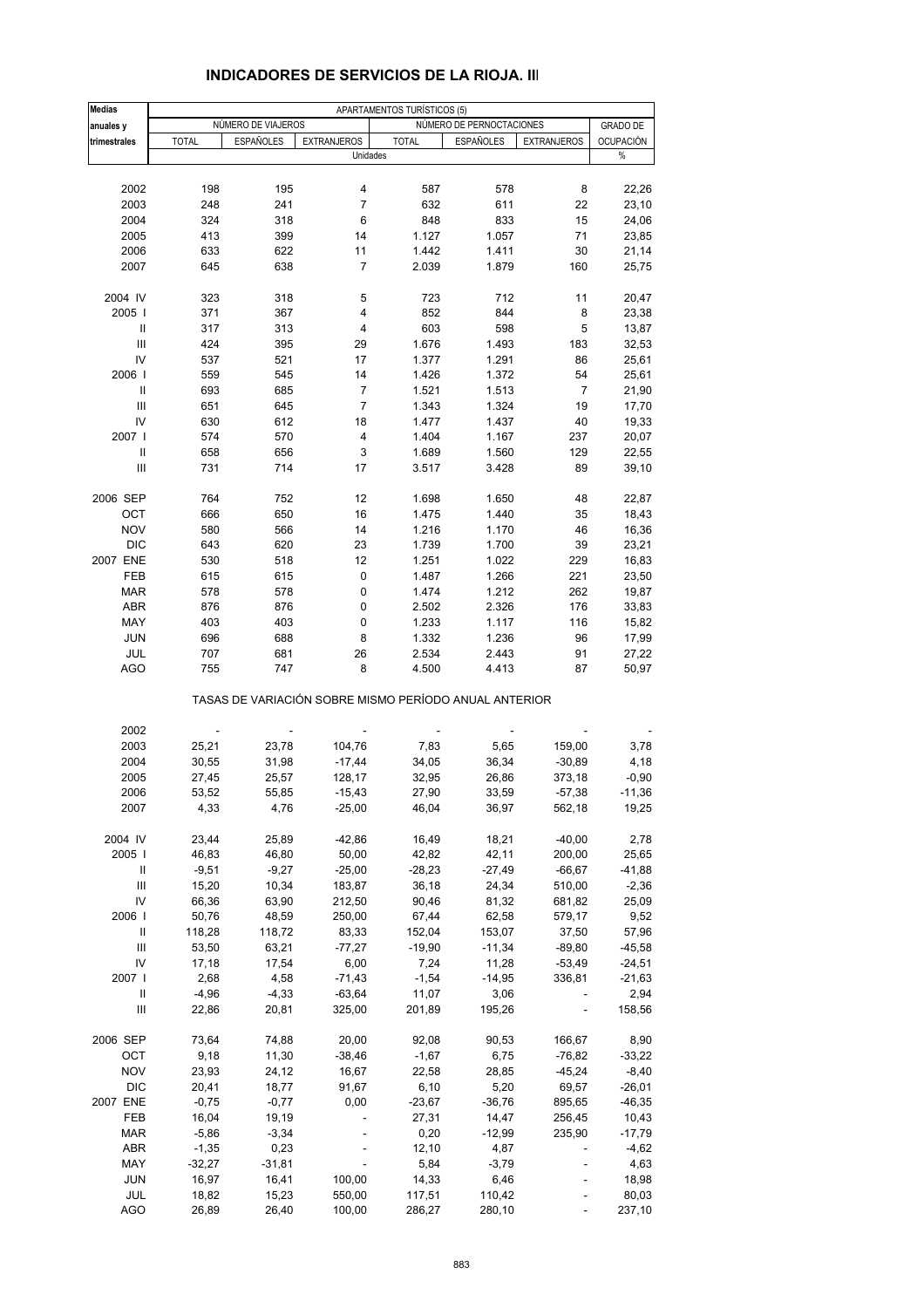|                            | TRANSPORTE AÉREO DE PASAJEROS |                                                       |                  |                                    |              |                |                  |  |  |  |
|----------------------------|-------------------------------|-------------------------------------------------------|------------------|------------------------------------|--------------|----------------|------------------|--|--|--|
|                            | <b>TOTAL</b>                  |                                                       | <b>INTERIOR</b>  |                                    |              | INTERNACIONAL  |                  |  |  |  |
| <b>FECHA</b>               |                               | <b>TOTAL</b>                                          | <b>REGULAR</b>   | NO REGULAR                         | <b>TOTAL</b> | <b>REGULAR</b> | NO REGULAR       |  |  |  |
|                            |                               |                                                       |                  | Unidades                           |              |                |                  |  |  |  |
| 2002                       |                               |                                                       |                  |                                    |              |                |                  |  |  |  |
| 2003                       |                               |                                                       |                  |                                    |              |                |                  |  |  |  |
| 2004                       | 3.168                         | 3.168                                                 | 2.892            | 276                                | 1            | 0              | 1                |  |  |  |
| 2005                       | 3.018                         | 3.014                                                 | 2.732            | 282                                | 4            | 0              | 4                |  |  |  |
| 2006                       | 4.324                         | 4.304                                                 | 3.865            | 438                                | 20           | 0              | 20               |  |  |  |
| 2007                       | 4.139                         | 4.080                                                 | 3.994            | 86                                 | 58           | 0              | 58               |  |  |  |
|                            |                               |                                                       |                  |                                    |              |                |                  |  |  |  |
| 2004 IV                    | 3.181                         | 3.181                                                 | 2.975            | 206                                | 0            | 0              | 0                |  |  |  |
| 2005                       | 2.429                         | 2.423                                                 | 2.328            | 95                                 | 6            | 0              | 6                |  |  |  |
| $\mathop{\rm II}\nolimits$ | 3.401                         | 3.391                                                 | 3.349            | 42                                 | 10           | 0              | 10               |  |  |  |
| Ш                          | 2.952                         | 2.952                                                 | 2.014            | 938                                | 0            | 0              | $\pmb{0}$        |  |  |  |
| IV                         | 3.290                         | 3.290                                                 | 3.238            | 51                                 | 1            | 0              | 1                |  |  |  |
| 2006                       | 3.390                         | 3.382                                                 | 3.376            | 6                                  | 8            | 0              | 8                |  |  |  |
| Ш                          | 4.190                         | 4.164                                                 | 3.997            | 167                                | 26           | 0              | 26               |  |  |  |
| Ш                          | 5.997                         | 5.993                                                 | 4.504            | 1.488                              | 5            | 0              | 5                |  |  |  |
| IV                         | 3.717                         | 3.676                                                 | 3.584            | 91                                 | 42           | 0              | 42               |  |  |  |
| 2007 l                     | 3.474                         | 3.458                                                 | 3.426            | 33                                 | 16           | 0              | 16               |  |  |  |
| Ш                          | 4.370                         | 4.263                                                 | 4.127            | 136                                | 107          | 0              | 107              |  |  |  |
| $\mathsf{III}\,$           | 5.440                         | 5.398                                                 | 5.301            | 97                                 | 42           | 0              | 42               |  |  |  |
| 2006 AGO                   | 6.094                         | 6.089                                                 | 4.532            | 1.557                              | 5            | 0              | 5                |  |  |  |
| <b>SEP</b>                 | 5.915                         | 5.906                                                 | 4.690            | 1.216                              | 9            | 0              | 9                |  |  |  |
| OCT                        | 4.926                         | 4.803                                                 | 4.673            | 130                                | 123          | 0              | 123              |  |  |  |
| <b>NOV</b>                 | 4.086                         | 4.084                                                 | 4.027            | 57                                 | 2            | 0              | $\boldsymbol{2}$ |  |  |  |
| <b>DIC</b>                 | 2.140                         | 2.140                                                 | 2.053            | 87                                 | 0            | 0              | $\pmb{0}$        |  |  |  |
| 2007 ENE                   | 2.868                         | 2.868                                                 | 2.850            | 18                                 | 0            | 0              | 0                |  |  |  |
| FEB                        | 3.578                         | 3.574                                                 | 3.572            | $\boldsymbol{2}$                   | 4            | 0              | 4                |  |  |  |
| <b>MAR</b>                 | 3.976                         | 3.933                                                 | 3.855            | 78                                 | 43           | 0              | 43               |  |  |  |
| <b>ABR</b>                 | 4.103                         | 4.086                                                 | 4.043            | 43                                 | 17           | 0              | 17               |  |  |  |
| MAY                        | 4.594                         | 4.349                                                 | 4.067            | 282                                | 245          | 0              | 245              |  |  |  |
| <b>JUN</b>                 | 4.412                         | 4.354                                                 | 4.271            | 83                                 | 58           | 0              | 58               |  |  |  |
| JUL                        | 5.440                         | 5.398                                                 | 5.301            | 97                                 | 42           | 0              | 42               |  |  |  |
|                            |                               | TASAS DE VARIACIÓN SOBRE MISMO PERÍODO ANUAL ANTERIOR |                  |                                    |              |                |                  |  |  |  |
| 2002                       |                               |                                                       |                  |                                    |              |                |                  |  |  |  |
| 2003                       |                               |                                                       |                  |                                    |              |                |                  |  |  |  |
| 2004                       |                               |                                                       |                  |                                    |              |                |                  |  |  |  |
| 2005                       | $-4,74$                       | -4,86                                                 | $-5,52$          | 1,99                               | 766,67       |                | 766,67           |  |  |  |
| 2006                       | 43,26                         | 42,79                                                 | 41,47            | 55,68                              | 365,38       |                | 365,38           |  |  |  |
| 2007                       | 0,86                          | $-0,21$                                               | 5,87             | $-72,74$                           | 297,09       |                | 297,09           |  |  |  |
|                            |                               |                                                       |                  |                                    |              |                |                  |  |  |  |
| 2004 IV                    |                               |                                                       |                  |                                    |              |                |                  |  |  |  |
| 2005                       | $-10,76$                      | $-11,00$                                              | $-12,93$         | 94,56                              |              |                |                  |  |  |  |
| Ш                          | $-0,72$                       | $-0,99$                                               | $-1,74$          | 155,10                             | 933,33       |                | 933,33           |  |  |  |
| Ш<br>IV                    | $-11,73$<br>3,44              | $-11,70$                                              | $-19,78$<br>8,86 | 12,66<br>$-75,12$                  |              |                |                  |  |  |  |
| 2006                       | 39,54                         | 3,42<br>39,58                                         | 45,04            | $-93,71$                           | 26,32        |                | 26,32            |  |  |  |
| Ш                          | 23,21                         | 22,81                                                 | 19,34            | 301,60                             | 154,84       |                | 154,84           |  |  |  |
| Ш                          | 103,16                        | 103,00                                                | 123,61           | 58,73                              |              |                |                  |  |  |  |
| IV                         | 12,98                         | 11,73                                                 | 10,68            | 77,92                              |              |                |                  |  |  |  |
| 2007 l                     | 2,48                          | 2,26                                                  | 1,47             | 444,44                             | 95,83        |                | 95,83            |  |  |  |
| Ш                          | 4,28                          | 2,38                                                  | 3,26             | $-18,73$                           | 305,06       |                | 305,06           |  |  |  |
| Ш                          | $-9,08$                       | $-9,78$                                               | 23,54            | $-94,27$                           |              |                |                  |  |  |  |
|                            |                               |                                                       |                  |                                    |              |                |                  |  |  |  |
| 2006 AGO                   | 184,37                        | 184,13                                                | 491,64           | 13,07                              |              |                |                  |  |  |  |
| SEP                        | 59,91                         | 59,66                                                 | 62,00            | 51,24                              |              |                |                  |  |  |  |
| OCT                        | 34,41                         | 31,12                                                 | 32,53            | $-5,11$                            |              |                |                  |  |  |  |
| <b>NOV</b>                 | 9,99                          | 9,93                                                  | 8,66             | 533,33                             |              |                |                  |  |  |  |
| <b>DIC</b>                 | $-14,09$                      | $-14,09$                                              | $-17,32$         | 987,50                             |              |                |                  |  |  |  |
| 2007 ENE                   | 16,25                         | 16,25                                                 | 15,52            |                                    |              |                |                  |  |  |  |
| FEB                        | $-2,43$                       | $-2,03$                                               | $-1,81$          | $-80,00$                           | $-78,95$     |                | $-78,95$         |  |  |  |
| <b>MAR</b>                 | $-1,49$                       | $-2,43$                                               | $-4,18$          | 875,00                             | 760,00       |                | 760,00           |  |  |  |
| <b>ABR</b>                 | 17,63                         | 18,92                                                 | 36,59            | $-90,97$                           | $-67,31$     |                | $-67,31$         |  |  |  |
| MAY<br><b>JUN</b>          | 20,32<br>$-16,20$             | 13,91<br>$-16,88$                                     | 6,75<br>$-18,18$ | $\overline{\phantom{a}}$<br>361,11 | 114,81       |                | 114,81           |  |  |  |
| JUL                        | $-9,08$                       | $-9,78$                                               | 23,54            | $-94,27$                           |              |                |                  |  |  |  |
|                            |                               |                                                       |                  |                                    |              |                |                  |  |  |  |

#### **INDICADORES DE SERVICIOS DE LA RIOJA. IV**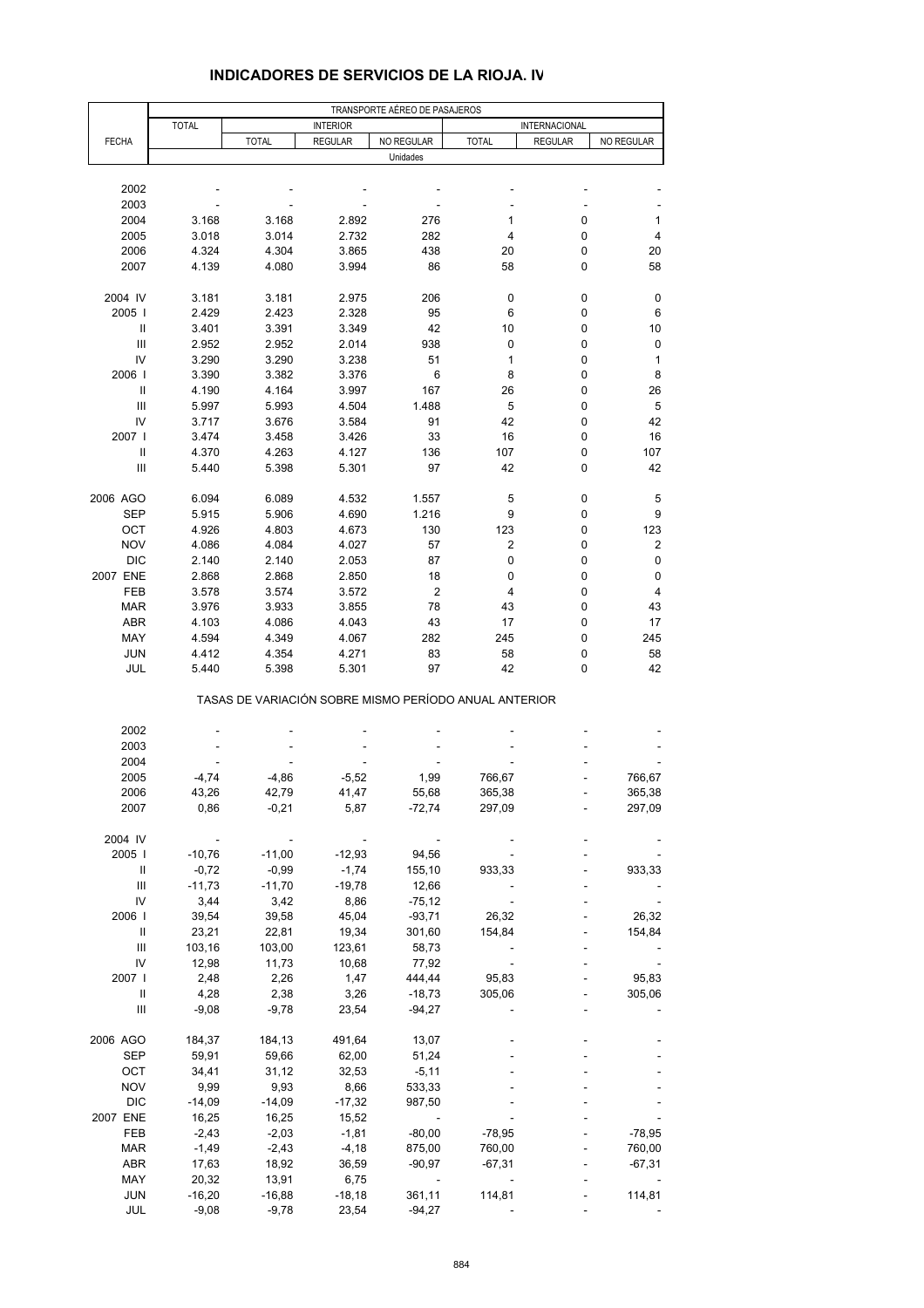| <b>Medias</b> |                  |                 | CONSUMO         |                                                       |                  |
|---------------|------------------|-----------------|-----------------|-------------------------------------------------------|------------------|
| anuales y     | IPI. INE         | <b>GASOLINA</b> | MATRICULACIÓN   | E. ELÉCTRICA                                          | <b>ÍNDICE</b>    |
| trimestrales  | <b>B.CONSUMO</b> | <b>AUTO</b>     | <b>TURISMOS</b> | USOS DOM.                                             | COMERC. MENOR    |
|               | <b>Base 2000</b> | Toneladas       | Unidades        | Gwh                                                   | <b>Base 2005</b> |
|               |                  |                 |                 |                                                       |                  |
| 2002          | 96,9             | 4.012           | 558             | 28,852                                                | 87,14            |
|               |                  |                 |                 |                                                       |                  |
| 2003          | 99,2             | 4.225           | 569             | 30,037                                                | 93,42            |
| 2004          | 94,9             | 4.082           | 638             | 31,888                                                | 98,40            |
| 2005          | 93,9             | 3.688           | 639             | 32,601                                                | 100,00           |
| 2006          | 95,5             | 3.547           | 632             | 32,934                                                | 104,83           |
| 2007          |                  |                 | 659             |                                                       | 109,29           |
|               | 102,0            | 3.359           |                 | 40,865                                                |                  |
| 2004 IV       | 100,8            | 4.034           | 669             | 30,024                                                | 109,24           |
| 2005          |                  | 3.360           | 602             | 39,706                                                |                  |
|               | 87,7             |                 |                 |                                                       | 95,59            |
| Ш             | 100,1            | 3.719           | 647             | 32,551                                                | 97,44            |
| Ш             | 83,7             | 4.176           | 636             | 27,567                                                | 96,03            |
| IV            | 104,3            | 3.496           | 671             | 30,579                                                | 110,94           |
| 2006          | 97,5             | 3.172           | 606             | 41,842                                                | 99,63            |
|               |                  |                 |                 |                                                       |                  |
| Ш             | 98,4             | 3.642           | 668             | 30,713                                                | 101,79           |
| Ш             | 82,3             | 3.890           | 609             | 27,858                                                | 102,52           |
| IV            | 104,0            | 3.483           | 645             | 31,323                                                | 115,39           |
|               |                  |                 |                 |                                                       |                  |
| 2007 l        | 98,6             | 3.081           | 639             | 40,865                                                | 107,41           |
| Ш             | 106,7            | 3.475           | 659             |                                                       | 108,54           |
| Ш             | 97,9             | 3.843           | 691             |                                                       | 113,24           |
|               |                  |                 |                 |                                                       |                  |
| 2006 SEP      | 92,8             | 3.552           | 496             | 24,566                                                | 99,24            |
| OCT           | 109,7            | 3.653           | 626             | 30,164                                                | 106,70           |
| <b>NOV</b>    | 116,3            | 3.279           | 652             | 32,294                                                | 106,06           |
| DIC           | 86,0             | 3.519           | 656             | 31,512                                                | 133,41           |
|               |                  |                 |                 |                                                       |                  |
| 2007 ENE      | 89,3             | 3.112           | 690             | 45,201                                                | 116,55           |
| FEB           | 95,9             | 2.810           | 557             | 41,270                                                | 97,96            |
| <b>MAR</b>    | 110,7            | 3.319           | 669             | 36,124                                                | 107,73           |
| <b>ABR</b>    |                  | 3.577           |                 |                                                       |                  |
|               | 93,7             |                 | 574             |                                                       | 105,52           |
| MAY           | 118,3            | 3.311           | 685             |                                                       | 112,19           |
| <b>JUN</b>    | 108,0            | 3.539           | 718             |                                                       | 107,91           |
| JUL           | 97,9             | 3.843           | 754             |                                                       | 118,15           |
| AGO           |                  |                 | 627             |                                                       | 108,33           |
|               |                  |                 |                 | TASAS DE VARIACIÓN SOBRE MISMO PERÍODO ANUAL ANTERIOR |                  |
|               |                  |                 |                 |                                                       |                  |
| 2002          |                  | $-14,62$        | $-9,27$         | 4,54                                                  |                  |
| 2003          | 2,36             | 5,31            | 2,00            | 4,10                                                  | 7,20             |
| 2004          | $-4,37$          | $-3,39$         | 12,08           | 6,16                                                  | 5,33             |
| 2005          | $-1,01$          | $-9,66$         | 0,18            | 2,24                                                  | 1,63             |
| 2006          | 1,70             | $-3,83$         | $-1,11$         | 1,02                                                  | 4,83             |
| 2007          | 4,28             | $-3,11$         | 2,35            | $-2,34$                                               | 7,60             |
|               |                  |                 |                 |                                                       |                  |
| 2004 IV       | $-4,18$          | 1,20            | 3,72            | 2,19                                                  | 4,71             |
| 2005          | $-13,71$         | $-8,98$         | 2,38            | 1,83                                                  | 2,39             |
|               |                  |                 |                 |                                                       |                  |
| Ш             | 6,90             | $-11,82$        | $-3,77$         | 5,30                                                  | 2,81             |
| Ш             | 0,24             | $-4,79$         | 2,30            | $-0,20$                                               | -0,20            |
| IV            | 3,40             | $-13,32$        | 0,25            | 1,85                                                  | 1,56             |
| 2006          | 11,18            | $-5,59$         | 0,55            | 5,38                                                  | 4,23             |
| Ш             | $-1,76$          | $-2,08$         | 3,35            | $-5,65$                                               | 4,46             |
|               |                  |                 |                 |                                                       |                  |
| Ш             | $-1,63$          | $-6,86$         | $-4,30$         | 1,06                                                  | 6,76             |
| IV            | $-0,26$          | $-0,37$         | $-3,88$         | 2,44                                                  | 4,01             |
| 2007 l        | 1,20             | $-2,88$         | 5,45            | $-2,34$                                               | 7,81             |
| Ш             | 8,44             | $-4,56$         | $-1,40$         |                                                       | 6,64             |
|               |                  |                 |                 |                                                       |                  |
| Ш             | 0,93             | 0,48            | 3,76            |                                                       | 8,72             |
| 2006 SEP      | $-9,64$          | $-3,95$         | $-6,94$         | $-7,35$                                               | 3,97             |
|               |                  |                 |                 |                                                       |                  |
| ост           | 4,18             | 1,20            | $-1,42$         | 0,71                                                  | 4,44             |
| <b>NOV</b>    | $-1, 11$         | 0,67            | $-2,69$         | 40,34                                                 | 6,29             |
| DIC           | $-4,34$          | $-2,87$         | $-7,21$         | $-18,73$                                              | 1,93             |
| 2007 ENE      | 0,79             | 3,62            | 19,79           | 11,58                                                 | 8,99             |
|               |                  |                 |                 |                                                       |                  |
| FEB           | 1,05             | $-10,77$        | $-5,11$         | $-5,05$                                               | 7,95             |
| <b>MAR</b>    | 1,65             | $-1,30$         | 2,29            | $-13,07$                                              | 6,43             |
| ABR           | 13,03            | $-2,71$         | 5,90            |                                                       | 5,13             |
| MAY           | 10,25            | $-10,03$        | $-3,93$         |                                                       | 6,64             |
|               |                  |                 |                 |                                                       |                  |
| <b>JUN</b>    | 2,96             | $-0,82$         | $-4,27$         |                                                       | 8,15             |
| JUL           | 0,93             | 0,48            | 1,07            |                                                       | 8,62             |
| <b>AGO</b>    |                  |                 | 7,18            |                                                       | 8,83             |

#### **INDICADORES DE DEMANDA DE LA RIOJA. I**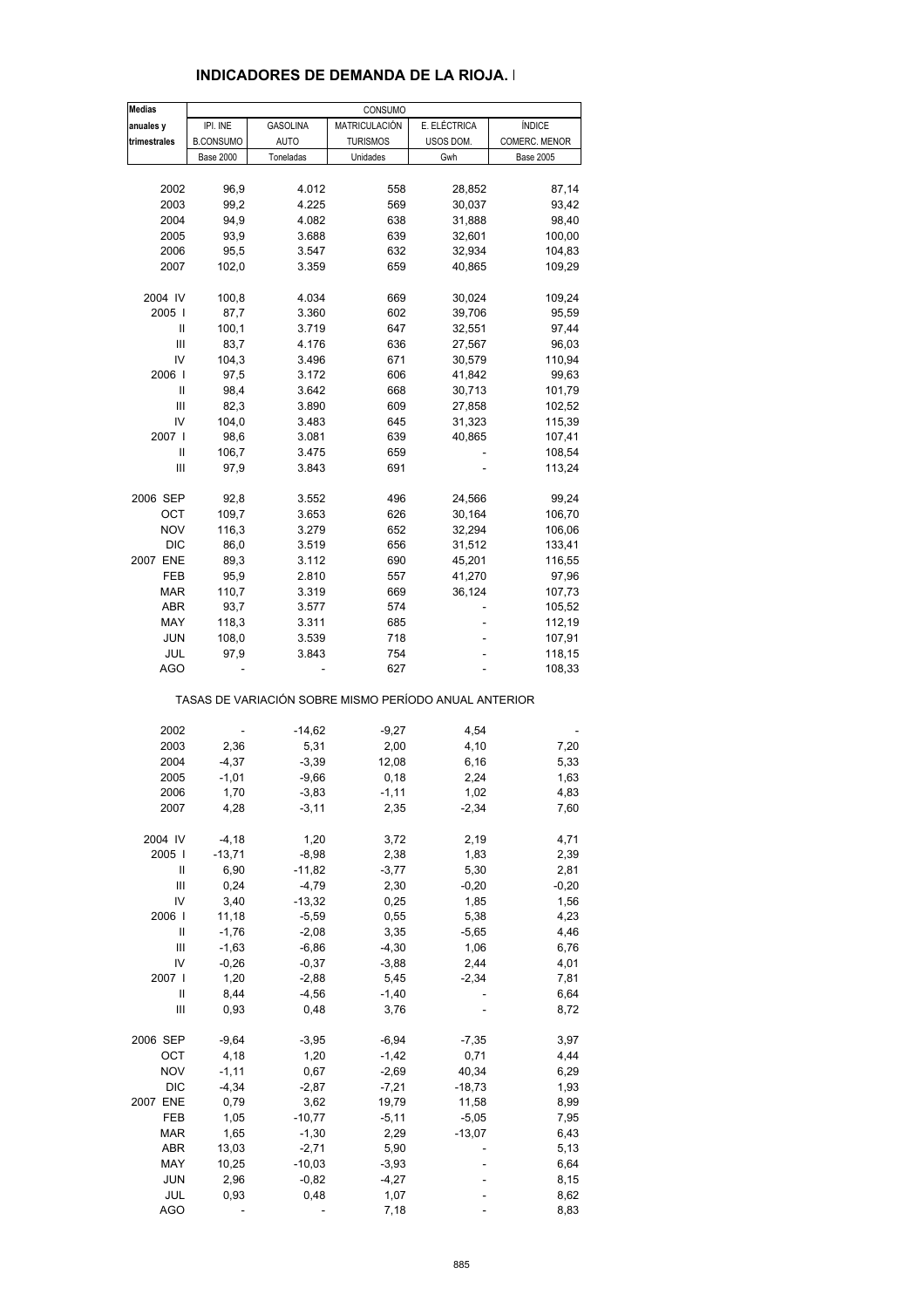| <b>Medias</b>    |                  |                       |          | <b>INVERSIÓN</b>       |                                                       |  |  |  |
|------------------|------------------|-----------------------|----------|------------------------|-------------------------------------------------------|--|--|--|
| anuales y        |                  | IPI. INE              |          | MATRICULACIÓN          | <b>INSCRIPCIÓN</b>                                    |  |  |  |
| trimestrales     | <b>B. EQUIPO</b> | <b>B. INTERMEDIOS</b> | ENERGÍA  | <b>VEHÍCULOS CARGA</b> | MAQUINARIA AGRÍCOLA                                   |  |  |  |
|                  |                  | <b>Base 2000</b>      |          |                        | Unidades                                              |  |  |  |
| 2002             | 101,9            | 97,6                  | 173,9    | 175                    | 18                                                    |  |  |  |
| 2003             | 109,9            | 100,1                 | 167,7    | 199                    | 25                                                    |  |  |  |
| 2004             | 111,5            | 109,5                 | 226,0    | 229                    | 30                                                    |  |  |  |
| 2005             | 98,1             | 109,8                 | 231,1    | 242                    | 29                                                    |  |  |  |
| 2006             | 107,2            | 113,5                 | 230,2    | 238                    | 25                                                    |  |  |  |
| 2007             | 126,8            | 118,0                 | 246,9    | 242                    | 27                                                    |  |  |  |
| 2004 IV          | 123,0            | 108,0                 | 202,5    | 227                    | 22                                                    |  |  |  |
| 2005             | 93,1             | 107,9                 | 227,5    | 241                    | 35                                                    |  |  |  |
| Ш                | 108,4            | 120,2                 | 242,5    | 258                    | 33                                                    |  |  |  |
| Ш                | 89,6             | 106,5                 | 258,3    | 220                    | 28                                                    |  |  |  |
| IV               | 101,3            | 104,6                 | 196,1    | 250                    | 18                                                    |  |  |  |
| 2006             | 99,4             | 114,7                 | 203,1    | 251                    | 35                                                    |  |  |  |
| Ш                | 114,3            | 119,7                 | 267,7    | 247                    | 24                                                    |  |  |  |
| Ш                | 98,8             | 108,6                 | 255,7    | 216                    | 23                                                    |  |  |  |
| IV               |                  |                       |          |                        | 17                                                    |  |  |  |
| 2007 l           | 116,2            | 111,1                 | 194,4    | 238                    | 21                                                    |  |  |  |
|                  | 115,7            | 115,6                 | 226,5    | 227                    |                                                       |  |  |  |
| Ш                | 137,7            | 117,5                 | 232,4    | 242                    | 31                                                    |  |  |  |
| Ш                | 127,3            | 126,6                 | 351,9    | 265                    | 30                                                    |  |  |  |
| 2006 SEP         | 123,7            | 113,7                 | 334,4    | 224                    | 25                                                    |  |  |  |
| OCT              | 117,7            | 123,0                 | 188,8    | 228                    | 25                                                    |  |  |  |
| <b>NOV</b>       | 142,0            | 118,9                 | 194,7    | 249                    | 13                                                    |  |  |  |
| DIC              | 88,8             | 91,4                  | 199,7    | 238                    | 13                                                    |  |  |  |
| 2007 ENE         | 102,2            | 112,3                 | 196,2    | 238                    | 20                                                    |  |  |  |
| FEB              | 103,1            | 111,7                 | 193,3    | 177                    | 22                                                    |  |  |  |
| <b>MAR</b>       | 141,8            | 122,8                 | 289,9    | 266                    | 20                                                    |  |  |  |
| <b>ABR</b>       | 100,8            | 105,9                 | 239,1    | 228                    | 17                                                    |  |  |  |
| MAY              | 158,9            | 125,4                 | 211,1    | 229                    | 37                                                    |  |  |  |
| <b>JUN</b>       | 153,3            | 121,2                 | 247,1    | 270                    | 40                                                    |  |  |  |
| JUL              | 127,3            | 126,6                 | 351,9    | 325                    | 33                                                    |  |  |  |
| <b>AGO</b>       |                  |                       |          | 204                    | 26                                                    |  |  |  |
|                  |                  |                       |          |                        | TASAS DE VARIACIÓN SOBRE MISMO PERÍODO ANUAL ANTERIOR |  |  |  |
|                  |                  |                       |          |                        |                                                       |  |  |  |
| 2002             |                  |                       |          | 6,50                   | $-31,99$                                              |  |  |  |
| 2003             | 7,81             | 2,61                  | $-3,60$  | 14,06                  | 39,27                                                 |  |  |  |
| 2004             | 1,51             | 9,36                  | 34,80    | 14,88                  | 16,39                                                 |  |  |  |
| 2005             | $-12,06$         | 0,29                  | 2,25     | 5,71                   | $-3,66$                                               |  |  |  |
| 2006             | 9,27             | 3,38                  | $-0,38$  | $-1,69$                | $-13,45$                                              |  |  |  |
| 2007             | 20,20            | $-0,17$               | 5,98     | 0,99                   | $-2,27$                                               |  |  |  |
| 2004 IV          | 2,22             | 8,43                  | $-9,64$  | 9,47                   | 0,00                                                  |  |  |  |
| 2005             | $-9,50$          | $-2,03$               | $-6,19$  | 4,18                   | $-11,86$                                              |  |  |  |
| Ш                | $-2,55$          | 5,90                  | 4,65     | 5,02                   | $-3,88$                                               |  |  |  |
| $\mathsf{III}\,$ | $-17,88$         | 0, 16                 | 13,60    | 3,77                   | 23,19                                                 |  |  |  |
| IV               | $-17,65$         | $-3,12$               | $-3,13$  | 9,82                   | $-16,92$                                              |  |  |  |
| 2006             | 6,77             | 6,33                  | $-10,70$ | 4,15                   | 0,96                                                  |  |  |  |
| Ш                | 5,44             | $-0,47$               | 10,41    | $-4,26$                | $-27,27$                                              |  |  |  |
| $\mathsf{III}\,$ | 10,35            | 1,97                  | $-1,03$  | $-1,82$                | $-20,00$                                              |  |  |  |
| IV               | 14,71            | 6,18                  | $-0,88$  | $-4,54$                | $-5,56$                                               |  |  |  |
| 2007 l           | 16,44            | 0,76                  | 11,49    | $-9,56$                | $-40,95$                                              |  |  |  |
| Ш                | 20,41            | $-1,81$               | $-13,18$ | $-1,89$                | 30,56                                                 |  |  |  |
| Ш                | 30,97            | 2,01                  | 61,13    | 24,76                  | 37,21                                                 |  |  |  |
| 2006 SEP         | 12,97            | $-1,56$               | 101,20   | 12,00                  | $-16,67$                                              |  |  |  |
| ОСТ              | 13,83            | 7,52                  | 7,64     | 19,37                  | 47,06                                                 |  |  |  |
| <b>NOV</b>       | 34,09            | 5,41                  | $-0,41$  | $-8,12$                | $-7,14$                                               |  |  |  |
| DIC              | $-6,03$          | 5,42                  | $-8,18$  | $-17,07$               | $-43,48$                                              |  |  |  |
| 2007 ENE         | 12,18            | 6,04                  | $-2,39$  | 22,05                  | $-31,03$                                              |  |  |  |
|                  | 11,34            |                       | 1,31     |                        |                                                       |  |  |  |
| FEB              |                  | 0,90                  |          | $-25,00$               | -43,59                                                |  |  |  |
| <b>MAR</b>       | 23,95            | $-3,76$               | 33,23    | $-17,39$               | $-45,95$                                              |  |  |  |
| ABR              | 0,60             | 4,75                  | 34,63    | $-13,64$               | $-41,38$                                              |  |  |  |
| MAY              | 36,28            | $-3,09$               | $-31,75$ | $-5,76$                | 68,18                                                 |  |  |  |
| <b>JUN</b>       | 21,47            | $-5,68$               | $-21,88$ | 15,38                  | 90,48                                                 |  |  |  |

 JUL 30,97 2,01 61,13 38,30 26,92 AGO - - - - - 7,94 52,94

### **INDICADORES DE DEMANDA DE LA RIOJA. II**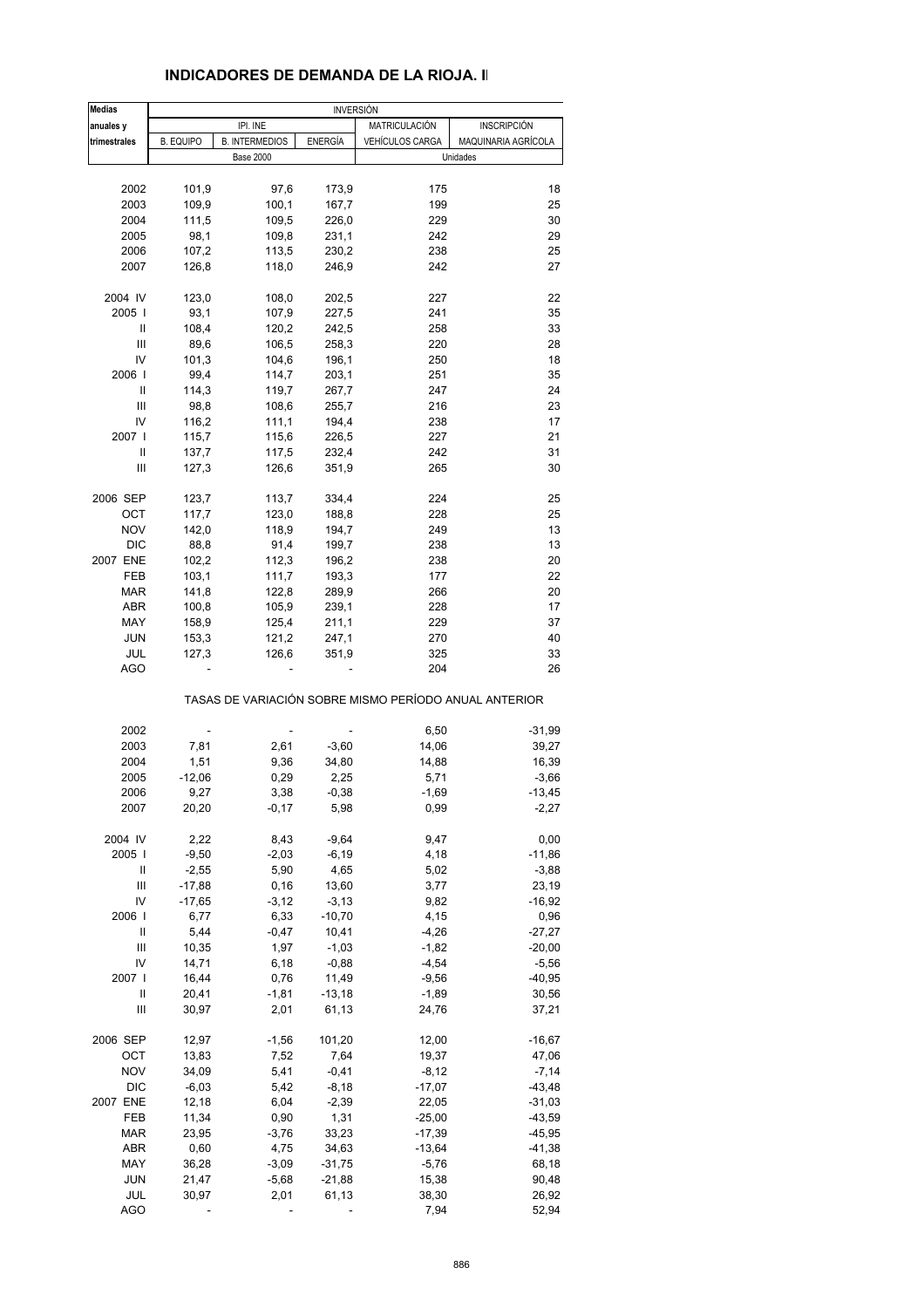# **INDICADORES DEL MERCADO DE TRABAJO DE LA RIOJA. I**

| Medias                                                                    |              | POBLACIÓN ACTIVA (8) |                |                   |           | POBLACIÓN OCUPADA (8)                                 |           |                  |
|---------------------------------------------------------------------------|--------------|----------------------|----------------|-------------------|-----------|-------------------------------------------------------|-----------|------------------|
| anuales y                                                                 |              |                      |                |                   |           |                                                       |           |                  |
| trimestrales                                                              | <b>TOTAL</b> | VARONES              | <b>MUJERES</b> | <b>TOTAL</b>      | AGRICULT. | <b>INDUSTRIA</b>                                      | CONSTRUC. | <b>SERVICIOS</b> |
|                                                                           |              |                      |                | Miles de personas |           |                                                       |           |                  |
|                                                                           |              |                      |                |                   |           |                                                       |           |                  |
| 2002                                                                      | 124,465      | 79,360               | 45,105         | 115,718           | 10,628    | 34,650                                                | 11,505    | 58,938           |
| 2003                                                                      | 129,255      | 80,333               | 48,920         | 121,525           | 8,520     | 36,720                                                | 13,783    | 62,503           |
| 2004                                                                      | 135,913      | 83,850               | 52,060         | 128,355           | 9,055     | 38,180                                                | 15,710    | 65,410           |
| 2005                                                                      | 150,075      | 89,675               | 60,400         | 140,800           | 11,150    | 39,925                                                | 16,775    | 72,950           |
| 2006                                                                      | 153,250      | 90,600               | 62,675         | 143,775           | 9,675     | 39,125                                                | 15,325    | 79,700           |
|                                                                           |              |                      |                |                   |           |                                                       |           |                  |
| 2007                                                                      | 154,100      | 92,300               | 61,850         | 145,100           | 8,250     | 38,500                                                | 15,450    | 82,900           |
| 2004 III                                                                  | 136,950      | 84,830               | 52,120         | 129,510           | 9,580     | 37,010                                                | 16,060    | 66,860           |
| IV                                                                        | 140,590      | 85,770               | 54,820         | 134,400           | 9,890     | 39,390                                                | 18,270    | 66,850           |
| 2005 l                                                                    |              | 87,500               | 57,700         | 134,600           |           |                                                       | 18,000    | 66,800           |
|                                                                           | 145,200      |                      |                |                   | 9,100     | 40,800                                                |           |                  |
| Ш                                                                         | 151,100      | 89,800               | 61,200         | 141,300           | 12,200    | 36,900                                                | 17,400    | 74,700           |
| $\ensuremath{\mathsf{III}}\xspace$                                        | 150,300      | 91,100               | 59,200         | 143,600           | 12,200    | 42,400                                                | 15,500    | 73,500           |
| IV                                                                        | 153,700      | 90,300               | 63,500         | 143,700           | 11,100    | 39,600                                                | 16,200    | 76,800           |
| 2006 l                                                                    | 152,600      | 89,500               | 63,100         | 143,700           | 11,600    | 38,600                                                | 16,500    | 77,100           |
| $\label{eq:1} \prod_{i=1}^n \left\{ \prod_{i=1}^n \frac{1}{n_i} \right\}$ | 152,700      | 90,000               | 62,700         | 143,400           | 9,400     | 41,000                                                | 15,200    | 77,800           |
| $\ensuremath{\mathsf{III}}\xspace$                                        | 153,000      | 90,600               | 62,400         | 144,200           | 9,000     | 39,300                                                | 14,300    | 81,600           |
| IV                                                                        | 154,700      | 92,300               | 62,500         | 143,800           | 8,700     | 37,600                                                | 15,300    | 82,300           |
| 2007 l                                                                    | 154,200      | 91,600               | 62,600         | 143,800           | 8,100     | 37,200                                                | 15,100    | 83,300           |
| Ш                                                                         | 154,000      | 93,000               | 61,100         | 146,400           | 8,400     | 39,800                                                | 15,800    | 82,500           |
|                                                                           |              |                      |                |                   |           |                                                       |           |                  |
| 2006 JUL                                                                  |              |                      |                |                   |           |                                                       |           |                  |
| <b>AGO</b>                                                                |              |                      |                |                   |           |                                                       |           |                  |
| <b>SEP</b>                                                                |              |                      |                |                   |           |                                                       |           |                  |
| OCT                                                                       |              |                      |                |                   |           |                                                       |           |                  |
| <b>NOV</b>                                                                |              |                      |                |                   |           |                                                       |           |                  |
| <b>DIC</b>                                                                |              |                      |                |                   |           |                                                       |           |                  |
| 2007 ENE                                                                  |              |                      |                |                   |           |                                                       |           |                  |
|                                                                           |              |                      |                |                   |           |                                                       |           |                  |
| FEB                                                                       |              |                      |                |                   |           |                                                       |           |                  |
| <b>MAR</b>                                                                |              |                      |                |                   |           |                                                       |           |                  |
| ABR                                                                       |              |                      |                |                   |           |                                                       |           |                  |
| MAY                                                                       |              |                      |                |                   |           |                                                       |           |                  |
| JUN                                                                       |              |                      |                |                   |           |                                                       |           |                  |
|                                                                           |              |                      |                |                   |           | TASAS DE VARIACIÓN SOBRE MISMO PERÍODO ANUAL ANTERIOR |           |                  |
|                                                                           |              |                      |                |                   |           |                                                       |           |                  |
| 2002                                                                      | 6,10         | 5,00                 | 8,10           | 3,32              | $-9,57$   | 5,98                                                  | 14,39     | 2,50             |
| 2003                                                                      | 3,85         | 1,23                 | 8,46           | 5,02              | $-19,83$  | 5,97                                                  | 19,80     | 6,05             |
| 2004                                                                      | 5,15         | 4,38                 | 6,42           | 5,62              | 6,28      | 3,98                                                  | 13,99     | 4,65             |
| 2005                                                                      | 10,42        | 6,95                 | 16,02          | 9,70              | 23,14     | 4,57                                                  | 6,78      | 11,53            |
| 2006                                                                      | 2,12         | 1,03                 | 3,77           | 2,11              | $-13,23$  | $-2,00$                                               | -8,64     | 9,25             |
| 2007                                                                      | 0,95         | 2,84                 | $-1,67$        | 1,08              | $-21,43$  | $-3,27$                                               | $-2,52$   | 7,04             |
|                                                                           |              |                      |                |                   |           |                                                       |           |                  |
| 2004 III                                                                  | 3,70         | 5,30                 | 1,18           | 4,08              | 10,62     | 2,07                                                  | 8,08      | 3,43             |
| IV                                                                        | 8,81         | 6,02                 | 13,48          | 11,17             | 21,65     | 7,45                                                  | 35, 13    | 6,79             |
| 2005 l                                                                    | 9,74         | 6,75                 | 14,64          | 10,14             | 18,03     | 8,37                                                  | 31,58     | 5,75             |
| $\, \parallel$                                                            | 12,93        | 8,41                 | 20,07          | 11,00             | 34,96     | $-4,58$                                               | 17,33     | 15,35            |
| $\ensuremath{\mathsf{III}}\xspace$                                        | 9,75         | 7,39                 | 13,58          | 10,88             | 27,35     | 14,56                                                 | $-3,49$   | 9,93             |
| IV                                                                        | 9,32         | 5,28                 | 15,83          | 6,92              | 12,23     | 0,53                                                  | $-11,33$  | 14,88            |
| 2006 l                                                                    | 5,10         | 2,29                 | 9,36           | 6,76              | 27,47     | $-5,39$                                               | $-8,33$   | 15,42            |
| $\, \parallel$                                                            | 1,06         | 0,22                 | 2,45           | 1,49              | $-22,95$  | 11,11                                                 | $-12,64$  | 4,15             |
|                                                                           |              |                      |                |                   | $-26,23$  |                                                       |           |                  |
| $\mathsf{III}$                                                            | 1,80         | $-0,55$              | 5,41           | 0,42              |           | $-7,31$                                               | $-7,74$   | 11,02            |
| IV                                                                        | 0,65         | 2,21                 | $-1,57$        | 0,07              | $-21,62$  | $-5,05$                                               | $-5,56$   | 7,16             |
| 2007 l                                                                    | 1,05         | 2,35                 | $-0,79$        | 0,07              | $-30,17$  | $-3,63$                                               | $-8,48$   | 8,04             |
| Ш                                                                         | 0,85         | 3,33                 | $-2,55$        | 2,09              | $-10,64$  | $-2,93$                                               | 3,95      | 6,04             |
|                                                                           |              |                      |                |                   |           |                                                       |           |                  |
| 2006 JUL                                                                  |              |                      |                |                   |           |                                                       |           |                  |
| <b>AGO</b>                                                                |              |                      |                |                   |           |                                                       |           |                  |
| <b>SEP</b>                                                                |              |                      |                |                   |           |                                                       |           |                  |
| OCT                                                                       |              |                      |                |                   |           |                                                       |           |                  |
| <b>NOV</b>                                                                |              |                      |                |                   |           |                                                       |           |                  |
| <b>DIC</b>                                                                |              |                      |                |                   |           |                                                       |           |                  |
| 2007 ENE                                                                  |              |                      |                |                   |           |                                                       |           |                  |
| FEB                                                                       |              |                      |                |                   |           |                                                       |           |                  |
|                                                                           |              |                      |                |                   |           |                                                       |           |                  |
| <b>MAR</b>                                                                |              |                      |                |                   |           |                                                       |           |                  |
| ABR                                                                       |              |                      |                |                   |           |                                                       |           |                  |
| MAY                                                                       |              |                      |                |                   |           |                                                       |           |                  |
| <b>JUN</b>                                                                |              |                      |                |                   |           |                                                       |           |                  |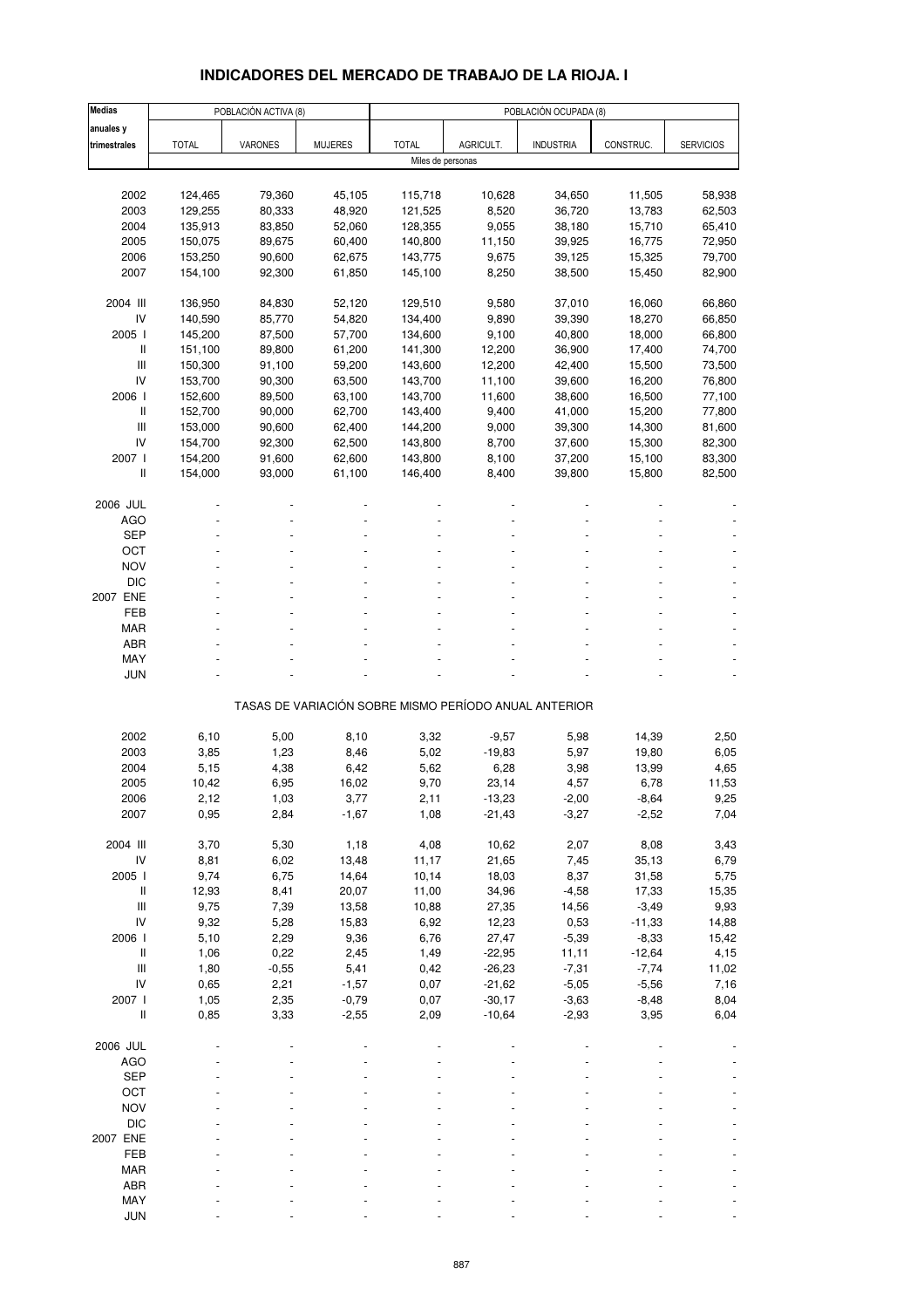## **INDICADORES DEL MERCADO DE TRABAJO DE LA RIOJA. II**

| <b>Medias</b>                      | POBLACIÓN ASALARIADA (8)                              |           |                   |           |                  |  |  |
|------------------------------------|-------------------------------------------------------|-----------|-------------------|-----------|------------------|--|--|
| anuales y                          |                                                       |           |                   |           |                  |  |  |
| trimestrales                       | <b>TOTAL</b>                                          | AGRICULT. | <b>INDUSTRIA</b>  | CONSTRUC. | <b>SERVICIOS</b> |  |  |
|                                    |                                                       |           | Miles de Personas |           |                  |  |  |
|                                    |                                                       |           |                   |           |                  |  |  |
| 2002                               | 87,303                                                | 3,290     | 31,108            | 8,493     | 44,413           |  |  |
| 2003                               | 94,770                                                | 3,383     | 33,380            | 9,650     | 48,358           |  |  |
| 2004                               | 100,665                                               | 3,400     | 34,225            | 11,768    | 51,273           |  |  |
| 2005                               | 110,650                                               | 3,475     | 35,700            | 12,650    | 58,825           |  |  |
| 2006                               | 113,675                                               | 2,850     | 33,925            | 11,825    | 65,075           |  |  |
| 2007                               | 113,650                                               | 2,200     | 32,850            | 10,650    | 67,900           |  |  |
| 2004 III                           | 102,070                                               | 3,610     | 33,290            | 12,740    | 52,430           |  |  |
| IV                                 | 104,710                                               | 3,240     | 35,250            | 14,080    | 52,140           |  |  |
| 2005 l                             | 104,900                                               | 2,100     | 36,100            | 13,200    | 53,500           |  |  |
| Ш                                  | 109,900                                               | 4,100     | 32,700            | 13,000    | 60,100           |  |  |
| Ш                                  | 113,000                                               | 3,700     | 38,400            | 11,700    | 59,200           |  |  |
| IV                                 | 114,800                                               | 4,000     | 35,600            | 12,700    | 62,500           |  |  |
| 2006                               | 113,800                                               | 3,600     | 33,700            | 13,400    | 63,100           |  |  |
| Ш                                  | 113,000                                               | 2,700     | 35,900            | 11,600    | 62,800           |  |  |
| Ш                                  | 113,900                                               | 2,200     | 34,100            | 10,800    | 66,800           |  |  |
| IV                                 |                                                       |           | 32,000            |           |                  |  |  |
| 2007 l                             | 114,000                                               | 2,900     |                   | 11,500    | 67,600           |  |  |
| Ш                                  | 112,200                                               | 2,100     | 31,800            | 10,100    | 68,100           |  |  |
|                                    | 115,100                                               | 2,300     | 33,900            | 11,200    | 67,700           |  |  |
| 2006 JUL                           |                                                       |           |                   |           |                  |  |  |
| <b>AGO</b>                         |                                                       |           |                   |           |                  |  |  |
| SEP                                |                                                       |           |                   |           |                  |  |  |
| ост                                |                                                       |           |                   |           |                  |  |  |
| <b>NOV</b>                         |                                                       |           |                   |           |                  |  |  |
| DIC                                |                                                       |           |                   |           |                  |  |  |
| 2007 ENE                           |                                                       |           |                   |           |                  |  |  |
| FEB                                |                                                       |           |                   |           |                  |  |  |
| MAR                                |                                                       |           |                   |           |                  |  |  |
| ABR                                |                                                       |           |                   |           |                  |  |  |
| <b>MAY</b>                         |                                                       |           |                   |           |                  |  |  |
| JUN                                |                                                       |           |                   |           |                  |  |  |
|                                    |                                                       |           |                   |           |                  |  |  |
|                                    | TASAS DE VARIACIÓN SOBRE MISMO PERÍODO ANUAL ANTERIOR |           |                   |           |                  |  |  |
| 2002                               | 8,49                                                  | 48,87     | 8,00              | 16,54     | 5,31             |  |  |
| 2003                               | 8,55                                                  | 2,81      | 7,31              | 13,63     | 8,88             |  |  |
| 2004                               | 6,22                                                  | 0,52      | 2,53              | 21,94     | 6,03             |  |  |
|                                    |                                                       |           |                   |           |                  |  |  |
| 2005                               | 9,92                                                  | 2,21      | 4,31              | 7,50      | 14,73            |  |  |
| 2006                               | 2,73                                                  | -17,99    | -4,97             | $-6,52$   | 10,62            |  |  |
| 2007                               | 0,22                                                  | $-30,16$  | $-5,60$           | $-14,80$  | 7,86             |  |  |
| 2004 III                           | 4,24                                                  | $-0,82$   | 1,00              | 18,51     | 3,68             |  |  |
| IV                                 | 12,42                                                 | 13,68     | 6,62              | 50,59     | 8,90             |  |  |
| 2005 l                             | 9,49                                                  | $-32,04$  | 7,25              | 34,15     | 8,70             |  |  |
| Ш                                  | 9,82                                                  | 12,02     | $-5,76$           | 24,88     | 17,15            |  |  |
| Ш                                  | 10,71                                                 | 2,49      | 15,35             | $-8,16$   | 12,91            |  |  |
| IV                                 | 9,64                                                  | 23,46     | 0,99              | $-9,80$   | 19,87            |  |  |
| 2006 l                             | 8,48                                                  | 71,43     | $-6,65$           | 1,52      | 17,94            |  |  |
| Ш                                  | 2,82                                                  | $-34,15$  | 9,79              | $-10,77$  | 4,49             |  |  |
| $\ensuremath{\mathsf{III}}\xspace$ | 0,80                                                  | $-40,54$  | $-11,20$          | $-7,69$   | 12,84            |  |  |
| IV                                 | $-0,70$                                               | $-27,50$  | $-10,11$          | $-9,45$   | 8,16             |  |  |
| 2007 l                             | $-1,41$                                               | $-41,67$  | $-5,64$           | $-24,63$  | 7,92             |  |  |
| Ш                                  | 1,86                                                  | $-14,81$  | $-5,57$           | $-3,45$   | 7,80             |  |  |
|                                    |                                                       |           |                   |           |                  |  |  |
| 2006 JUL                           |                                                       |           |                   |           |                  |  |  |
| AGO                                |                                                       |           |                   |           |                  |  |  |
| <b>SEP</b>                         |                                                       |           |                   |           |                  |  |  |
| OCT                                |                                                       |           |                   |           |                  |  |  |
| <b>NOV</b>                         |                                                       |           |                   |           |                  |  |  |
| <b>DIC</b>                         |                                                       |           |                   |           |                  |  |  |
| 2007 ENE                           |                                                       |           |                   |           |                  |  |  |
| FEB                                |                                                       |           |                   |           |                  |  |  |
| MAR                                |                                                       |           |                   |           |                  |  |  |
| ABR                                |                                                       |           |                   |           |                  |  |  |
| MAY                                |                                                       |           |                   |           |                  |  |  |
| <b>JUN</b>                         |                                                       |           |                   |           |                  |  |  |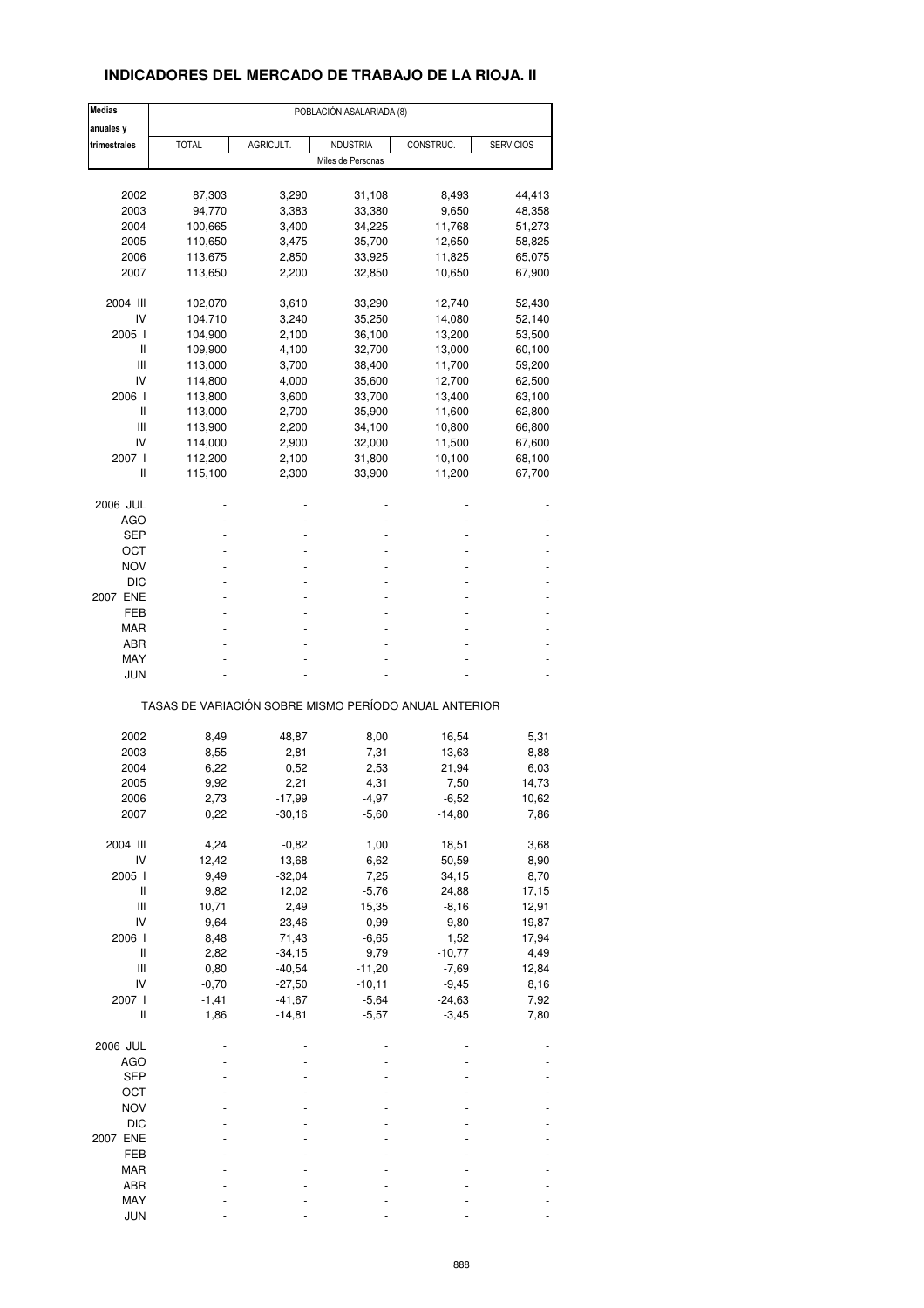#### Medias | PARADOS (8) TASA DE ACTIVIDAD (8) TASA DE PARO (8) TASA DE PARO (8) anuales y website that the second contract of the second of the MENORES (which is a second of the second of th trimestrales | TOTAL | VARONES | MUJERES | TOTAL | 20 AÑOS | MUJERES | TOTAL | 20 AÑOS | MUJERES Miles de personas Porcentaje 2002 8,745 4,208 4,540 52,40 22,42 37,84 7,02 14,03 10,06 2003 7,730 2,875 4,855 53,34 25,94 40,26 5,98 22,35 9,96 2004 7,558 3,765 3,793 54,92 23,02 42,02 5,58 17,48 7,36 2005 9,275 3,325 5,900 59,40 30,04 47,89 6,19 29,15 9,83 2006 9,475 4,575 4,900 59,48 25,57 48,83 6,17 26,47 7,83 2007 9,000 3,600 5,400 58,98 29,24 47,58 5,85 27,02 8,74 2004 III 7,440 4,660 2,780 55,20 21,25 41,98 5,43 5,38 5,34 IV 6,190 3,450 2,740 56,38 24,51 43,95 4,40 14,03 5,00 2005 I 10,600 3,400 7,100 57,94 28,80 46,08 7,29 16,76 12,36 II 9,700 3,000 6,700 59,97 34,71 48,66 6,45 33,74 11,01 III 6,800 3,100 3,600 59,36 26,19 46,86 4,49 25,13 6,15 IV 10,000 3,800 6,200 60,34 30,47 49,95 6,53 40,97 9,81 2006 I 8,900 3,800 5,000 59,59 26,11 49,45 5,80 36,14 7,99 II 9,300 4,700 4,600 59,39 27,58 48,94 6,09 22,70 7,35 III 8,800 4,700 4,200 59,28 22,96 48,54 5,76 17,56 6,65 IV 10,900 5,100 5,800 59,66 25,61 48,39 7,04 29,46 9,31 2007 I 10,400 4,100 6,300 59,14 26,39 48,27 6,75 31,42 10,04 II 7,600 3,100 4,500 58,81 32,09 46,88 4,94 22,62 7,43 2006 JUL - - - - - - - - -  $\overline{A}\overline{G}O$  . The set of the set of the set of the set of the set of the set of the set of the set of the set of the set of the set of the set of the set of the set of the set of the set of the set of the set of the se  $\begin{array}{lllllllllllll} \text{SEP} & \text{~~} & \text{~~} & \text{~~} & \text{~~} & \text{~~} & \text{~~} & \text{~~} & \text{~~} & \text{~~} & \text{~~} & \text{~~} & \text{~~} & \text{~~} & \text{~~} & \text{~~} & \text{~~} & \text{~~} & \text{~~} & \text{~~} & \text{~~} & \text{~~} & \text{~~} & \text{~~} \end{array}$ OCT is a set of the set of the set of the set of the set of the set of the set of the set of the set of the set  $NOV$  , and the set of the set of the set of the set of the set of the set of the set of the set of the set of the set of the set of the set of the set of the set of the set of the set of the set of the set of the set of t DIC  $\qquad \qquad -$  -  $\qquad \qquad -$  -  $\qquad \qquad -$  -  $\qquad \qquad -$  -  $\qquad \qquad -$  -  $\qquad \qquad -$  -  $\qquad \qquad -$ 2007 ENE - - - - - - - - - FEB - - - - - - - - - MAR - - - - - - - - -  $ABR$  . The set of the set of the set of the set of the set of the set of the set of the set of the set of the set of the set of the set of the set of the set of the set of the set of the set of the set of the set of the s  $\textsf{MAY}$  . The set of the set of the set of the set of the set of the set of the set of the set of the set of the set of the set of the set of the set of the set of the set of the set of the set of the set of the set of JUN  $\qquad \qquad \bullet$  -  $\qquad \bullet$  -  $\qquad \bullet$  -  $\qquad \bullet$  -  $\qquad \bullet$  -  $\qquad \bullet$  -  $\qquad \bullet$  -  $\qquad \bullet$  -  $\qquad \bullet$ TASAS DE VARIACIÓN SOBRE MISMO PERÍODO ANUAL ANTERIOR 2002 64,84 45,21 88,58 - - - - - - 2003 -11,61 -31,67 6,94 - - - - - - 2004 -2,23 30,96 -21,88 - - - - - - 2005 22,73 -11,69 55,57 - - - - - - 2006 2,16 37,59 -16,95 - - - - - - 2007 -1,10 -15,29 12,50 - - - - - - 2004 III -2,62 56,90 -40,47 - - - - - - IV -25,51 -4,70 -41,58 - - - - - - 2005 I 4,95 -7,86 10,76 - - - - - - II 49,23 -7,98 106,79 - - - - - - III -8,60 -33,48 29,50 - - - - - - IV 61,55 10,14 126,28 - - - - - - 2006 I -16,04 11,76 -29,58 - - - - - - II -4,12 56,67 -31,34 - - - - - -  $III$  29,41 51,61 16,67 - - - - - - - - - - - IV 9,00 34,21 -6,45 - - - - - - 2007 I 16,85 7,89 26,00 - - - - - - II -18,28 -34,04 -2,17 - - - - - - 2006 JUL - - - - - - - - -  $\overline{A}\overline{G}O$  . The set of the set of the set of the set of the set of the set of the set of the set of the set of the set of the set of the set of the set of the set of the set of the set of the set of the set of the se  $\begin{array}{lllllllllll} \text{SEP} & \text{~~} & \text{~~} & \text{~~} & \text{~~} & \text{~~} & \text{~~} & \text{~~} & \text{~~} & \text{~~} & \text{~~} & \text{~~} & \text{~~} & \text{~~} & \text{~~} & \text{~~} & \text{~~} & \text{~~} & \text{~~} & \text{~~} & \text{~~} & \text{~~} & \text{~~} & \text{~~} \end{array}$ OCT is a set of the set of the set of the set of the set of the set of the set of the set of the set of the set  $NOV$  , and the set of the set of the set of the set of the set of the set of the set of the set of the set of the set of the set of the set of the set of the set of the set of the set of the set of the set of the set of t DIC  $\qquad \qquad -$  -  $\qquad \qquad -$  -  $\qquad \qquad -$  -  $\qquad \qquad -$  -  $\qquad \qquad -$  -  $\qquad \qquad -$  -  $\qquad \qquad -$ 2007 ENE - - - - - - - - - FEB - - - - - - - - - MAR - - - - - - - - - ABR - - - - - - - - -  $\textsf{MAY}$  . The set of the set of the set of the set of the set of the set of the set of the set of the set of the set of the set of the set of the set of the set of the set of the set of the set of the set of the set of

### **INDICADORES DEL MERCADO DE TRABAJO DE LA RIOJA. III**

JUN  $\qquad \qquad \bullet$  -  $\qquad \bullet$  -  $\qquad \bullet$  -  $\qquad \bullet$  -  $\qquad \bullet$  -  $\qquad \bullet$  -  $\qquad \bullet$  -  $\qquad \bullet$  -  $\qquad \bullet$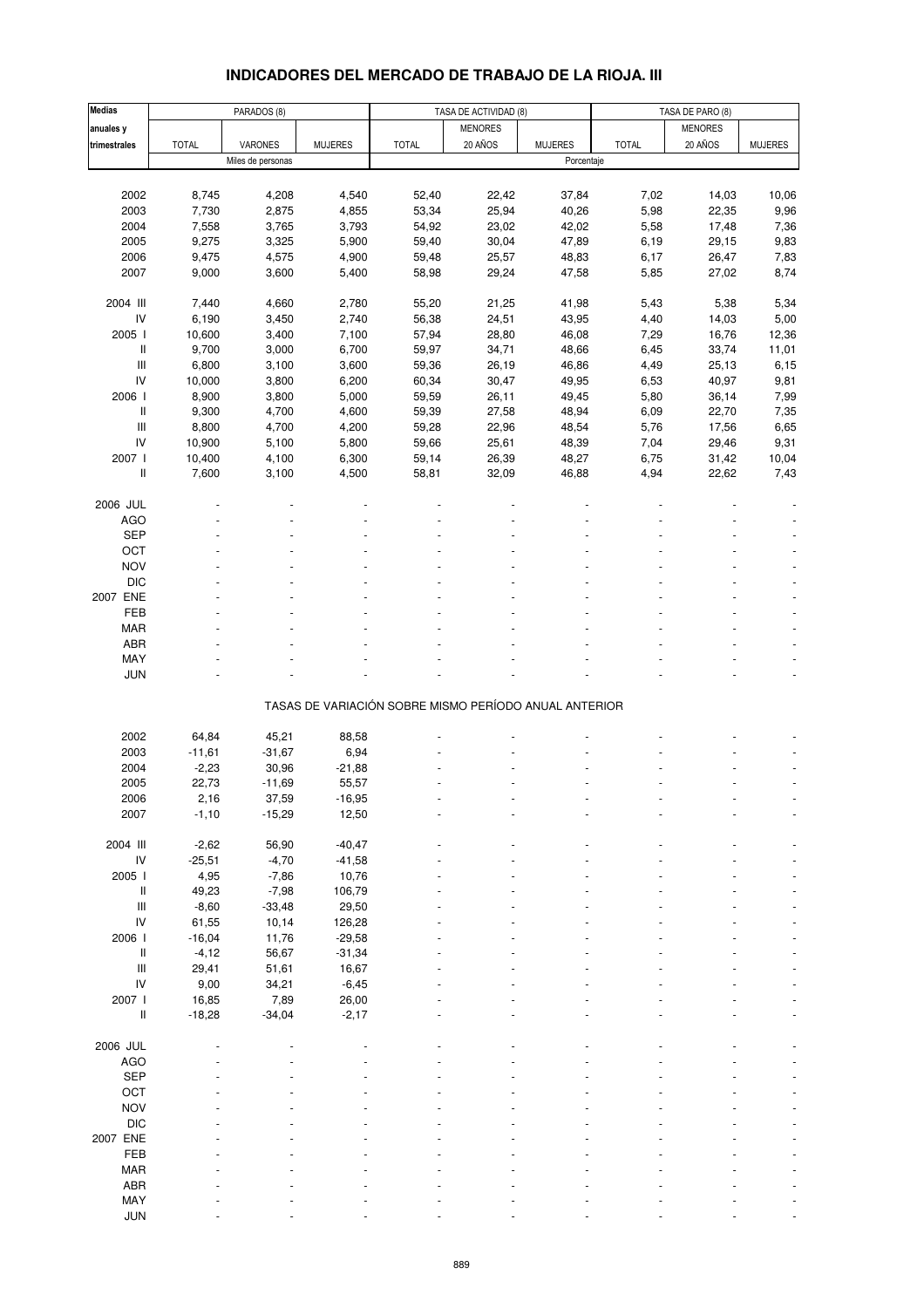| <b>Medias</b>                      |              |                                                       | PARO REGISTRADO  |              |                  |               |
|------------------------------------|--------------|-------------------------------------------------------|------------------|--------------|------------------|---------------|
| anuales y                          |              |                                                       |                  |              |                  | SIN EMPLEO    |
| trimestrales                       | <b>TOTAL</b> | <b>AGRICULTURA</b>                                    | <b>INDUSTRIA</b> | CONSTRUCCIÓN | <b>SERVICIOS</b> | ANTERIOR      |
|                                    |              |                                                       | Personas         |              |                  |               |
|                                    |              |                                                       |                  |              |                  |               |
| 2002                               | 9.720        | 242                                                   | 2.753            | 743          | 5.035            | 947           |
| 2003                               | 9.494        | 247                                                   | 2.554            | 823          | 5.062            | 809           |
| 2004                               | 9.780        | 295                                                   | 2.569            | 887          | 5.357            | 672           |
| 2005                               | 10.000       | 303                                                   | 2.643            | 939          | 5.526            | 590           |
| 2006                               | 10.153       | 294                                                   | 2.777            | 976          | 5.560            | 546           |
| 2007                               | 9.936        | 285                                                   | 2.516            | 1.030        | 5.513            | 592           |
|                                    |              |                                                       |                  |              |                  |               |
| 2004 IV                            | 9.803        | 301                                                   | 2.531            | 886          | 5.426            | 659           |
| 2005 l                             | 10.661       | 302                                                   | 2.766            | 1.010        | 5.963            | 620           |
| Ш                                  | 9.814        | 285                                                   | 2.585            | 894          | 5.430            | 620           |
| $\ensuremath{\mathsf{III}}\xspace$ | 9.590        | 278                                                   | 2.587            | 940          | 5.217            | 568           |
| IV                                 | 9.935        | 345                                                   | 2.634            | 911          | 5.492            | 552           |
| 2006                               | 10.812       | 371                                                   | 2.802            | 984          | 6.093            | 563           |
| Ш                                  | 10.282       | 309                                                   | 2.849            | 947          | 5.599            | 579           |
| Ш                                  | 9.666        | 247                                                   | 2.724            | 1.000        | 5.190            | 506           |
| IV                                 | 9.850        | 251                                                   | 2.731            | 975          | 5.358            | 535           |
| 2007 l                             | 10.398       | 307                                                   | 2.724            | 1.002        | 5.760            | 604           |
| Ш                                  | 9.653        | 265                                                   | 2.379            | 977          | 5.437            | 595           |
| Ш                                  | 9.667        | 284                                                   | 2.408            | 1.151        | 5.254            | 571           |
|                                    |              |                                                       |                  |              |                  |               |
| 2006 SEP                           | 9.345        | 199                                                   | 2.600            | 936          | 5.098            | 512           |
| ОСТ                                | 9.631        | 238                                                   | 2.669            | 893          | 5.309            | 522           |
| <b>NOV</b>                         | 9.766        | 248                                                   | 2.685            | 936          | 5.347            | 550           |
| <b>DIC</b>                         | 10.154       | 266                                                   | 2.840            | 1.097        | 5.417            | 534           |
| 2007 ENE                           | 10.461       | 288                                                   | 2.865            | 1.026        | 5.733            | 549           |
| FEB                                | 10.415       | 321                                                   | 2.742            | 988          | 5.753            | 611           |
| MAR                                | 10.318       | 313                                                   | 2.566            | 993          | 5.795            | 651           |
| ABR                                | 10.089       | 305                                                   | 2.486            | 1.011        | 5.692            | 595           |
| MAY                                | 9.491        | 235                                                   | 2.371            | 957          | 5.359            | 569           |
| <b>JUN</b>                         | 9.379        | 254                                                   | 2.281            | 962          | 5.261            | 621           |
| JUL                                | 9.399        | 268                                                   | 2.346            | 1.038        | 5.164            | 583           |
| <b>AGO</b>                         | 9.935        | 299                                                   | 2.470            | 1.264        | 5.344            | 558           |
|                                    |              | TASAS DE VARIACIÓN SOBRE MISMO PERÍODO ANUAL ANTERIOR |                  |              |                  |               |
|                                    |              |                                                       |                  |              |                  |               |
| 2002                               | 8,66         | 9,07                                                  | 6,01             | 23,61        | 10,20            | $-0,99$       |
| 2003                               | $-2,32$      | 1,75                                                  | $-7,25$          | 10,83        | 0,55             | $-14,60$      |
| 2004                               | 3,01         | 19,43                                                 | 0,61             | 7,75         | 5,82             | $-16,88$      |
| 2005                               | 2,25         | 2,74                                                  | 2,87             | 5,88         | 3,14             | $-12,20$      |
| 2006                               | 1,53         | $-2,75$                                               | 5,05             | 4,00         | 0,62             | -7,51         |
| 2007                               | $-4, 16$     | $-11,55$                                              | $-10,65$         | 4,89         | $-3, 17$         | 6,93          |
| 2004 IV                            | 5,85         | 15,18                                                 | 2,17             | 9,74         | 8,66             | $-8,56$       |
| 2005 l                             | 2,83         | 9,54                                                  | 1,84             | 11,19        | 4,21             | $-16,67$      |
| $\mathop{  }$                      | 2,76         | $-2,51$                                               | 2,17             | 4,28         | 4,34             | $-6,91$       |
| $\ensuremath{\mathsf{III}}\xspace$ | 2,04         | $-9,94$                                               | 3,49             | 5,07         | 2,78             | $-8,29$       |
| IV                                 | 1,34         | 14,62                                                 | 4,06             | 2,82         | 1,22             | $-16, 19$     |
| 2006 l                             | 1,42         | 22,71                                                 | 1,30             | $-2,57$      | 2,17             | $-9,25$       |
| $\sf II$                           | 4,77         | 8,29                                                  | 10,21            | 5,93         | 3,10             | $-6,61$       |
| Ш                                  | 0,79         | $-11,27$                                              | 5,30             | 6,31         | $-0,52$          | $-10,97$      |
| IV                                 | $-0,85$      | $-27,34$                                              | 3,70             | 7,02         | $-2,45$          | $-3,02$       |
| 2007 l                             | $-3,83$      | $-17,16$                                              | $-2,77$          | 1,86         | $-5,45$          | 7,29          |
| Ш                                  | $-6, 12$     | $-14,35$                                              | $-16,49$         | 3,17         |                  |               |
| Ш                                  | $-1,62$      | 4,81                                                  | $-13,58$         | 11,59        | $-2,88$<br>0,35  | 2,76<br>13,53 |
|                                    |              |                                                       |                  |              |                  |               |
| 2006 SEP                           | 0,73         | $-16,39$                                              | 4,63             | 6,24         | $-0,47$          | $-7,08$       |
| OCT                                | 0,35         | $-18,21$                                              | 5,24             | 5,93         | $-1,37$          | $-4,04$       |
| <b>NOV</b>                         | $-1,63$      | $-31,68$                                              | 3,39             | 8,33         | $-3,54$          | $-1,96$       |
| DIC                                | $-1,22$      | $-30,18$                                              | 2,56             | 6,82         | $-2,41$          | $-3,09$       |
| 2007 ENE                           | $-3,17$      | $-19,10$                                              | 0,88             | 1,68         | $-5,32$          | 0,92          |
| FEB                                | $-3,77$      | $-15,53$                                              | $-1,61$          | $-0,70$      | $-5,86$          | 11,09         |
| MAR                                | $-4,55$      | $-16,98$                                              | $-7,66$          | 4,75         | $-5,19$          | 9,60          |
| ABR                                | $-6,20$      | $-12,36$                                              | $-14,80$         | 2,64         | $-3,64$          | $-0,50$       |
| MAY                                | $-7,86$      | $-16,37$                                              | $-17,50$         | $-0, 10$     | $-4,44$          | $-1,90$       |
| JUN                                | $-4,20$      | $-14,77$                                              | $-17,21$         | 7,25         | $-0,38$          | 11,09         |
| JUL                                | $-3,64$      | $-7,59$                                               | $-16,24$         | 7,90         | $-0,58$          | 14,99         |
| <b>AGO</b>                         | 0,36         | 19,12                                                 | $-10,89$         | 14,80        | 1,27             | 12,05         |

### **INDICADORES DEL MERCADO DE TRABAJO DE LA RIOJA. IV**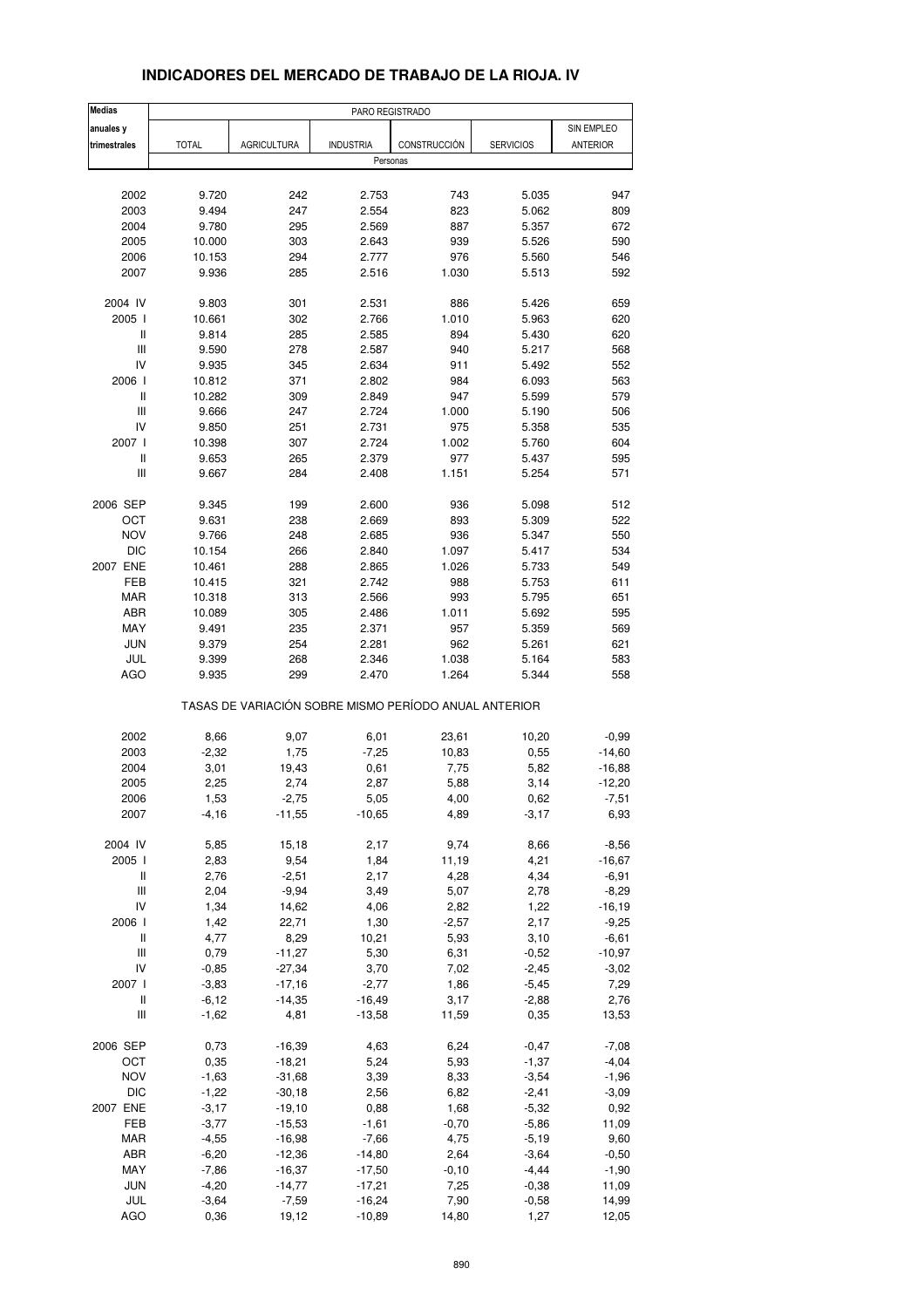## **INDICADORES DEL MERCADO DE TRABAJO DE LA RIOJA. V**

| <b>Medias</b>                      | AFILIADOS A LA SEGURIDAD SOCIAL EN ALTA LABORAL       |                    |                    |                  |                  |  |  |  |  |
|------------------------------------|-------------------------------------------------------|--------------------|--------------------|------------------|------------------|--|--|--|--|
| anuales y                          |                                                       |                    | <b>TOTAL</b>       |                  |                  |  |  |  |  |
| trimestrales                       | <b>TOTAL</b>                                          | <b>AGRICULTURA</b> | <b>INDUSTRIA</b>   | CONSTRUCCIÓN     | <b>SERVICIOS</b> |  |  |  |  |
|                                    |                                                       |                    | Personas           |                  |                  |  |  |  |  |
|                                    |                                                       |                    |                    |                  |                  |  |  |  |  |
| 2002                               | 112.023                                               | 8.994              | 30.989             | 11.947           | 60.004           |  |  |  |  |
| 2003                               | 116.769                                               | 9.771              | 31.154             | 12.749           | 63.005           |  |  |  |  |
| 2004                               | 120.496                                               | 10.365             | 30.970             | 13.337           | 65.747           |  |  |  |  |
| 2005                               | 125.732                                               | 10.783             | 30.788             | 14.446           | 69.670           |  |  |  |  |
| 2006                               | 129.535                                               | 9.933              | 30.374             | 16.118           | 73.108           |  |  |  |  |
| 2007                               | 132.307                                               | 9.450              | 30.642             | 17.347           | 74.868           |  |  |  |  |
| 2004 IV                            | 121.878                                               | 10.899             | 30.834             | 13.334           | 66.760           |  |  |  |  |
| 2005 l                             | 121.179                                               | 10.627             | 30.490             | 13.446           | 66.564           |  |  |  |  |
| Ш                                  | 125.134                                               | 10.933             | 30.910             | 14.279           | 68.966           |  |  |  |  |
| $\ensuremath{\mathsf{III}}\xspace$ | 127.695                                               | 10.445             | 30.994             | 14.992           | 71.218           |  |  |  |  |
| IV                                 | 128.919                                               | 11.125             | 30.757             | 15.068           | 71.931           |  |  |  |  |
| 2006 l                             | 127.653                                               | 10.259             | 30.392             | 15.443           | 71.550           |  |  |  |  |
| Ш                                  | 128.796                                               | 9.467              | 30.364             | 16.155           | 72.810           |  |  |  |  |
| Ш                                  | 130.024                                               | 9.460              | 30.418             | 16.365           | 73.781           |  |  |  |  |
| IV                                 | 131.668                                               | 10.545             | 30.323             | 16.509           | 74.290           |  |  |  |  |
| 2007 l                             | 131.170                                               | 9.643              | 30.501             | 16.988           | 74.037           |  |  |  |  |
| Ш                                  | 132.991                                               | 9.504              | 30.801             | 17.576           | 75.110           |  |  |  |  |
| Ш                                  | 132.988                                               | 9.082              | 30.615             | 17.541           | 75.750           |  |  |  |  |
| 2006 SEP                           |                                                       |                    |                    |                  | 74.135           |  |  |  |  |
| OCT                                | 131.550<br>131.449                                    | 10.077<br>10.297   | 30.855<br>30.433   | 16.483<br>16.621 | 74.098           |  |  |  |  |
| <b>NOV</b>                         | 132.751                                               | 10.669             | 30.563             | 16.795           | 74.724           |  |  |  |  |
| <b>DIC</b>                         | 130.803                                               | 10.670             | 29.973             | 16.112           | 74.048           |  |  |  |  |
| 2007 ENE                           | 130.639                                               | 10.168             | 30.195             | 16.643           | 73.633           |  |  |  |  |
| FEB                                | 130.951                                               | 9.531              | 30.622             | 16.948           | 73.850           |  |  |  |  |
| MAR                                | 131.919                                               | 9.229              | 30.687             | 17.374           | 74.629           |  |  |  |  |
| ABR                                | 131.696                                               | 9.179              | 30.622             | 17.419           | 74.476           |  |  |  |  |
| MAY                                | 133.510                                               | 9.853              | 30.909             | 17.572           | 75.176           |  |  |  |  |
| <b>JUN</b>                         | 133.768                                               | 9.479              | 30.872             | 17.738           | 75.679           |  |  |  |  |
| JUL                                | 133.444                                               | 9.040              | 30.736             | 17.624           | 76.044           |  |  |  |  |
| AGO                                | 132.531                                               | 9.124              | 30.493             | 17.458           | 75.456           |  |  |  |  |
|                                    | TASAS DE VARIACIÓN SOBRE MISMO PERÍODO ANUAL ANTERIOR |                    |                    |                  |                  |  |  |  |  |
|                                    |                                                       |                    |                    |                  |                  |  |  |  |  |
| 2002<br>2003                       | 3,17<br>4,24                                          | 1,30               | $-0,15$            | 7,32<br>6,71     | 4,62<br>5,00     |  |  |  |  |
| 2004                               | 3,19                                                  | 8,64<br>6,08       | 0,53<br>$-0,59$    | 4,61             | 4,35             |  |  |  |  |
| 2005                               | 4,34                                                  | 4,04               | $-0.59$            | 8,32             | 5,97             |  |  |  |  |
| 2006                               | 3,03                                                  | -7,88              | -1,34              | 11,57            | 4,93             |  |  |  |  |
| 2007                               | 2,98                                                  | $-2,42$            | 1,02               | 8,92             | 3,21             |  |  |  |  |
|                                    |                                                       |                    |                    |                  |                  |  |  |  |  |
| 2004 IV                            | 1,95                                                  | $-1,45$            | $-1,07$            | 2,89             | 3,88             |  |  |  |  |
| 2005 l                             | 1,51                                                  | $-0,03$            | $-1,67$            | 1,58             | 3,36             |  |  |  |  |
| Ш                                  | 3,67                                                  | 3,40               | $-0,39$            | 6,60             | 5,12             |  |  |  |  |
| Ш                                  | 6,38                                                  | 11,66              | $-0,04$            | 12,02            | 7,54             |  |  |  |  |
| IV                                 | 5,78                                                  | 2,08               | $-0,25$            | 13,01            | 7,75             |  |  |  |  |
| 2006 l                             | 5,34                                                  | $-3,47$            | $-0,32$            | 14,85            | 7,49             |  |  |  |  |
| Ш                                  | 2,93                                                  | $-13,41$           | $-1,77$            | 13,14            | 5,57             |  |  |  |  |
| Ш                                  | 1,82                                                  | $-9,43$            | $-1,86$            | 9,16             | 3,60             |  |  |  |  |
| IV                                 | 2,13                                                  | $-5,21$            | $-1,41$            | 9,57             | 3,28             |  |  |  |  |
| 2007 l<br>Ш                        | 2,75<br>3,26                                          | $-6,00$<br>0,39    | 0,36<br>1,44       | 10,00            | 3,48             |  |  |  |  |
| Ш                                  | 2,88                                                  | $-0,76$            | 1,37               | 8,80<br>7,57     | 3,16<br>2,92     |  |  |  |  |
|                                    |                                                       |                    |                    |                  |                  |  |  |  |  |
| 2006 SEP                           | 2,50                                                  | $-6,52$            | $-1,73$            | 9,51             | 4,33             |  |  |  |  |
| OCT                                | 1,21                                                  | $-12,01$           | $-2,64$            | 9,24             | 3,41             |  |  |  |  |
| <b>NOV</b><br><b>DIC</b>           | 2,52<br>2,68                                          | $-2,89$<br>$-0,16$ | $-1,02$<br>$-0,54$ | 9,49<br>9,99     | 3,43             |  |  |  |  |
| 2007 ENE                           | 2,56                                                  | $-4,70$            | $-0,37$            | 10,07            | 3,00<br>3,34     |  |  |  |  |
| FEB                                | 2,53                                                  | $-7,66$            | 0,60               | 9,62             | 3,29             |  |  |  |  |
| MAR                                | 3,17                                                  | $-5,68$            | 0,85               | 10,31            | 3,80             |  |  |  |  |
| ABR                                | 2,88                                                  | 0,28               | 0,95               | 9,11             | 2,65             |  |  |  |  |
| MAY                                | 3,18                                                  | 0,40               | 1,65               | 8,49             | 3,01             |  |  |  |  |
| <b>JUN</b>                         | 3,71                                                  | 0,49               | 1,72               | 8,80             | 3,81             |  |  |  |  |
| JUL                                | 3,14                                                  | $-0,59$            | 1,56               | 7,85             | 3,21             |  |  |  |  |
| AGO                                | 2,63                                                  | $-0,92$            | 1,19               | 7,29             | 2,62             |  |  |  |  |
|                                    |                                                       |                    |                    |                  |                  |  |  |  |  |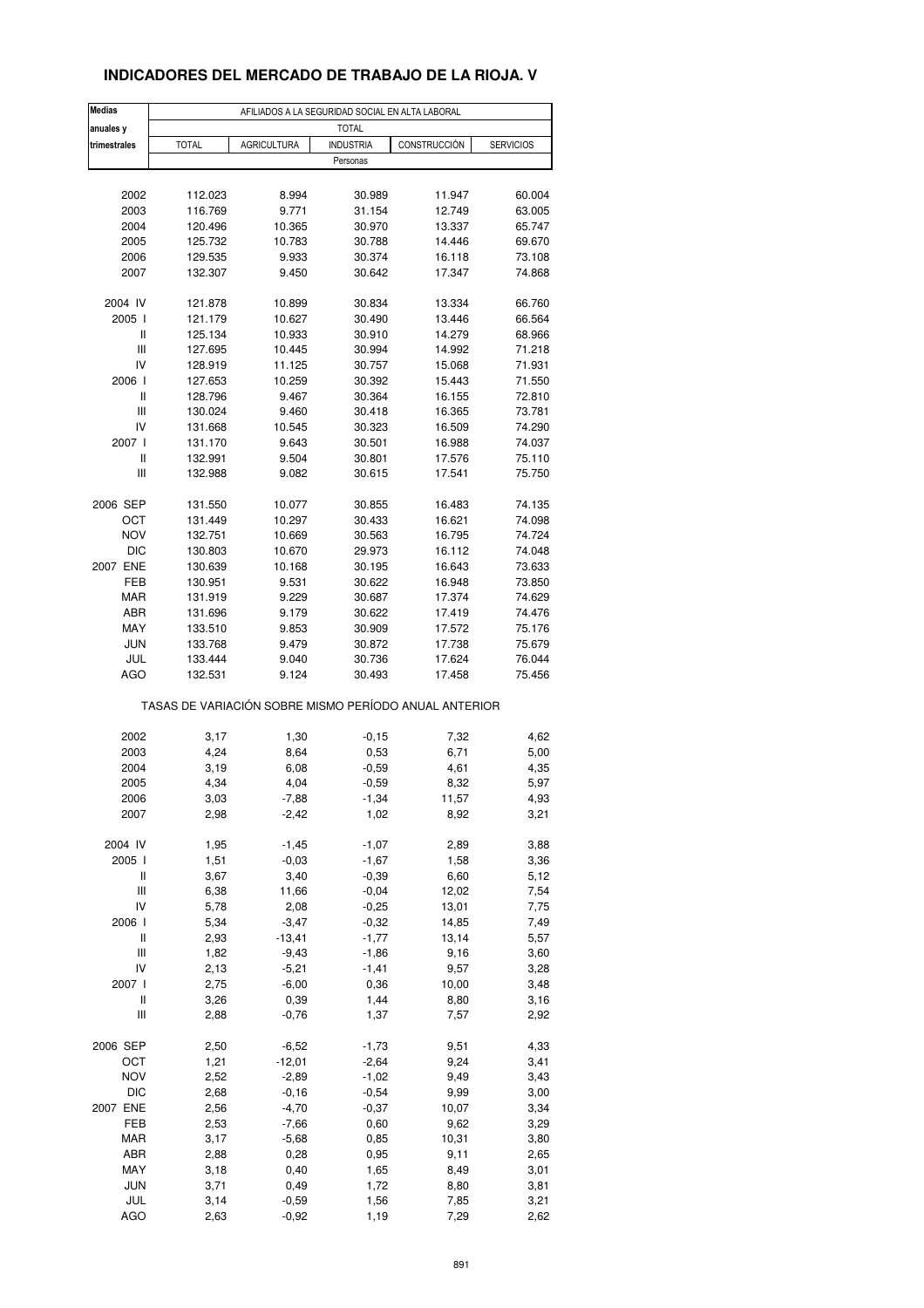## **INDICADORES DEL MERCADO DE TRABAJO DE LA RIOJA. VI**

| <b>Medias</b> |                                                       | AFILIADOS A LA SEGURIDAD SOCIAL EN ALTA LABORAL |                     |                  |                  |
|---------------|-------------------------------------------------------|-------------------------------------------------|---------------------|------------------|------------------|
| anuales y     |                                                       |                                                 | <b>CUENTA AJENA</b> |                  |                  |
| trimestrales  | <b>TOTAL</b>                                          | <b>AGRICULTURA</b>                              | <b>INDUSTRIA</b>    | CONSTRUCCIÓN     | <b>SERVICIOS</b> |
|               |                                                       |                                                 | Personas            |                  |                  |
|               |                                                       |                                                 |                     |                  |                  |
| 2002          | 85.328                                                | 3.283                                           | 27.890              | 8.560            | 45.550           |
| 2003<br>2004  | 89.566<br>92.755                                      | 4.156<br>4.830                                  | 28.026<br>27.870    | 9.183<br>9.481   | 48.150<br>50.532 |
| 2005          | 97.132                                                | 5.391                                           | 27.771              | 10.382           | 53.577           |
| 2006          | 100.419                                               | 4.710                                           | 27.382              | 11.793           | 56.535           |
| 2007          | 102.857                                               | 4.371                                           | 27.687              | 12.429           | 58.371           |
|               |                                                       |                                                 |                     |                  |                  |
| 2004 IV       | 94.015                                                | 5.407                                           | 27.763              | 9.397            | 51.431           |
| 2005          | 93.266                                                | 5.164                                           | 27.444              | 9.499            | 51.143           |
| Ш             | 96.571                                                | 5.510                                           | 27.865              | 10.211           | 52.974           |
| Ш             | 98.817                                                | 5.089                                           | 27.995              | 10.918           | 54.804           |
| IV            | 99.874                                                | 5.802                                           | 27.779              | 10.902           | 55.387           |
| 2006          | 98.615                                                | 4.975                                           | 27.414              | 11.201           | 55.025           |
| Ш<br>Ш        | 99.534<br>100.897                                     | 4.212<br>4.259                                  | 27.369<br>27.415    | 11.833<br>12.028 | 56.120<br>57.195 |
| IV            | 102.632                                               | 5.393                                           | 27.329              | 12.111           | 57.798           |
| 2007 l        | 101.998                                               | 4.536                                           | 27.534              | 12.329           | 57.599           |
| Ш             | 103.431                                               | 4.423                                           | 27.847              | 12.577           | 58.584           |
| Ш             | 103.286                                               | 4.046                                           | 27.677              | 12.355           | 59.209           |
|               |                                                       |                                                 |                     |                  |                  |
| 2006 SEP      | 102.498                                               | 4.890                                           | 27.857              | 12.135           | 57.616           |
| OCT           | 102.403                                               | 5.132                                           | 27.434              | 12.255           | 57.582           |
| <b>NOV</b>    | 103.697                                               | 5.514                                           | 27.571              | 12.390           | 58.222           |
| <b>DIC</b>    | 101.796                                               | 5.534                                           | 26.982              | 11.689           | 57.591           |
| 2007 ENE      | 101.652                                               | 5.050                                           | 27.221              | 12.158           | 57.223           |
| FEB           | 101.789                                               | 4.425                                           | 27.653              | 12.289           | 57.422           |
| MAR<br>ABR    | 102.554<br>102.210                                    | 4.134<br>4.084                                  | 27.728<br>27.667    | 12.540           | 58.152           |
| MAY           | 103.950                                               | 4.767                                           | 27.953              | 12.499<br>12.565 | 57.960<br>58.665 |
| <b>JUN</b>    | 104.132                                               | 4.418                                           | 27.920              | 12.667           | 59.127           |
| JUL           | 103.756                                               | 3.994                                           | 27.791              | 12.479           | 59.492           |
| AGO           | 102.816                                               | 4.097                                           | 27.563              | 12.231           | 58.925           |
|               | TASAS DE VARIACIÓN SOBRE MISMO PERÍODO ANUAL ANTERIOR |                                                 |                     |                  |                  |
|               |                                                       |                                                 |                     |                  |                  |
| 2002          | 3,85                                                  | 10,16                                           | $-0,17$             | 7,69             | 5,29             |
| 2003          | 4,97                                                  | 26,57                                           | 0,49                | 7,28             | 5,71             |
| 2004<br>2005  | 3,56<br>4,72                                          | 16,22                                           | $-0,56$             | 3,26<br>9,50     | 4,95             |
| 2006          | 3,38                                                  | 11,63<br>-12,64                                 | $-0,36$<br>-1,40    | 13,59            | 6,03<br>5,52     |
| 2007          | 3,55                                                  | $-1,35$                                         | 1,26                | 6,86             | 4,37             |
|               |                                                       |                                                 |                     |                  |                  |
| 2004 IV       | 2,02                                                  | $-1,31$                                         | $-0,99$             | 1,17             | 4,36             |
| 2005 l        | 1,51                                                  | 2,02                                            | $-1,57$             | $-0,07$          | 3,61             |
| Ш             | 3,96                                                  | 9,96                                            | $-0,18$             | 6,91             | 5,20             |
| Ш             | 7,13                                                  | 32,57                                           | 0,27                | 15,26            | 7,50             |
| IV            | 6,23                                                  | 7,31                                            | 0,06                | 16,02            | 7,69             |
| 2006          | 5,74                                                  | $-3,65$                                         | $-0, 11$            | 17,92            | 7,59             |
| $\sf II$<br>Ш | 3,07<br>2,10                                          | $-23,57$<br>$-16,32$                            | $-1,78$             | 15,88            | 5,94             |
| IV            | 2,76                                                  | $-7,04$                                         | $-2,07$<br>$-1,62$  | 10,16<br>11,09   | 4,36<br>4,35     |
| 2007 l        | 3,43                                                  | $-8,82$                                         | 0,44                | 10,07            | 4,68             |
| Ш             | 3,92                                                  | 5,02                                            | 1,75                | 6,29             | 4,39             |
| Ш             | 3,19                                                  | 2,59                                            | 1,77                | 3,18             | 3,90             |
|               |                                                       |                                                 |                     |                  |                  |
| 2006 SEP      | 3,06                                                  | $-9,96$                                         | $-1,93$             | 10,53            | 5,47             |
| OCT           | 1,55                                                  | -19,33                                          | $-2,94$             | 10,83            | 4,43             |
| <b>NOV</b>    | 3,25                                                  | $-2,75$                                         | $-1,19$             | 10,92            | 4,54             |
| <b>DIC</b>    | 3,51                                                  | 2,98                                            | $-0,68$             | 11,55            | 4,09             |
| 2007 ENE      | 3,27                                                  | $-6,03$                                         | $-0,44$             | 11,18            | 4,45             |
| FEB           | 3,14                                                  | $-12,32$                                        | 0,70                | 9,66             | 4,45             |
| MAR           | 3,88                                                  | $-8,24$                                         | 1,05                | 9,41             | 5,13             |
| ABR           | 3,47                                                  | 5,04                                            | 1,15                | 7,27             | 3,70             |
| MAY<br>JUN    | 3,81<br>4,47                                          | 4,54<br>5,52                                    | 1,98<br>2,11        | 5,85<br>5,77     | 4,21<br>5,26     |
| JUL           | 3,58                                                  | 2,86                                            | 1,95                | 3,94             | 4,33             |
| <b>AGO</b>    | 2,79                                                  | 2,32                                            | 1,60                | 2,42             | 3,47             |
|               |                                                       |                                                 |                     |                  |                  |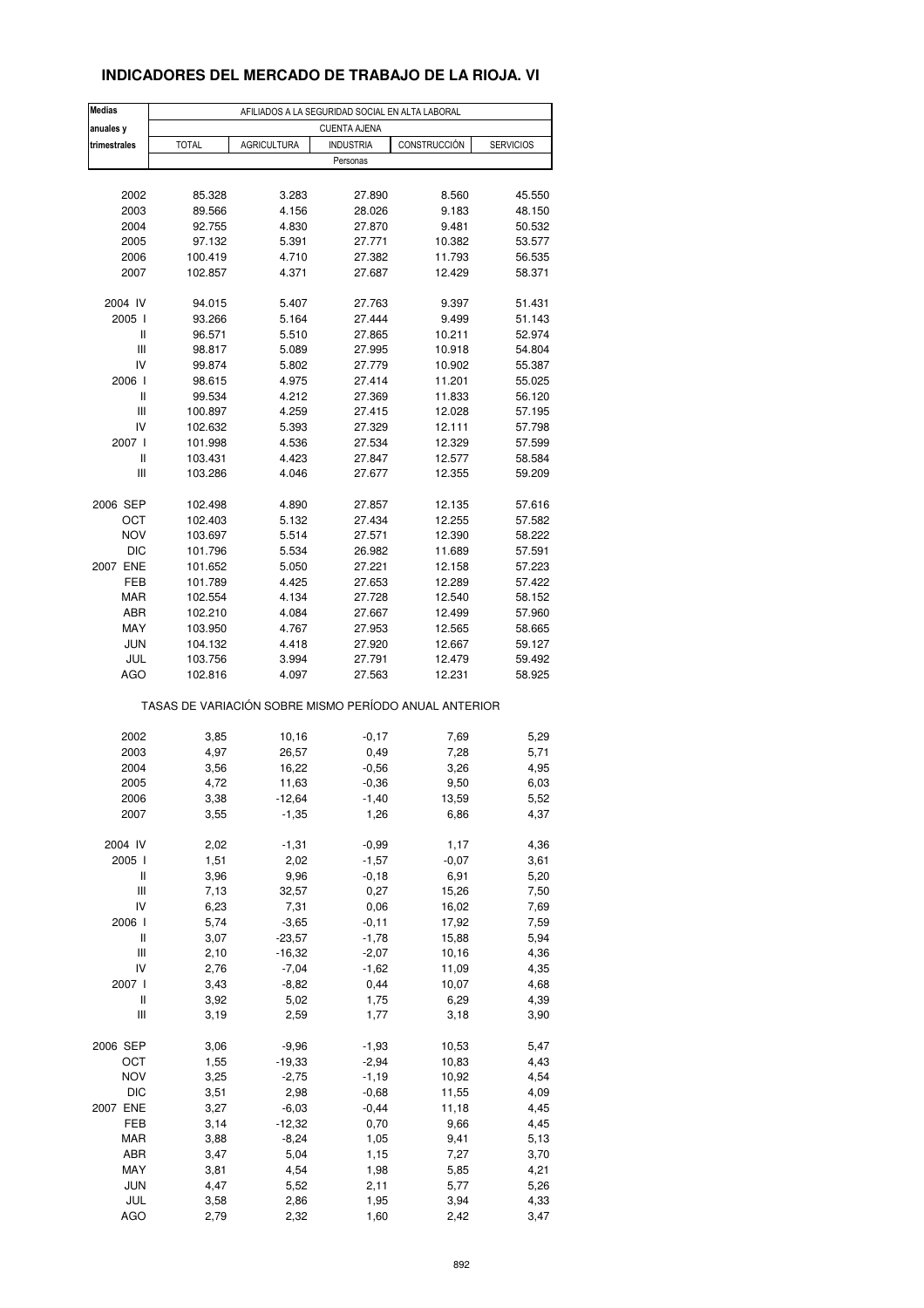## **INDICADORES DEL MERCADO DE TRABAJO DE LA RIOJA. VII**

| <b>Medias</b><br>anuales y         | AFILIADOS A LA SEGURIDAD SOCIAL EN ALTA LABORAL<br><b>CUENTA PROPIA</b> |                    |                  |                                                       |                  |  |  |  |  |
|------------------------------------|-------------------------------------------------------------------------|--------------------|------------------|-------------------------------------------------------|------------------|--|--|--|--|
| trimestrales                       | <b>TOTAL</b>                                                            | <b>AGRICULTURA</b> | <b>INDUSTRIA</b> | CONSTRUCCIÓN                                          | <b>SERVICIOS</b> |  |  |  |  |
|                                    |                                                                         |                    | Personas         |                                                       |                  |  |  |  |  |
|                                    |                                                                         |                    |                  |                                                       |                  |  |  |  |  |
| 2002                               | 26.695                                                                  | 5.710              | 3.099            | 3.387                                                 | 14.454           |  |  |  |  |
| 2003                               | 27.204                                                                  | 5.615              | 3.128            | 3.567                                                 | 14.855           |  |  |  |  |
| 2004                               | 27.741                                                                  | 5.535              | 3.100            | 3.856                                                 | 15.215           |  |  |  |  |
| 2005                               | 28.600                                                                  | 5.391              | 3.017            | 4.064                                                 | 16.093           |  |  |  |  |
| 2006                               | 29.116                                                                  | 5.223              | 2.993            | 4.325                                                 | 16.573           |  |  |  |  |
| 2007                               | 29.450                                                                  | 5.079              | 2.955            | 4.919                                                 | 16.497           |  |  |  |  |
|                                    |                                                                         |                    |                  |                                                       |                  |  |  |  |  |
| 2004 IV                            | 27.863                                                                  | 5.492              | 3.071            | 3.937                                                 | 15.329           |  |  |  |  |
| 2005 l                             | 27.913                                                                  | 5.464              | 3.046            | 3.948                                                 | 15.421           |  |  |  |  |
| Ш                                  | 28.563                                                                  | 5.423              | 3.045            | 4.068                                                 | 15.992           |  |  |  |  |
| $\ensuremath{\mathsf{III}}\xspace$ | 28.878                                                                  | 5.356              | 3.000            | 4.074                                                 | 16.414           |  |  |  |  |
| IV                                 | 29.045                                                                  | 5.323              | 2.978            | 4.166                                                 | 16.544           |  |  |  |  |
| 2006                               | 29.038                                                                  | 5.283              | 2.978            | 4.243                                                 | 16.525           |  |  |  |  |
| Ш                                  | 29.263                                                                  | 5.255              | 2.996            | 4.322                                                 | 16.690           |  |  |  |  |
| Ш                                  | 29.127                                                                  | 5.201              | 3.003            | 4.338                                                 | 16.586           |  |  |  |  |
| IV                                 | 29.036                                                                  | 5.152              | 2.994            | 4.398                                                 | 16.492           |  |  |  |  |
| 2007 l                             | 29.171                                                                  | 5.106              | 2.967            | 4.659                                                 | 16.438           |  |  |  |  |
| Ш                                  | 29.561                                                                  | 5.081              | 2.954            | 4.999                                                 | 16.526           |  |  |  |  |
| Ш                                  | 29.702                                                                  | 5.037              | 2.938            | 5.186                                                 | 16.542           |  |  |  |  |
|                                    |                                                                         |                    |                  |                                                       |                  |  |  |  |  |
| 2006 SEP                           | 29.052                                                                  | 5.187              | 2.998            | 4.348                                                 | 16.519           |  |  |  |  |
| ОСТ                                | 29.046                                                                  | 5.165              | 2.999            | 4.366                                                 | 16.516           |  |  |  |  |
| <b>NOV</b>                         | 29.054                                                                  | 5.155              | 2.992            | 4.405                                                 | 16.502           |  |  |  |  |
| DIC                                | 29.007                                                                  | 5.136              | 2.991            | 4.423                                                 | 16.457           |  |  |  |  |
| 2007 ENE                           | 28.987                                                                  | 5.118              | 2.974            | 4.485                                                 | 16.410           |  |  |  |  |
| FEB                                | 29.162                                                                  | 5.106              | 2.969            | 4.659                                                 | 16.428           |  |  |  |  |
| <b>MAR</b>                         | 29.365                                                                  | 5.095              | 2.959            | 4.834                                                 | 16.477           |  |  |  |  |
| ABR                                | 29.486                                                                  | 5.095              | 2.955            | 4.920                                                 | 16.516           |  |  |  |  |
| MAY                                | 29.560                                                                  | 5.086              | 2.956            | 5.007                                                 | 16.511           |  |  |  |  |
| <b>JUN</b>                         | 29.636                                                                  | 5.061              | 2.952            | 5.071                                                 | 16.552           |  |  |  |  |
| JUL                                | 29.688                                                                  | 5.046              | 2.945            | 5.145                                                 | 16.552           |  |  |  |  |
| <b>AGO</b>                         | 29.715                                                                  | 5.027              | 2.930            | 5.227                                                 | 16.531           |  |  |  |  |
|                                    |                                                                         |                    |                  | TASAS DE VARIACIÓN SOBRE MISMO PERÍODO ANUAL ANTERIOR |                  |  |  |  |  |
|                                    |                                                                         |                    |                  |                                                       |                  |  |  |  |  |
| 2002                               | 1,06                                                                    | $-3,17$            | $-0,05$          | 6,40                                                  | 2,55             |  |  |  |  |
| 2003                               | 1,90                                                                    | $-1,67$            | 0,96             | 5,29                                                  | 2,78             |  |  |  |  |
| 2004                               | 1,97                                                                    | $-1,43$            | $-0,92$          | 8,11                                                  | 2,42             |  |  |  |  |
| 2005                               | 3,10                                                                    | $-2,59$            | $-2,66$          | 5,39                                                  | 5,77             |  |  |  |  |
| 2006                               | 1,81                                                                    | $-3,13$            | $-0,81$          | 6,43                                                  | 2,99             |  |  |  |  |
| 2007                               | 1,01                                                                    | $-3,32$            | $-1,22$          | 14,52                                                 | $-0,68$          |  |  |  |  |
| 2004 IV                            | 1,69                                                                    | $-1,59$            | $-1,75$          | 7,24                                                  | 2,30             |  |  |  |  |
| 2005 l                             | 1,50                                                                    | $-1,90$            | $-2,53$          | 5,77                                                  | 2,54             |  |  |  |  |
| Ш                                  | 2,72                                                                    | $-2,52$            | $-2,23$          |                                                       | 4,86             |  |  |  |  |
|                                    |                                                                         |                    |                  | 5,82                                                  |                  |  |  |  |  |
| Ш<br>IV                            | 3,91                                                                    | $-2,89$            | $-2,89$          | 4,19                                                  | 7,69             |  |  |  |  |
|                                    | 4,24                                                                    | $-3,07$            | $-3,02$          | 5,83                                                  | 7,93             |  |  |  |  |
| 2006 l                             | 4,03                                                                    | $-3,30$            | $-2,21$          | 7,47                                                  | 7,16             |  |  |  |  |
| $\sf II$                           | 2,45                                                                    | $-3,10$            | $-1,62$          | 6,25                                                  | 4,36             |  |  |  |  |
| $\ensuremath{\mathsf{III}}\xspace$ | 0,86                                                                    | $-2,89$            | 0, 10            | 6,46                                                  | 1,05             |  |  |  |  |
| IV                                 | $-0,03$                                                                 | $-3,22$            | 0,53             | 5,57                                                  | $-0,32$          |  |  |  |  |
| 2007 l                             | 0,46                                                                    | $-3,35$            | $-0,37$          | 9,82                                                  | $-0,53$          |  |  |  |  |
| Ш                                  | 1,02                                                                    | $-3,32$            | $-1,38$          | 15,67                                                 | $-0,98$          |  |  |  |  |
| Ш                                  | 1,84                                                                    | $-3,29$            | $-2,25$          | 19,70                                                 | $-0,47$          |  |  |  |  |
| 2006 SEP                           | 0,59                                                                    | $-3,03$            | 0,13             | 6,78                                                  | 0,52             |  |  |  |  |
| OCT                                | 0,03                                                                    | $-3,28$            | 0,27             | 5,00                                                  | 0,01             |  |  |  |  |
| <b>NOV</b>                         | 0,01                                                                    | $-3,05$            | 0,57             | 5,64                                                  | $-0,33$          |  |  |  |  |
| DIC                                | $-0, 13$                                                                | $-3,33$            |                  |                                                       |                  |  |  |  |  |
|                                    |                                                                         |                    | 0,74             | 6,07                                                  | $-0,63$          |  |  |  |  |
| 2007 ENE                           | 0,17                                                                    | $-3,34$            | 0,20             | 7,17                                                  | $-0,35$          |  |  |  |  |
| FEB                                | 0,44                                                                    | $-3,20$            | $-0,34$          | 9,52                                                  | $-0,57$          |  |  |  |  |
| <b>MAR</b>                         | 0,76                                                                    | $-3,50$            | $-0,97$          | 12,71                                                 | $-0,66$          |  |  |  |  |
| ABR                                | 0,90                                                                    | $-3,23$            | $-0,91$          | 14,07                                                 | $-0,88$          |  |  |  |  |
| MAY                                | 1,03                                                                    | $-3,20$            | $-1,40$          | 15,74                                                 | $-1,03$          |  |  |  |  |
| JUN                                | 1,13                                                                    | $-3,53$            | $-1,83$          | 17,19                                                 | $-1,04$          |  |  |  |  |
| JUL                                | 1,63                                                                    | $-3,17$            | $-2,03$          | 18,69                                                 | $-0,65$          |  |  |  |  |
| <b>AGO</b>                         | 2,05                                                                    | $-3,42$            | $-2,46$          | 20,72                                                 | $-0,29$          |  |  |  |  |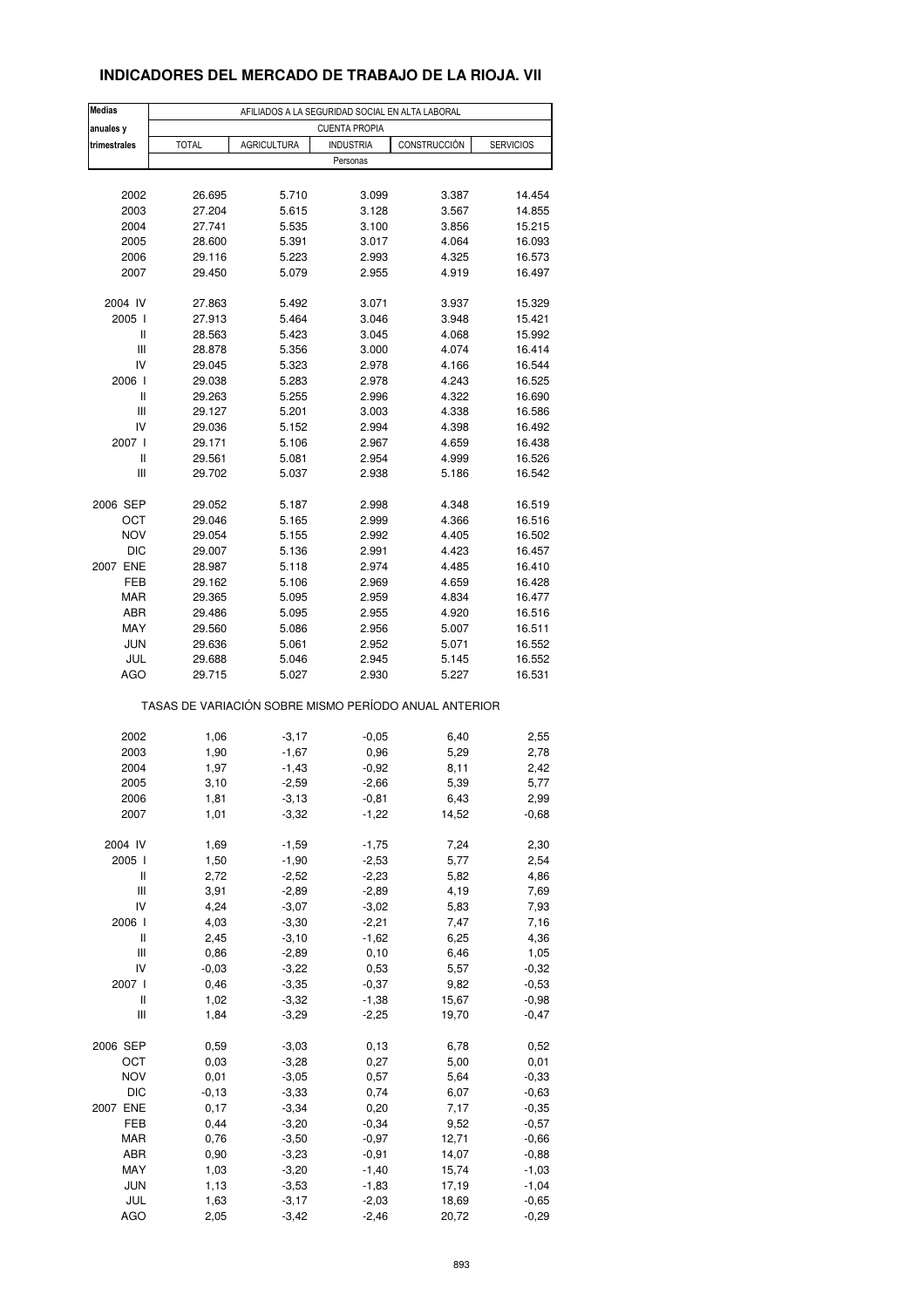| Medias                                    | EFECTIVOS LABORALES |                  |                   |                  |                                                       |                 | JORNADA MEDIA POR TRABAJADOR Y TRIM. |          |                |  |
|-------------------------------------------|---------------------|------------------|-------------------|------------------|-------------------------------------------------------|-----------------|--------------------------------------|----------|----------------|--|
| anuales y                                 | <b>TOTAL</b>        |                  | <b>SECTORES</b>   |                  | CONTRATO                                              | <b>CONTRATO</b> | <b>TOTAL</b>                         | A TIEMPO | A TIEMPO       |  |
| trimestrales                              |                     | <b>INDUSTRIA</b> | CONSTRUC.         | <b>SERVICIOS</b> | <b>INDEFINIDO</b>                                     | <b>TEMPORAL</b> |                                      | COMPLETO | <b>PARCIAL</b> |  |
|                                           |                     |                  | Miles de personas |                  |                                                       |                 |                                      | Horas    |                |  |
|                                           |                     |                  |                   |                  |                                                       |                 |                                      |          |                |  |
| 2002                                      | 74,5                | 27,9             | 8,4               | 38,2             | 53,4                                                  | 21,2            | 415,3                                | 440,9    | 245,2          |  |
| 2003                                      | 78,0                | 27,7             | 9,1               | 41,2             | 55,0                                                  | 23,0            | 411,9                                | 439,9    | 235,3          |  |
| 2004                                      | 80,3                | 27,6             | 9,4               | 43,3             | 58,0                                                  | 22,4            | 411,7                                | 437,7    | 234,9          |  |
| 2005                                      | 83,4                | 27,7             | 10,4              | 45,3             | 60,4                                                  | 23,0            | 406,9                                | 435,8    | 240,3          |  |
| 2006                                      | 86,9                | 27,7             | 11,8              | 47,4             | 64,9                                                  | 22,0            | 406,9                                | 434,7    | 238,8          |  |
| 2007                                      | 90,7                | 27,7             | 12,6              | 50,4             | 66,0                                                  | 24,7            | 424,1                                | 453,9    | 254,9          |  |
|                                           |                     |                  |                   |                  |                                                       |                 |                                      |          |                |  |
| 2004 III                                  | 80,9                | 27,6             | 9,5               | 43,9             | 58,1                                                  | 22,9            | 362,4                                | 382,0    | 216,9          |  |
| IV                                        | 79,3                | 27,4             | 9,0               | 43,0             | 56,3                                                  | 23,0            | 418,3                                | 449,1    | 237,7          |  |
| 2005 l                                    | 80,8                | 27,7             | 9,6               | 43,5             | 58,8                                                  | 22,0            | 426,3                                | 455,5    | 250,5          |  |
| Ш                                         | 83,9                | 27,5             | 10,7              | 45,8             | 59,7                                                  | 24,2            | 426,6                                | 458,9    | 250,2          |  |
| Ш                                         | 85,1                | 28,1             | 11,0              | 46,1             | 61,1                                                  | 24,0            | 360,9                                | 384,9    | 225,6          |  |
| IV                                        | 83,9                | 27,5             | 10,4              | 45,9             | 61,9                                                  | 22,0            | 413,7                                | 444,0    | 234,9          |  |
| 2006                                      | 85,7                | 27,9             | 11,5              | 46,4             | 64,3                                                  | 21,4            | 423,3                                | 458,2    | 233,2          |  |
| Ш                                         | 86,4                | 27,9             | 11,9              | 46,6             | 63,1                                                  | 23,3            | 425,2                                | 454,5    | 239,6          |  |
| Ш                                         | 88,4                | 28,0             | 12,1              | 48,3             | 64,7                                                  | 23,7            | 362,8                                | 382,1    | 228,2          |  |
| IV                                        | 87,0                | 27,0             | 11,7              | 48,3             | 67,6                                                  | 19,4            | 416,0                                | 444,3    | 254,1          |  |
| 2007 l                                    | 90,1                | 27,5             | 12,6              | 50,0             | 66,3                                                  | 23,8            | 421,3                                | 454,1    | 251,4          |  |
| Ш                                         | 91,3                | 27,8             | 12,7              | 50,9             | 65,7                                                  | 25,6            | 427,0                                | 453,7    | 258,5          |  |
|                                           |                     |                  |                   |                  |                                                       |                 |                                      |          |                |  |
| 2006 JUL                                  |                     |                  |                   |                  |                                                       |                 |                                      |          |                |  |
| <b>AGO</b>                                |                     |                  |                   |                  |                                                       |                 |                                      |          |                |  |
| <b>SEP</b>                                |                     |                  |                   |                  |                                                       |                 |                                      |          |                |  |
| OCT                                       |                     |                  |                   |                  |                                                       |                 |                                      |          |                |  |
| <b>NOV</b>                                |                     |                  |                   |                  |                                                       |                 |                                      |          |                |  |
| <b>DIC</b>                                |                     |                  |                   |                  |                                                       |                 |                                      |          |                |  |
| 2007 ENE                                  |                     |                  |                   |                  |                                                       |                 |                                      |          |                |  |
| <b>FEB</b>                                |                     |                  |                   |                  |                                                       |                 |                                      |          |                |  |
| <b>MAR</b>                                |                     |                  |                   |                  |                                                       |                 |                                      |          |                |  |
| <b>ABR</b>                                |                     |                  |                   |                  |                                                       |                 |                                      |          |                |  |
| MAY                                       |                     |                  |                   |                  |                                                       |                 |                                      |          |                |  |
| <b>JUN</b>                                |                     |                  |                   |                  |                                                       |                 |                                      |          |                |  |
|                                           |                     |                  |                   |                  |                                                       |                 |                                      |          |                |  |
|                                           |                     |                  |                   |                  | TASAS DE VARIACIÓN SOBRE MISMO PERÍODO ANUAL ANTERIOR |                 |                                      |          |                |  |
|                                           |                     |                  |                   |                  |                                                       |                 |                                      |          |                |  |
| 2002                                      | 2,83                | 0,90             | 6,31              | 3,59             | 8,60                                                  | $-9,41$         | $-0,42$                              | $-0,01$  | 2,82           |  |
| 2003                                      | 4,63                | $-0,81$          | 7,72              | 7,92             | 3,00                                                  | 8,74            | $-0,81$                              | $-0,24$  | $-4,01$        |  |
| 2004                                      | 2,95                | $-0,27$          | 3,86              | 4,97             | 5,46                                                  | $-2,82$         | $-0,06$                              | $-0,51$  | $-0,19$        |  |
| 2005                                      | 3,91                | 0,29             | 10,73             | 4,73             | 4,17                                                  | 2,99            | $-1,16$                              | $-0,42$  | 2,31           |  |
| 2006                                      | 4,17                | $-0,02$          | 13,18             | 4,55             | 7,57                                                  | $-4,73$         | $-0,01$                              | $-0,25$  | $-0,65$        |  |
| 2007                                      | 5,36                | $-0,87$          | 7,80              | 8,49             | 3,53                                                  | 10,58           | $-0,03$                              | $-0,53$  | 7,86           |  |
|                                           |                     |                  |                   |                  |                                                       |                 |                                      |          |                |  |
| 2004 III                                  | 2,02                | $-0,36$          | 2,15              | 3,78             | 3,57                                                  | $-1,29$         | $-0,71$                              | $-1,37$  | 6,48           |  |
| ${\sf IV}$                                | 2,32                | 0,37             | 4,65              | 3,37             | 1,62                                                  | 4,07            | $-0,50$                              | 0,20     | 1,28           |  |
| 2005 l                                    | 1,00                | $-0,36$          | 0,00              | 2,11             | 1,03                                                  | 0,92            | $-1,89$                              | $-1,32$  | 4,51           |  |
| Ш                                         | 3,71                | $-0,72$          | 11,46             | 5,05             | 0,84                                                  | 11,01           | $-1,14$                              | 0,22     | 2,04           |  |
| $\ensuremath{\mathsf{III}}\xspace$        | 5,19                | 1,81             | 15,79             | 5,01             | 5,16                                                  | 4,80            | $-0,41$                              | 0,76     | 4,01           |  |
| IV                                        | 5,74                | 0,42             | 16,04             | 6,73             | 9,90                                                  | $-4,44$         | $-1,09$                              | $-1,14$  | $-1,16$        |  |
| 2006 l                                    | 6,11                | 0,55             | 19,50             | 6,70             | 9,39                                                  | $-2,66$         | $-0,70$                              | 0,58     | $-6,93$        |  |
| Ш                                         | 3,04                | 1,63             | 11,67             | 1,64             | 5,73                                                  | $-3,60$         | $-0,32$                              | $-0,97$  | $-4,24$        |  |
| $\ensuremath{\mathsf{III}}\xspace$        | 3,89                | $-0,42$          | 10,32             | 4,75             | 5,92                                                  | $-1,27$         | 0,54                                 | $-0,74$  | 1,16           |  |
| IV                                        | 3,73                | $-1,82$          | 11,91             | 5,20             | 9,26                                                  | $-11,82$        | 0,56                                 | 0,07     | 8,13           |  |
| 2007 l                                    | 5,11                | $-1,10$          | 9,53              | 7,75             | 3,05                                                  | 11,32           | $-0,49$                              | $-0,88$  | 7,81           |  |
| $\label{eq:1} \prod_{i=1}^n \mathbb{I}_i$ | 5,61                | $-0,65$          | 6,13              | 9,23             | 4,02                                                  | 9,90            | 0,42                                 | $-0,17$  | 7,90           |  |
| 2006 JUL                                  |                     |                  |                   |                  |                                                       |                 |                                      |          |                |  |
| <b>AGO</b>                                |                     |                  |                   |                  |                                                       |                 |                                      |          |                |  |
|                                           |                     |                  |                   |                  |                                                       |                 |                                      |          |                |  |
| <b>SEP</b><br>OCT                         |                     |                  |                   |                  |                                                       |                 |                                      |          |                |  |
|                                           |                     |                  |                   |                  |                                                       |                 |                                      |          |                |  |
| <b>NOV</b>                                |                     |                  |                   |                  |                                                       |                 |                                      |          |                |  |
| <b>DIC</b>                                |                     |                  |                   |                  |                                                       |                 |                                      |          |                |  |
| 2007 ENE                                  |                     |                  |                   |                  |                                                       |                 |                                      |          |                |  |
| FEB                                       |                     |                  |                   |                  |                                                       |                 |                                      |          |                |  |
| <b>MAR</b>                                |                     |                  |                   |                  |                                                       |                 |                                      |          |                |  |
| ABR                                       |                     |                  |                   |                  |                                                       |                 |                                      |          |                |  |
| MAY                                       |                     |                  |                   |                  |                                                       |                 |                                      |          |                |  |
| <b>JUN</b>                                |                     |                  |                   |                  |                                                       |                 |                                      |          |                |  |

#### **INDICADORES DEL MERCADO DE TRABAJO DE LA RIOJA. VIII**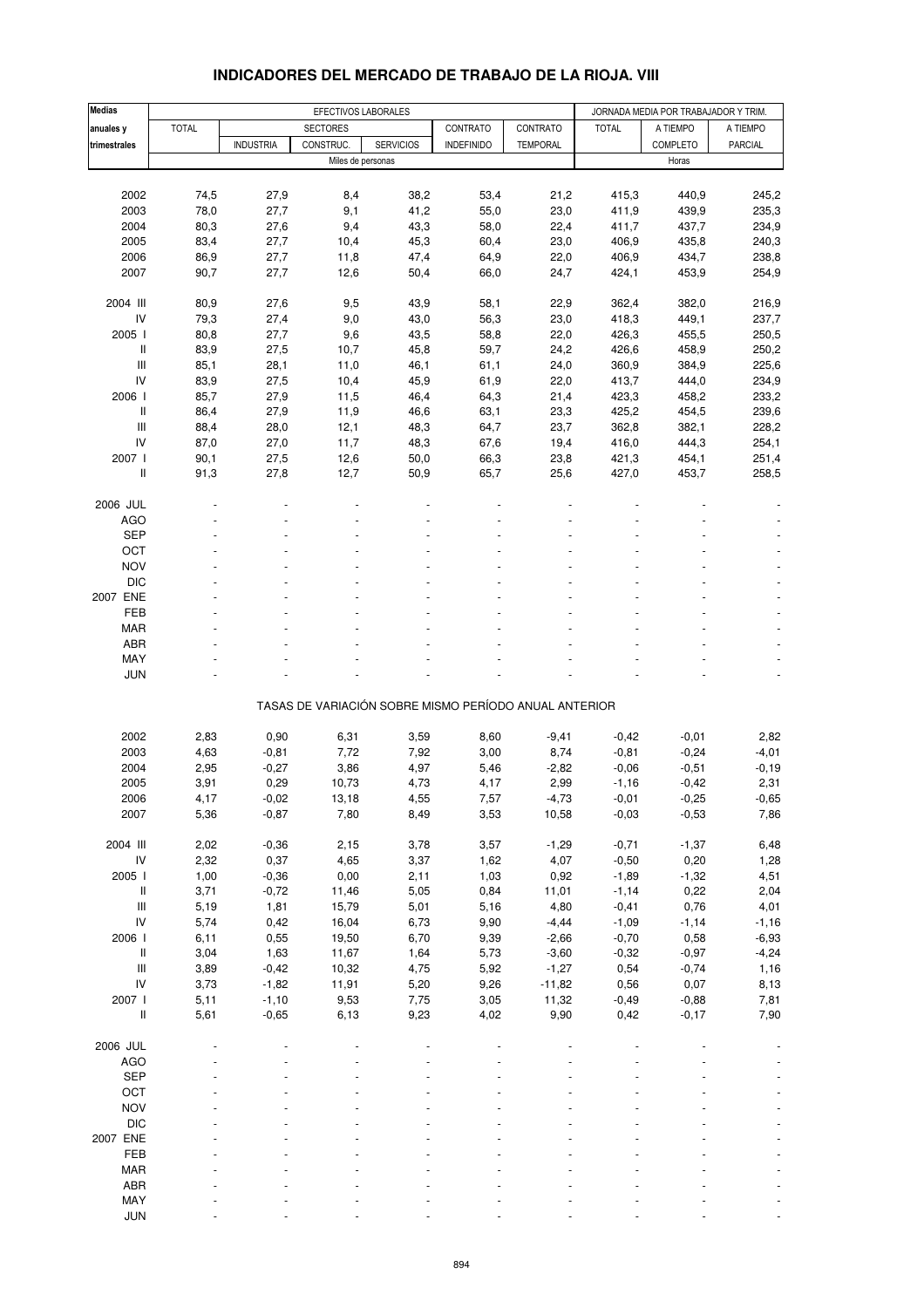## **INDICADORES DE PRECIOS DE LA RIOJA. I**

| <b>Medias</b> |                                                       | INDICES DE PRECIOS DE CONSUMO (9) |                    |                |  |
|---------------|-------------------------------------------------------|-----------------------------------|--------------------|----------------|--|
| anuales y     | <b>GENERAL</b>                                        | ALIMENTACIÓN                      | SIN                | INFLACIÓN      |  |
| trimestrales  |                                                       | <b>AGREGADO</b>                   | ALIMENTACIÓN       | RTO. ESPAÑA    |  |
|               |                                                       | <b>Base 2006</b>                  |                    | P.Porcentuales |  |
|               |                                                       |                                   |                    |                |  |
| 2002          | 87,265                                                | 85,422                            | 87,929             | $-0,05$        |  |
| 2003          | 90,173                                                | 88,838                            | 90,655             | 0,29           |  |
| 2004          | 92,705                                                | 91,796                            | 93,034             | $-0,23$        |  |
| 2005          | 96,147                                                | 95,440                            | 96,402             | 0,34           |  |
| 2006          | 100,000                                               | 100,000                           | 100,000            | 0,49           |  |
| 2007          | 102,028                                               | 102,410                           | 101,902            | 0,14           |  |
|               |                                                       |                                   |                    |                |  |
| 2004 IV       | 94,429                                                | 93,038                            | 94,934             | $-0,11$        |  |
| 2005 l        | 93,742                                                | 93,873                            | 93,691             | 0, 15          |  |
| Ш             | 96,542                                                | 94,951                            | 97,118             | 0,38           |  |
| Ш             | 96,057                                                | 95,594                            | 96,223             | 0,35           |  |
| IV            | 98,248                                                | 97,340                            | 98,576             | 0,49           |  |
| 2006 l        | 97,898                                                | 98,877                            | 97,553             | 0,42           |  |
| Ш             | 100,787                                               | 99,549                            | 101,223            | 0,45           |  |
| Ш             | 100,068                                               | 100,673                           | 99,855             | 0,64           |  |
| IV            | 101,247                                               | 100,901                           | 101,369            | 0,46           |  |
| 2007 l        | 100,478                                               | 101,668                           | 100,080            | 0,21           |  |
| Ш             | 103,334                                               | 102,612                           | 103,582            | 0,14           |  |
| Ш             |                                                       |                                   |                    |                |  |
|               | 102,393                                               | 103,223                           | 102,116            | 0,05           |  |
| 2006 SEP      | 99,942                                                | 100,801                           | 99,640             | 0,70           |  |
| OCT           | 100,725                                               | 100,538                           | 100,791            | 0,53           |  |
| <b>NOV</b>    | 101,298                                               | 100,746                           | 101,492            | 0,41           |  |
| <b>DIC</b>    | 101,718                                               | 101,420                           | 101,823            | 0,44           |  |
| 2007 ENE      | 100,314                                               | 101,931                           | 99,771             | 0,29           |  |
| FEB           | 100,274                                               | 101,290                           | 99,934             | 0,17           |  |
| <b>MAR</b>    | 100,847                                               | 101,782                           | 100,534            | 0,18           |  |
| ABR           | 102,983                                               | 102,451                           | 103,167            | 0,20           |  |
| MAY           |                                                       |                                   |                    |                |  |
|               | 103,392                                               | 102,646                           | 103,649            | 0,12           |  |
| <b>JUN</b>    | 103,626                                               | 102,738                           | 103,931            | 0,11           |  |
| JUL<br>AGO    | 102,281<br>102,504                                    | 103,085<br>103,360                | 102,013<br>102,218 | 0,07<br>0,03   |  |
|               | TASAS DE VARIACIÓN SOBRE MISMO PERÍODO ANUAL ANTERIOR |                                   |                    |                |  |
|               | 3,69                                                  | 4,94                              |                    |                |  |
| 2002          |                                                       |                                   | 3,26<br>3,10       |                |  |
| 2003<br>2004  | 3,33<br>2,81                                          | 4,00                              |                    |                |  |
|               |                                                       | 3,33                              | 2,62               |                |  |
| 2005          | 3,71                                                  | 3,97                              | 3,62               |                |  |
| 2006          | 4,01                                                  | 4,78                              | 3,73               |                |  |
| 2007          | 2,50                                                  | 2,86                              | 2,38               |                |  |
| 2004 IV       | 3,32                                                  | 3,11                              | 3,40               |                |  |
| 2005 l        | 3,41                                                  | 3,66                              | 3,31               |                |  |
| Ш             | 3,60                                                  | 4,08                              | 3,43               |                |  |
| Ш             | 3,79                                                  | 3,51                              | 3,89               |                |  |
| IV            | 4,04                                                  | 4,62                              | 3,84               |                |  |
| 2006 l        | 4,43                                                  | 5,33                              | 4,12               |                |  |
| Ш             | 4,40                                                  | 4,84                              | 4,23               |                |  |
| Ш             | 4,18                                                  | 5,31                              |                    |                |  |
| IV            |                                                       |                                   | 3,78               |                |  |
|               | 3,05                                                  | 3,66                              | 2,83               |                |  |
| 2007 l        | 2,64                                                  | 2,82                              | 2,59               |                |  |
| Ш             | 2,53                                                  | 3,08                              | 2,33               |                |  |
| Ш             | 2,26                                                  | 2,60                              | 2,15               |                |  |
| 2006 SEP      | 3,62                                                  | 5,04                              | 3,12               |                |  |
| OCT           | 3,04                                                  | 4,33                              | 2,58               |                |  |
| <b>NOV</b>    | 3,01                                                  | 3,54                              | 2,82               |                |  |
| <b>DIC</b>    | 3,10                                                  | 3,11                              | 3,10               |                |  |
| 2007 ENE      | 2,68                                                  | 2,83                              | 2,66               |                |  |
| FEB           | 2,58                                                  | 2,94                              | 2,47               |                |  |
| MAR           | 2,65                                                  | 2,70                              | 2,65               |                |  |
| ABR           | 2,63                                                  | 3,12                              | 2,46               |                |  |
| MAY           | 2,47                                                  | 3,27                              | 2,18               |                |  |
| <b>JUN</b>    | 2,48                                                  | 2,84                              | 2,35               |                |  |
| JUL           | 2,32                                                  | 2,60                              | 2,23               |                |  |
| <b>AGO</b>    |                                                       |                                   |                    |                |  |
|               | 2,20                                                  | 2,59                              | 2,08               |                |  |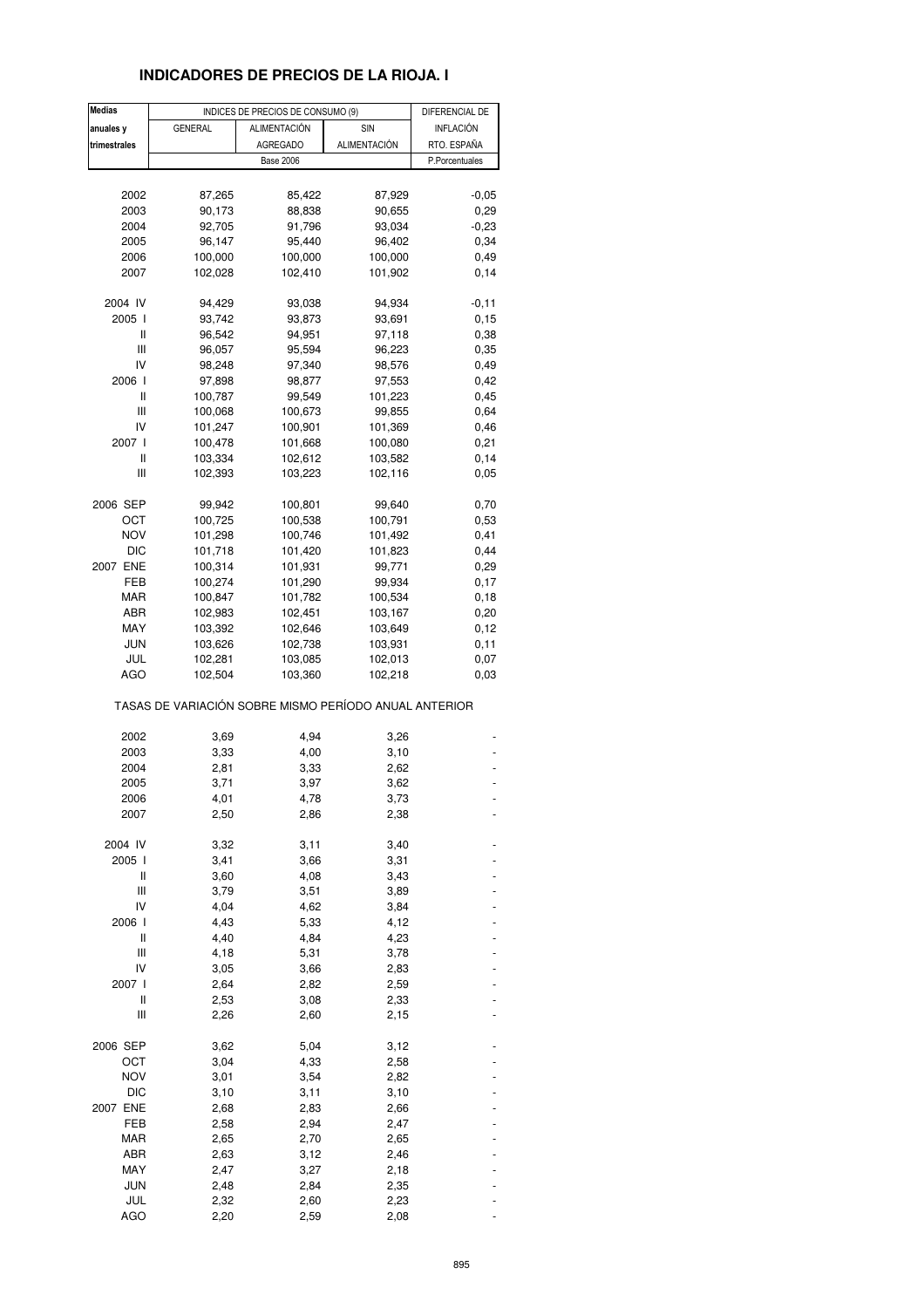# **INDICADORES DE PRECIOS DE LA RIOJA. II**

| <b>Medias</b>                      |               |              | INDICES DE PRECIOS DE CONSUMO (9)                     |                 |                  |                   |
|------------------------------------|---------------|--------------|-------------------------------------------------------|-----------------|------------------|-------------------|
| anuales y                          | ALIMENTOS Y   | BEBIDAS ALC. | <b>VESTIDO Y</b>                                      | <b>VIVIENDA</b> | <b>MENAJE</b>    | <b>MEDICINA</b>   |
| trimestrales                       | BEB.NO ALCOH. | Y TABACO     | CALZADO                                               |                 |                  |                   |
|                                    |               |              | <b>Base 2006</b>                                      |                 |                  |                   |
|                                    |               |              |                                                       |                 |                  |                   |
| 2002                               | 85,213        | 86,867       | 93,034                                                | 82,025          | 87,695           | 93,206            |
| 2003                               | 88,698        | 89,830       | 96,390                                                | 84,242          | 90,949           | 96,144            |
| 2004                               | 91,527        | 93,695       | 97,599                                                | 86,421          | 93,472           | 96,897            |
| 2005                               | 95,034        | 98,281       |                                                       | 93,179          | 96,577           |                   |
| 2006                               |               | 100,000      | 98,942                                                | 100,000         |                  | 98,008<br>100,000 |
|                                    | 100,000       |              | 100,000                                               |                 | 100,000          |                   |
| 2007                               | 101,882       | 106,647      | 98,724                                                | 102,969         | 102,926          | 99,444            |
| 2004 IV                            | 92,702        | 95,395       | 105,835                                               | 87,896          | 94,617           | 97,174            |
| 2005 l                             | 93,614        | 95,696       | 89,108                                                | 90,961          | 94,487           | 97,557            |
| Ш                                  |               |              |                                                       |                 |                  |                   |
| $\mathsf{III}$                     | 94,438        | 98,544       | 108,759<br>90,222                                     | 92,634          | 97,010<br>96,700 | 97,988            |
| IV                                 | 95,095        | 99,088       |                                                       | 94,065          |                  | 98,131            |
|                                    | 96,990        | 99,795       | 107,680                                               | 95,054          | 98,112           | 98,357            |
| 2006                               | 99,031        | 97,789       | 89,771                                                | 97,793          | 98,425           | 99,240            |
| Ш                                  | 99,385        | 100,708      | 110,046                                               | 100,505         | 99,463           | 99,938            |
| $\mathbf{III}$                     | 100,685       | 100,581      | 91,054                                                | 101,222         | 100,294          | 100,356           |
| IV                                 | 100,899       | 100,922      | 109,130                                               | 100,480         | 101,819          | 100,467           |
| 2007 l                             | 101,068       | 106,473      | 91,168                                                | 102,167         | 101,877          | 99,951            |
| $\sf II$                           | 102,115       | 106,599      | 111,114                                               | 103,066         | 103,578          | 98,964            |
| Ш                                  | 102,755       | 106,978      | 91,474                                                | 104,026         | 103,520          | 99,405            |
|                                    |               |              |                                                       |                 |                  |                   |
| 2006 SEP                           | 100,840       | 100,527      | 91,536                                                | 101,112         | 100,808          | 100,428           |
| ост                                | 100,532       | 100,581      | 104,974                                               | 100,463         | 101,268          | 100,428           |
| <b>NOV</b>                         | 100,729       | 100,870      | 111,607                                               | 100,362         | 101,875          | 100,480           |
| <b>DIC</b>                         | 101,435       | 101,316      | 110,808                                               | 100,614         | 102,315          | 100,493           |
| 2007 ENE                           | 101,392       | 106,248      | 90,994                                                | 101,867         | 101,693          | 100,393           |
| FEB                                | 100,635       | 106,545      | 90,935                                                | 102,054         | 101,782          | 101,097           |
| MAR                                | 101,177       | 106,627      | 91,575                                                | 102,581         | 102,156          | 98,362            |
| ABR                                | 101,939       | 106,559      | 109,126                                               | 102,876         | 102,877          | 98,726            |
| MAY                                | 102,161       | 106,533      | 112,103                                               | 102,864         | 103,637          | 99,088            |
| JUN                                | 102,244       | 106,706      | 112,112                                               | 103,457         | 104,220          | 99,077            |
| JUL                                | 102,608       | 106,912      | 91,740                                                | 103,936         | 103,531          | 99,334            |
| <b>AGO</b>                         | 102,901       | 107,044      | 91,207                                                | 104,116         | 103,508          | 99,475            |
|                                    |               |              | TASAS DE VARIACIÓN SOBRE MISMO PERÍODO ANUAL ANTERIOR |                 |                  |                   |
|                                    |               |              |                                                       |                 |                  |                   |
| 2002                               | 4,87          | 5,37         | 4,94                                                  | 1,80            | 3,44             | 2,93              |
| 2003                               | 4,09          | 3,41         | 3,61                                                  | 2,70            | 3,71             | 3,15              |
| 2004                               | 3,19          | 4,30         | 1,25                                                  | 2,59            | 2,77             | 0,78              |
| 2005                               | 3,83          | 4,89         | 1,38                                                  | 7,82            | 3,32             | 1,15              |
| 2006                               | 5,23          | 1,75         | 1,07                                                  | 7,32            | 3,54             | 2,03              |
| 2007                               | 2,33          | 7,09         | 1,12                                                  | 3,30            | 3,74             | $-0,33$           |
| 2004 IV                            | 2,78          | 5,35         | 1,51                                                  | 3,93            | 2,86             | 0,68              |
| 2005 l                             | 3,37          | 5,59         | 0,39                                                  | 6,72            | 2,23             | 1,21              |
| Ш                                  | 3,86          | 5,54         | 1,81                                                  | 7,92            | 3,73             | 1,12              |
| $\ensuremath{\mathsf{III}}\xspace$ | 3,45          | 3,89         | 1,40                                                  | 8,47            | 3,61             | 1,03              |
| IV                                 | 4,63          | 4,61         | 1,74                                                  | 8,14            | 3,69             | 1,22              |
| 2006                               | 5,79          | 2,19         | 0,74                                                  | 7,51            | 4,17             | 1,72              |
| $\sf II$                           | 5,24          | 2,20         | 1,18                                                  | 8,50            | 2,53             | 1,99              |
| $\ensuremath{\mathsf{III}}\xspace$ | 5,88          | 1,51         | 0,92                                                  | 7,61            | 3,72             | 2,27              |
| IV                                 | 4,03          | 1,13         | 1,35                                                  | 5,71            | 3,78             | 2,15              |
| 2007 l                             | 2,06          | 8,88         | 1,56                                                  | 4,47            | 3,51             | 0,72              |
| $\sf II$                           | 2,75          | 5,85         | 0,97                                                  | 2,55            | 4,14             | $-0,97$           |
| $\ensuremath{\mathsf{III}}\xspace$ | 2,13          | 6,33         | 0,73                                                  | 2,71            | 3,48             | $-0,91$           |
| 2006 SEP                           | 5,64          | 1,00         | 0,83                                                  | 6,95            | 3,77             | 2,34              |
| OCT                                | 4,84          | 0,94         | 0,95                                                  | 5,80            | 3,34             | 2,11              |
| <b>NOV</b>                         | 3,90          | 1,11         | 1,46                                                  | 5,41            | 4,06             | 2,16              |
| <b>DIC</b>                         | 3,37          | 1,33         | 1,61                                                  | 5,92            | 3,93             | 2,17              |
| 2007 ENE                           | 2,12          | 8,39         | 1,59                                                  | 4,62            | 3,75             | 1,59              |
| FEB                                | 1,79          | 12,06        | 1,63                                                  | 4,30            | 3,50             | 1,85              |
| <b>MAR</b>                         | 2,26          | 6,35         | 1,45                                                  | 4,51            | 3,28             | $-1,28$           |
| ABR                                | 2,78          | 5,97         | 1,16                                                  | 3,33            | 3,58             | $-1,04$           |
| MAY                                | 2,98          | 5,73         | 0,88                                                  | 1,79            | 4,18             | $-0,89$           |
| <b>JUN</b>                         | 2,48          | 5,85         | 0,88                                                  | 2,53            | 4,65             | $-0,99$           |
| JUL                                | 2,16          | 6,16         | 0,75                                                  | 2,66            | 3,71             | $-0,89$           |
| <b>AGO</b>                         |               |              |                                                       |                 |                  |                   |
|                                    | 2,10          | 6,50         | 0,71                                                  | 2,77            | 3,25             | $-0,94$           |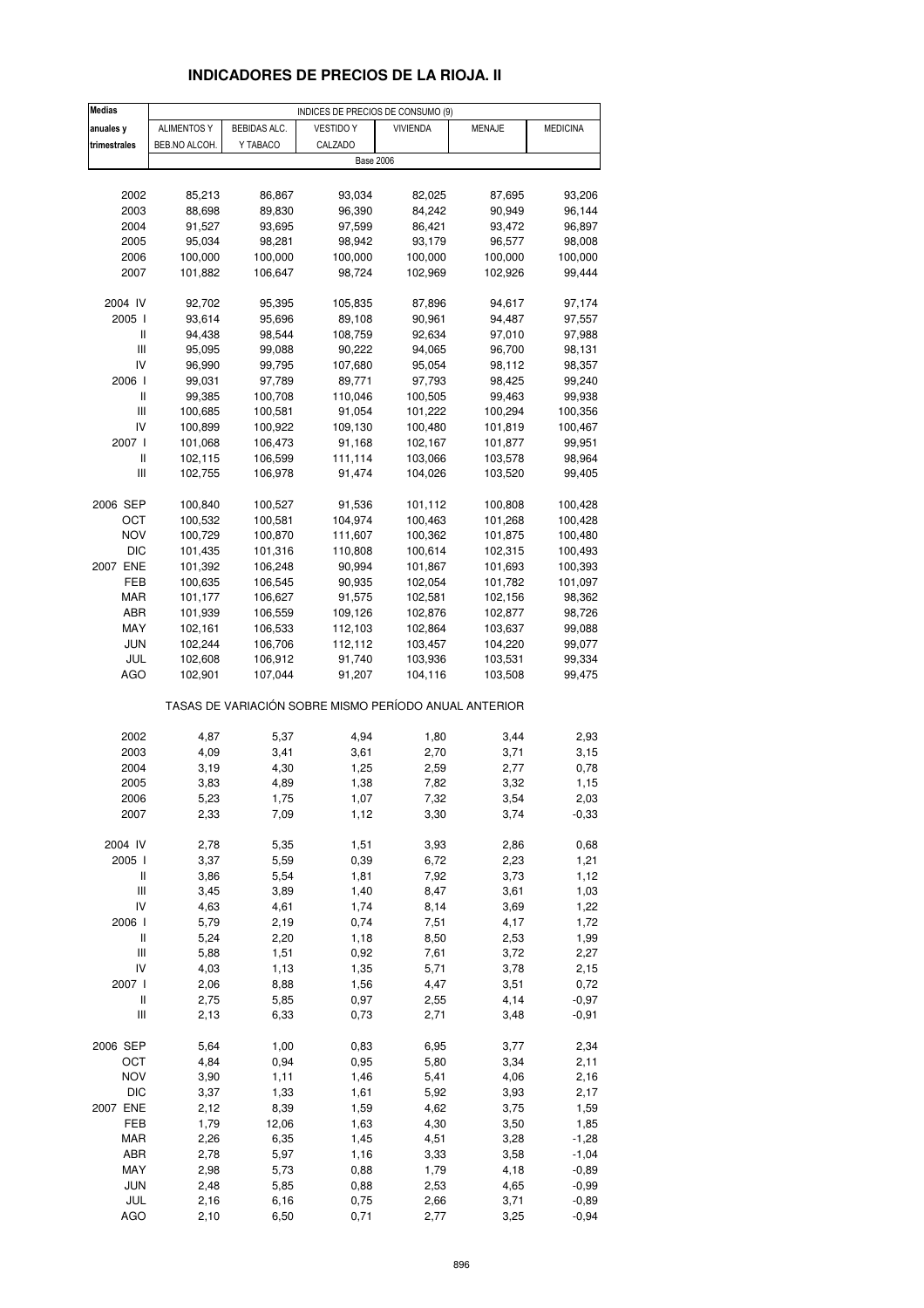| <b>Medias</b>                             |            |               | INDICES DE PRECIOS DE CONSUMO (9)                     |           |               |              |
|-------------------------------------------|------------|---------------|-------------------------------------------------------|-----------|---------------|--------------|
| anuales y                                 | TRANSPORTE | COMUNICA -    | OCIO <sub>Y</sub>                                     | ENSEÑANZA | HOTELES,      | <b>OTROS</b> |
| trimestrales                              |            | <b>CIONES</b> | <b>CULTURA</b>                                        |           | CAFÉS Y REST. |              |
|                                           |            |               | <b>Base 2006</b>                                      |           |               |              |
|                                           |            |               |                                                       |           |               |              |
|                                           |            |               |                                                       |           |               |              |
| 2002                                      | 85,536     | 107,529       | 97,365                                                | 84,984    | 84,723        | 85,845       |
| 2003                                      | 87,194     | 104,575       | 98,964                                                | 89,039    | 89,098        | 88,616       |
| 2004                                      | 90,433     | 103,289       | 98,919                                                | 92,969    | 92,845        | 92,385       |
| 2005                                      | 95,942     | 101,491       | 99,367                                                | 96,338    | 95,559        | 95,606       |
| 2006                                      | 100,000    | 100,000       | 100,000                                               | 100,000   | 100,000       | 100,000      |
| 2007                                      | 101,453    | 100,098       | 100,310                                               | 103,502   | 103,894       | 103,011      |
|                                           |            |               |                                                       |           |               |              |
| 2004 IV                                   | 92,514     | 102,786       | 98,945                                                | 95,156    | 93,844        | 92,587       |
| 2005                                      | 92,513     | 102,401       | 98,650                                                | 95,254    | 94,340        | 94,346       |
| Ш                                         | 94,891     | 101,527       | 98,065                                                | 95,392    | 95,228        | 95,583       |
|                                           |            |               |                                                       |           |               |              |
| Ш                                         | 98,290     | 101,161       | 100,517                                               | 95,958    | 96,371        | 96,012       |
| IV                                        | 98,075     | 100,873       | 100,234                                               | 98,747    | 96,297        | 96,483       |
| 2006                                      | 98,735     | 100,838       | 99,208                                                | 98,958    | 97,934        | 98,485       |
| Ш                                         | 101,229    | 100,105       | 99,597                                                | 98,976    | 99,403        | 99,899       |
| Ш                                         | 101,576    | 99,754        | 101,082                                               | 99,210    | 101,278       | 100,579      |
| IV                                        | 98,460     | 99,303        | 100,114                                               | 102,857   | 101,385       | 101,037      |
| 2007 l                                    | 99,301     | 99,808        | 99,345                                                | 103,444   | 102,357       | 102,581      |
| Ш                                         | 102,578    | 100,323       | 100,117                                               | 103,516   | 104,195       | 103,206      |
| Ш                                         | 102,996    | 100,195       | 102,046                                               | 103,567   | 105,748       | 103,363      |
|                                           |            |               |                                                       |           |               |              |
| 2006 SEP                                  | 100,186    | 99,819        | 100,151                                               | 99,679    | 101,350       | 100,741      |
| OCT                                       | 98,469     | 99,552        | 100,006                                               | 102,350   | 101,139       | 100,935      |
|                                           |            |               |                                                       |           |               |              |
| <b>NOV</b>                                | 98,283     | 99,325        | 99,360                                                | 103,060   | 101,137       | 101,004      |
| <b>DIC</b>                                | 98,627     | 99,031        | 100,975                                               | 103,162   | 101,879       | 101,171      |
| 2007 ENE                                  | 98,510     | 99,569        | 99,030                                                | 103,299   | 102,214       | 102,275      |
| FEB                                       | 98,880     | 99,223        | 98,947                                                | 103,516   | 102,374       | 102,567      |
| MAR                                       | 100,512    | 100,631       | 100,057                                               | 103,516   | 102,483       | 102,900      |
| ABR                                       | 101,797    | 100,413       | 100,628                                               | 103,516   | 104,188       | 103,114      |
| MAY                                       | 102,823    | 100,053       | 99,812                                                | 103,516   | 104,086       | 103,129      |
| <b>JUN</b>                                | 103,114    | 100,502       | 99,910                                                | 103,516   | 104,311       | 103,375      |
| JUL                                       | 103,272    | 100,266       | 101,244                                               | 103,516   | 105,191       | 103,344      |
| AGO                                       | 102,719    | 100,123       | 102,848                                               | 103,617   | 106,304       | 103,382      |
|                                           |            |               |                                                       |           |               |              |
|                                           |            |               | TASAS DE VARIACIÓN SOBRE MISMO PERÍODO ANUAL ANTERIOR |           |               |              |
|                                           |            |               |                                                       |           |               |              |
| 2002                                      | 1,61       | $-2,96$       | 2,88                                                  | 5,83      | 5,98          | 4,00         |
|                                           |            |               |                                                       |           |               |              |
| 2003                                      | 1,94       | $-2,75$       | 1,64                                                  | 4,77      | 5,16          | 3,23         |
| 2004                                      | 3,71       | $-1,23$       | $-0,05$                                               | 4,41      | 4,21          | 4,25         |
| 2005                                      | 6,09       | $-1,74$       | 0,45                                                  | 3,62      | 2,92          | 3,49         |
| 2006                                      | 4,23       | $-1,47$       | 0,64                                                  | 3,80      | 4,65          | 4.60         |
| 2007                                      | 0,89       | $-0,19$       | 0,37                                                  | 4,58      | 4,61          | 3,51         |
|                                           |            |               |                                                       |           |               |              |
| 2004 IV                                   | 6,77       | $-0,96$       | 0,55                                                  | 3,78      | 4,37          | 3,65         |
| 2005 l                                    | 5,86       | $-0,84$       | 1,31                                                  | 3,44      | 3,37          | 2,61         |
| Ш                                         | 5,14       | $-2,19$       | $-0,65$                                               | 3,59      | 2,97          | 3,41         |
| Ш                                         | 7,34       | $-2,07$       | $-0, 14$                                              | 3,69      | 2,76          | 3,71         |
| IV                                        | 6,01       | $-1,86$       | 1,30                                                  | 3,77      | 2,61          | 4,21         |
| 2006                                      | 6,73       | $-1,53$       | 0,57                                                  | 3,89      | 3,81          | 4,39         |
| Ш                                         | 6,68       | $-1,40$       | 1,56                                                  | 3,76      | 4,38          | 4,52         |
| Ш                                         | 3,34       | $-1,39$       | 0,56                                                  | 3,39      | 5,09          | 4,76         |
| IV                                        |            |               |                                                       |           |               |              |
|                                           | 0,39       | $-1,56$       | $-0, 12$                                              | 4,16      | 5,28          | 4,72         |
| 2007 l                                    | 0,57       | $-1,02$       | 0,14                                                  | 4,53      | 4,52          | 4,16         |
| $\label{eq:1} \prod_{i=1}^n \mathbb{I}^i$ | 1,33       | 0,22          | 0,52                                                  | 4,59      | 4,82          | 3,31         |
| Ш                                         | 0,71       | 0,47          | 0,49                                                  | 4,64      | 4,45          | 2,85         |
|                                           |            |               |                                                       |           |               |              |
| 2006 SEP                                  | 0,26       | $-1,26$       | $-0,09$                                               | 3,46      | 5,60          | 4,86         |
| OCT                                       | $-0,88$    | $-1,40$       | 0,02                                                  | 3,97      | 5,30          | 4,87         |
| <b>NOV</b>                                | 0,48       | $-1,57$       | 0, 10                                                 | 4,23      | 5,05          | 4,78         |
| DIC                                       | 1,61       | $-1,70$       | $-0,47$                                               | 4,29      | 5,49          | 4,51         |
| 2007 ENE                                  | 0,33       | $-1,56$       | $-0,20$                                               | 4,43      | 4,94          | 4,36         |
| FEB                                       | 0,06       | $-1,63$       | $-0,27$                                               | 4,59      | 4,57          | 4,22         |
| MAR                                       | 1,32       | 0, 13         | 0,88                                                  | 4,59      | 4,03          | 3,90         |
| ABR                                       | 1,23       | 0,17          | 0,46                                                  | 4,59      | 4,91          | 3,64         |
|                                           |            |               |                                                       |           |               |              |
| MAY                                       | 1,18       | $-0,09$       | 0,74                                                  | 4,59      | 4,81          | 3,32         |
| <b>JUN</b>                                | 1,58       | 0,57          | 0,37                                                  | 4,59      | 4,74          | 2,97         |

## **INDICADORES DE PRECIOS DE LA RIOJA. III**

 JUL 1,04 0,59 0,51 4,59 4,46 2,76 AGO 0,38 0,35 0,47 4,69 4,44 2,94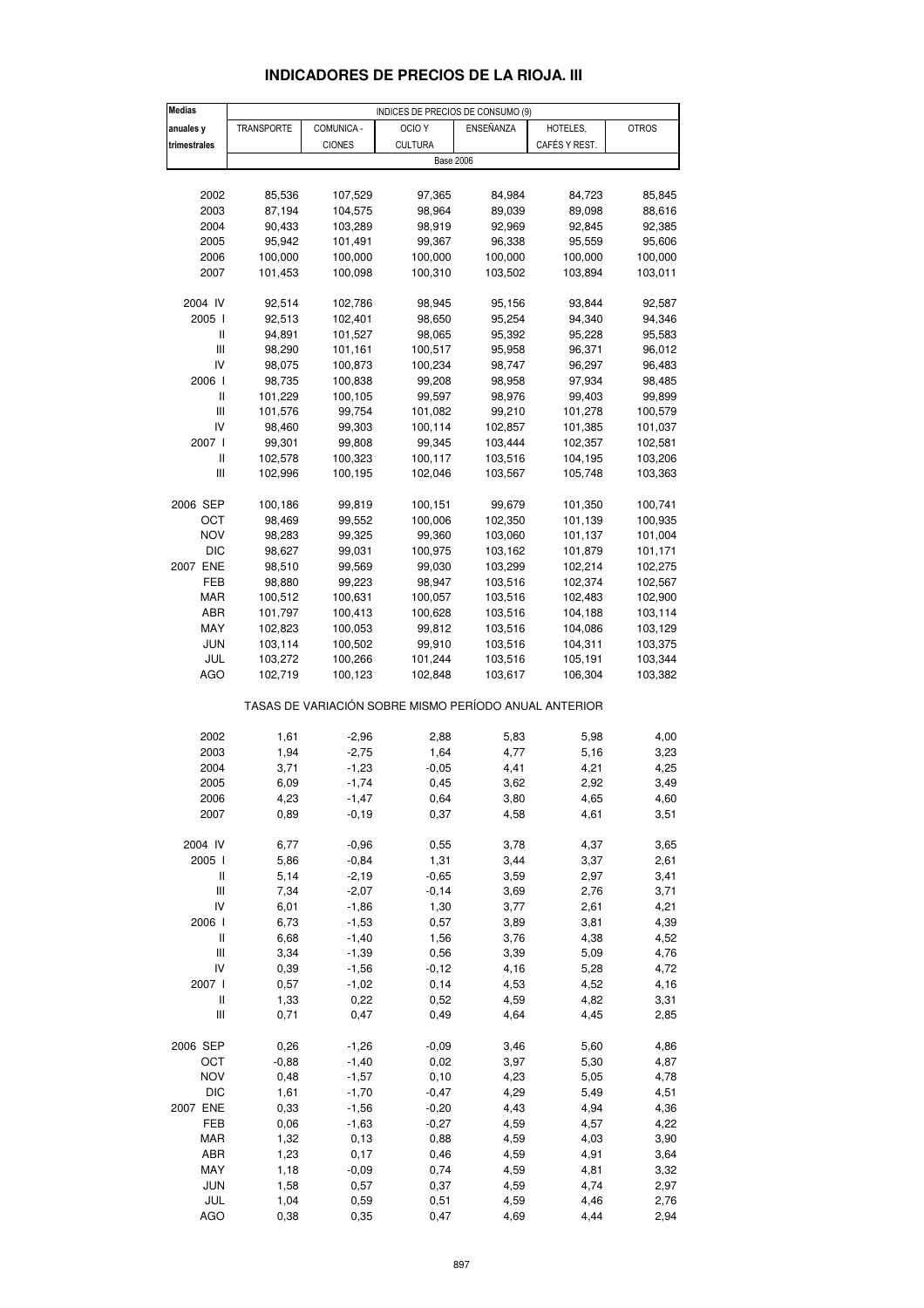| <b>Medias</b>                      |                      | <b>COSTE SALARIAL</b> |                                                       |                          | <b>SALARIOS</b> |                                              |             |         |       |
|------------------------------------|----------------------|-----------------------|-------------------------------------------------------|--------------------------|-----------------|----------------------------------------------|-------------|---------|-------|
| anuales y                          | POR TRABAJADOR Y MES |                       | POR HORA EFECTIVA DE TRABAJO                          |                          |                 | INCREMENTO SALARIAL PACTADO EN CONVENIO (11) |             |         |       |
| trimestrales                       |                      |                       |                                                       |                          |                 | AGRIC.                                       |             |         |       |
|                                    | <b>TOTAL</b>         | <b>ORDINARIO</b><br>€ | <b>TOTAL</b>                                          | <b>ORDINARIO</b>         | <b>TOTAL</b>    |                                              | CONST.<br>% | INDUST. | SERV. |
|                                    |                      |                       |                                                       |                          |                 |                                              |             |         |       |
|                                    |                      |                       |                                                       |                          |                 |                                              |             |         |       |
| 2002                               | 1.297,47             | 1.117,25              | 9,36                                                  | 8,07                     | 4,20            | 5,00                                         | 2,80        | 4,43    | 4,46  |
| 2003                               | 1.348,45             | 1.167,63              | 9,90                                                  | 8,59                     | 3,56            | 3,00                                         | 4,85        | 3,32    | 3,30  |
| 2004                               | 1.377,53             | 1.197,29              | 10, 10                                                | 8,79                     | 3,92            | 3,70                                         | 4,65        | 3,80    | 3,64  |
| 2005                               | 1.436,72             | 1.230,70              | 10,58                                                 | 9,09                     | 4,46            | 4,18                                         | 4,50        | 4,64    | 4,19  |
| 2006                               | 1.492,93             | 1.287,89              | 11,10                                                 | 9,58                     | 3,51            | 3,67                                         | 3,50        | 3,72    | 3,29  |
| 2007                               | 1.516,71             | 1.315,58              | 10,84                                                 | 9,38                     | 3,53            | 3,00                                         | 4,20        | 3,44    | 3,11  |
|                                    |                      |                       |                                                       |                          |                 |                                              |             |         |       |
| 2004 IV                            | 1.505,77             | 1.204,61              | 11,03                                                 | 8,82                     | 2,94            | 2,02                                         | 3,45        | 2,89    | 2,72  |
| 2005                               | 1.328,83             | 1.218,80              | 9,42                                                  | 8,64                     | 2,75            | 2,00                                         | 2,80        | 2,74    | 2,70  |
| $\mathbf{I}$                       | 1.531,21             | 1.230,55              | 10,50                                                 | 8,44                     | 2,77            | 2,00                                         | 2,80        | 2,74    | 2,78  |
| $\ensuremath{\mathsf{III}}\xspace$ | 1.325,30             | 1.235,59              | 10,88                                                 | 10,15                    | 3,08            | 2,00                                         | 2,80        | 3,12    | 3,21  |
| IV                                 | 1.561,53             | 1.237,84              | 11,50                                                 | 9,12                     | 3,04            | 2,00                                         | 2,80        | 3,08    | 3,13  |
| 2006                               | 1.383,12             | 1.256,79              | 9,51                                                  | 8,64                     | 3,09            | 3,00                                         | 3,50        | 3,29    | 2,57  |
| $\mathbf{I}$                       | 1.574,09             | 1.281,11              | 11,55                                                 | 9,40                     | 3,08            | 3,00                                         | 3,50        | 3,23    | 2,59  |
| Ш                                  | 1.381,85             | 1.306,95              | 11,15                                                 | 10,54                    | 3,09            | 3,00                                         | 3,50        | 3,23    | 2,67  |
| IV                                 | 1.632,65             | 1.306,72              | 12,18                                                 | 9,75                     | 3,06            | 3,00                                         | 3,50        | 3,13    | 2,72  |
| 2007 l                             | 1.410,63             | 1.306,24              | 9,77                                                  | 9,05                     | 3,57            | 3,00                                         | 4,20        | 3,45    | 2,75  |
| $\mathbf{I}$                       | 1.622,78             | 1.324,91              | 11,90                                                 | 9,71                     | 3,53            | 3,00                                         | 4,20        | 3,44    | 3,11  |
| Ш                                  |                      |                       |                                                       |                          | 3,53            | 3,00                                         | 4,20        | 3,44    | 3,11  |
|                                    |                      |                       |                                                       |                          |                 |                                              |             |         |       |
| 2006 AGO                           |                      |                       |                                                       |                          | 3,08            |                                              |             |         |       |
|                                    |                      |                       |                                                       |                          |                 | 3,00                                         | 3,50        | 3,23    | 2,62  |
| SEP                                |                      |                       |                                                       |                          | 3,09            | 3,00                                         | 3,50        | 3,23    | 2,67  |
| OCT                                |                      |                       |                                                       |                          | 3,08            | 3,00                                         | 3,50        | 3,22    | 2,67  |
| <b>NOV</b>                         |                      |                       |                                                       |                          | 3,08            | 3,00                                         | 3,50        | 3,22    | 2,67  |
| <b>DIC</b>                         |                      |                       |                                                       |                          | 3,06            | 3,00                                         | 3,50        | 3,13    | 2,72  |
| 2007 ENE                           |                      |                       |                                                       |                          | 3,18            | 3,00                                         | 0,00        | 3,45    | 2,78  |
| FEB                                |                      |                       |                                                       |                          | 3,57            | 3,00                                         | 4,20        | 3,45    | 2,74  |
| <b>MAR</b>                         |                      |                       |                                                       |                          | 3,57            | 3,00                                         | 4,20        | 3,45    | 2,75  |
| ABR                                |                      |                       |                                                       |                          | 3,57            | 3,00                                         | 4,20        | 3,45    | 2,75  |
| MAY                                |                      |                       |                                                       |                          | 3,57            | 3,00                                         | 4,20        | 3,45    | 2,75  |
| <b>JUN</b>                         |                      |                       |                                                       | $\overline{\phantom{a}}$ | 3,53            | 3,00                                         | 4,20        | 3,44    | 3,11  |
| JUL                                |                      |                       |                                                       |                          | 3,53            | 3,00                                         | 4,20        | 3,44    | 3,11  |
|                                    |                      |                       | TASAS DE VARIACIÓN SOBRE MISMO PERÍODO ANUAL ANTERIOR |                          |                 |                                              |             |         |       |
|                                    |                      |                       |                                                       |                          |                 |                                              |             |         |       |
| 2002                               | 2,28                 | 2,14                  | 3,66                                                  | 3,69                     |                 |                                              |             |         |       |
| 2003                               | 3,93                 | 4,51                  | 5,80                                                  | 6,44                     |                 |                                              |             |         |       |
| 2004                               | 2,16                 | 2,54                  | 1,99                                                  | 2,24                     |                 |                                              |             |         |       |
| 2005                               | 4,30                 | 2,79                  | 4,73                                                  | 3,44                     |                 |                                              |             |         |       |
| 2006                               | 3,91                 | 4,65                  | 4,94                                                  | 5,45                     |                 |                                              |             |         |       |
| 2007                               | 2,58                 | 3,67                  | 2,90                                                  | 3,99                     |                 |                                              |             |         |       |
|                                    |                      |                       |                                                       |                          |                 |                                              |             |         |       |
| 2004 IV                            | 1,57                 | 1,05                  | 4,15                                                  | 3,52                     |                 |                                              |             |         |       |
| 2005 l                             | 5,18                 | 2,48                  | 9,28                                                  | 6,40                     |                 |                                              |             |         |       |
| $\ensuremath{\mathsf{II}}$         | 5,20                 | 3,70                  | 0,67                                                  | $-0,71$                  |                 |                                              |             |         |       |
| $\mathsf{III}$                     | 3,11                 | 2,23                  | 5,53                                                  | 4,64                     |                 |                                              |             |         |       |
| IV                                 | 3,70                 | 2,76                  | 4,26                                                  | 3,40                     |                 |                                              |             |         |       |
| 2006                               | 4,09                 | 3,12                  | 0,96                                                  | 0,00                     |                 |                                              |             |         |       |
| $\, \parallel$                     | 2,80                 | 4,11                  | 10,00                                                 | 11,37                    |                 |                                              |             |         |       |
| $\mathsf{III}$                     | 4,27                 | 5,78                  | 2,48                                                  | 3,84                     |                 |                                              |             |         |       |
| ${\sf IV}$                         | 4,55                 | 5,56                  | 5,91                                                  | 6,91                     |                 |                                              |             |         |       |
| 2007 l                             | 1,99                 | 3,93                  | 2,73                                                  | 4,75                     |                 |                                              |             |         |       |
| $\ensuremath{\mathsf{II}}$         | 3,09                 | 3,42                  | 3,03                                                  | 3,30                     |                 |                                              |             |         |       |
| $\ensuremath{\mathsf{III}}\xspace$ |                      |                       |                                                       |                          |                 |                                              |             |         |       |
|                                    |                      |                       |                                                       |                          |                 |                                              |             |         |       |
| 2006 AGO                           |                      |                       |                                                       |                          |                 |                                              |             |         |       |
| <b>SEP</b>                         |                      |                       |                                                       |                          |                 |                                              |             |         |       |
| OCT                                |                      |                       |                                                       |                          |                 |                                              |             |         |       |
| <b>NOV</b>                         |                      |                       |                                                       |                          |                 |                                              |             |         |       |
| <b>DIC</b>                         |                      |                       |                                                       |                          |                 |                                              |             |         |       |
| 2007 ENE                           |                      |                       |                                                       |                          |                 |                                              |             |         |       |
| <b>FEB</b>                         |                      |                       |                                                       |                          |                 |                                              |             |         |       |
|                                    |                      |                       |                                                       |                          |                 |                                              |             |         |       |
| MAR                                |                      |                       |                                                       |                          |                 |                                              |             |         |       |
| ABR                                |                      |                       |                                                       |                          |                 |                                              |             |         |       |
| MAY                                |                      |                       |                                                       |                          |                 |                                              |             |         |       |
| JUN                                |                      |                       |                                                       |                          |                 |                                              |             |         |       |
| JUL                                |                      |                       |                                                       |                          |                 |                                              |             |         |       |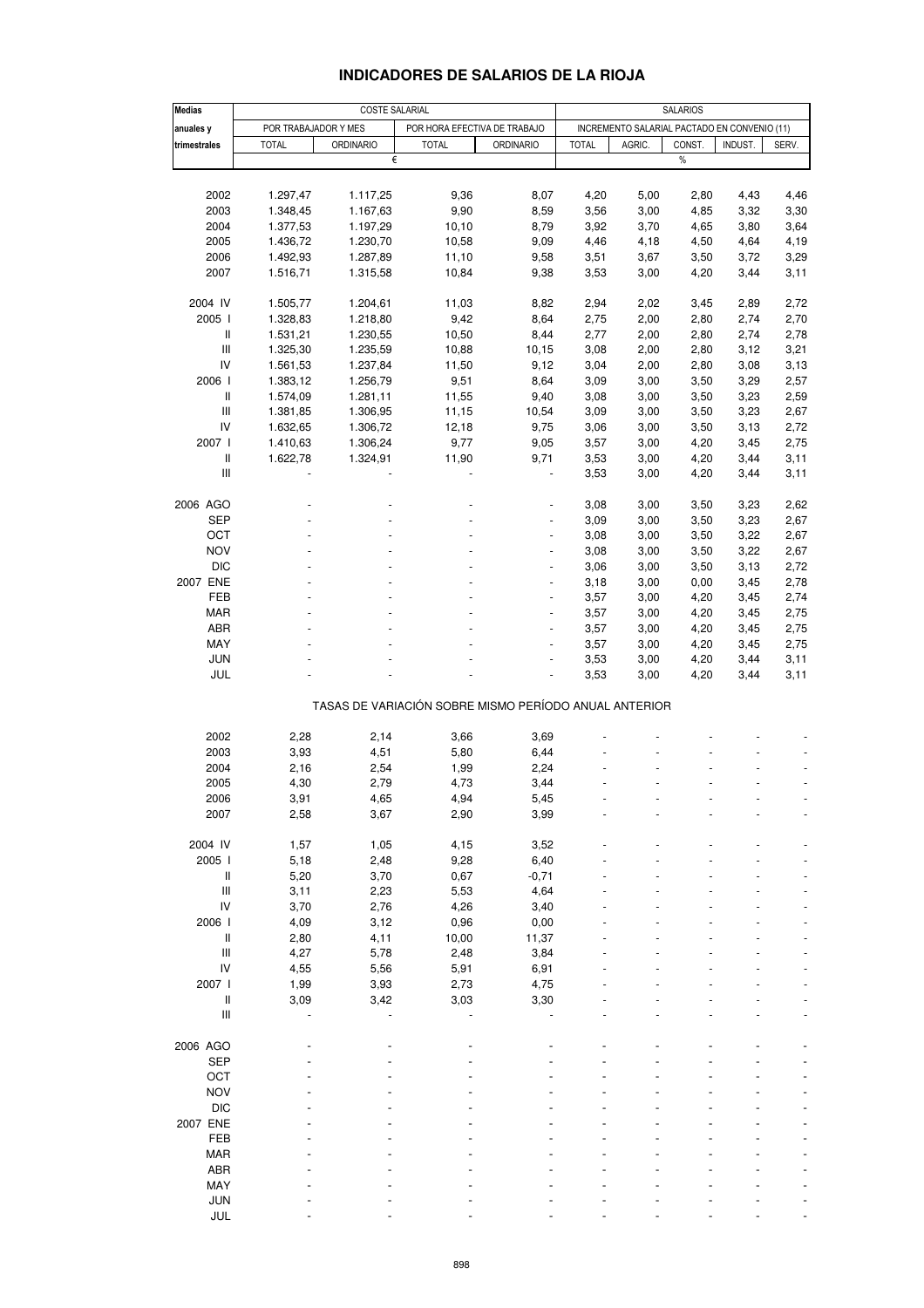| <b>Medias</b>  |                 |           | CRÉDITOS Y DEPÓSITOS DEL SISTEMA BANCARIO             |           | HIPOTECAS INMOBILIARIAS   |                |  |  |  |  |  |  |  |
|----------------|-----------------|-----------|-------------------------------------------------------|-----------|---------------------------|----------------|--|--|--|--|--|--|--|
| anuales y      | <b>CRÉDITOS</b> |           | <b>DEPÓSITOS</b>                                      |           | FINCAS RÚSTICAS Y URBANAS |                |  |  |  |  |  |  |  |
| trimestrales   | S.PRIVADO       | S.PÚBLICO | S.PRIVADO                                             | S.PÚBLICO | NÚMERO                    | <b>IMPORTE</b> |  |  |  |  |  |  |  |
|                |                 |           | Millones de €                                         |           | Unidades                  | Miles de €     |  |  |  |  |  |  |  |
|                |                 |           |                                                       |           |                           |                |  |  |  |  |  |  |  |
| 2002           | 4.511,07        | 229,58    | 3.966,80                                              | 110,64    | 714                       | 65.458         |  |  |  |  |  |  |  |
| 2003           | 5.333,49        | 242,39    | 4.204,78                                              | 98,92     | 843                       | 93.665         |  |  |  |  |  |  |  |
| 2004           | 6.250,41        | 292,63    | 4.499,61                                              | 119,40    | 855                       | 141.223        |  |  |  |  |  |  |  |
|                |                 |           |                                                       |           |                           |                |  |  |  |  |  |  |  |
| 2005           | 7.720,12        | 278,40    | 4.789,34                                              | 165,96    | 899                       | 142.776        |  |  |  |  |  |  |  |
| 2006           | 9.689,92        | 274,47    | 5.482,27                                              | 166,85    | 1.174                     | 189.075        |  |  |  |  |  |  |  |
| 2007           | 11.262,06       | 372,84    | 6.152,17                                              | 175,57    | 1.062                     | 196.321        |  |  |  |  |  |  |  |
| 2004 IV        | 6.631,97        | 253,93    | 4.780,44                                              | 137,57    | 847                       | 114.760        |  |  |  |  |  |  |  |
|                |                 |           |                                                       |           |                           |                |  |  |  |  |  |  |  |
| 2005 l         | 6.982,38        | 283,42    | 4.828,12                                              | 146,46    | 996                       | 134.826        |  |  |  |  |  |  |  |
| Ш              | 7.488,29        | 309,19    | 4.668,42                                              | 156,02    | 831                       | 132.476        |  |  |  |  |  |  |  |
| Ш              | 8.001,98        | 278,25    | 4.787,64                                              | 170,79    | 829                       | 148.675        |  |  |  |  |  |  |  |
| IV             | 8.407,82        | 242,72    | 4.873,20                                              | 190,55    | 941                       | 155.128        |  |  |  |  |  |  |  |
| 2006 l         | 8.889,51        | 302,36    | 5.097,61                                              | 182,22    | 1.333                     | 223.245        |  |  |  |  |  |  |  |
| Ш              | 9.503,50        | 291,90    | 5.384,81                                              | 176,77    | 1.021                     | 177.955        |  |  |  |  |  |  |  |
| Ш              | 9.926,50        | 279,40    | 5.578,00                                              | 152,67    | 1.373                     | 204.335        |  |  |  |  |  |  |  |
| IV             | 10.440,19       | 224,22    | 5.868,64                                              | 155,74    | 968                       | 150.766        |  |  |  |  |  |  |  |
| 2007 l         | 11.088,27       | 328,17    | 5.979,06                                              | 179,16    | 1.026                     | 200.331        |  |  |  |  |  |  |  |
| Ш              |                 |           |                                                       | 171,99    |                           | 187.972        |  |  |  |  |  |  |  |
|                | 11.435,86       | 417,51    | 6.325,29                                              |           | 1.117                     |                |  |  |  |  |  |  |  |
| Ш              |                 |           |                                                       |           | 1.007                     | 209.334        |  |  |  |  |  |  |  |
| 2006 AGO       |                 |           |                                                       |           | 1.125                     | 162.242        |  |  |  |  |  |  |  |
| SEP            |                 |           |                                                       |           | 1.465                     | 202.910        |  |  |  |  |  |  |  |
| ОСТ            |                 |           |                                                       |           | 991                       | 126.931        |  |  |  |  |  |  |  |
|                |                 |           |                                                       |           |                           |                |  |  |  |  |  |  |  |
| <b>NOV</b>     |                 |           |                                                       |           | 983                       | 136.267        |  |  |  |  |  |  |  |
| <b>DIC</b>     |                 |           |                                                       |           | 930                       | 189.101        |  |  |  |  |  |  |  |
| 2007 ENE       |                 |           |                                                       |           | 1.172                     | 203.074        |  |  |  |  |  |  |  |
| FEB            |                 |           |                                                       |           | 877                       | 200.245        |  |  |  |  |  |  |  |
| <b>MAR</b>     |                 |           |                                                       |           | 1.030                     | 197.675        |  |  |  |  |  |  |  |
| ABR            |                 |           |                                                       |           | 888                       | 191.132        |  |  |  |  |  |  |  |
| MAY            |                 |           |                                                       |           | 1.289                     | 181.734        |  |  |  |  |  |  |  |
| <b>JUN</b>     |                 |           |                                                       |           | 1.173                     | 191.050        |  |  |  |  |  |  |  |
| JUL            |                 |           |                                                       |           | 1.007                     | 209.334        |  |  |  |  |  |  |  |
|                |                 |           |                                                       |           |                           |                |  |  |  |  |  |  |  |
|                |                 |           | TASAS DE VARIACIÓN SOBRE MISMO PERÍODO ANUAL ANTERIOR |           |                           |                |  |  |  |  |  |  |  |
| 2002           | 14,87           | $-0,38$   | 6,16                                                  | 29,74     | 25,65                     | 21,50          |  |  |  |  |  |  |  |
| 2003           | 18,23           | 5,58      | 6,00                                                  | $-10,60$  | 18,06                     | 43,09          |  |  |  |  |  |  |  |
|                |                 |           |                                                       |           |                           |                |  |  |  |  |  |  |  |
| 2004           | 17,19           | 20,73     | 7,01                                                  | 20,71     | 1,33                      | 50,77          |  |  |  |  |  |  |  |
| 2005           | 23,51           | $-4,87$   | 6,44                                                  | 38,99     | 5,26                      | 1,10           |  |  |  |  |  |  |  |
| 2006           | 25,52           | $-1,41$   | 14,47                                                 | 0,54      | 30,50                     | 32,43          |  |  |  |  |  |  |  |
| 2007           | 22,46           | 25,48     | 17,38                                                 | $-2,19$   | $-13,44$                  | $-5,32$        |  |  |  |  |  |  |  |
| 2004 IV        | 16,79           | 1,05      | 11,21                                                 | 34,04     | $-21,19$                  | $-2,74$        |  |  |  |  |  |  |  |
| 2005 l         | 18,54           | $-6,49$   | 12,60                                                 | 26,76     | $-10,11$                  | $-36,27$       |  |  |  |  |  |  |  |
| Ш              | 22,31           | 0,49      | 7,04                                                  | 30,53     | 8,77                      |                |  |  |  |  |  |  |  |
|                |                 |           |                                                       |           |                           | 9,55           |  |  |  |  |  |  |  |
| $\mathsf{III}$ | 25,88           | $-9,02$   | 4,79                                                  | 62,73     | 18,65                     | 26,37          |  |  |  |  |  |  |  |
| IV             | 26,78           | $-4,42$   | 1,94                                                  | 38,51     | 11,14                     | 35,18          |  |  |  |  |  |  |  |
| 2006 l         | 27,31           | 6,68      | 5,58                                                  | 24,41     | 33,80                     | 65,58          |  |  |  |  |  |  |  |
| $\sf II$       | 26,91           | $-5,59$   | 15,35                                                 | 13,30     | 22,81                     | 34,33          |  |  |  |  |  |  |  |
| $\mathbf{III}$ | 24,05           | 0,41      | 16,51                                                 | $-10,61$  | 65,59                     | 37,44          |  |  |  |  |  |  |  |
| IV             | 24,17           | $-7,62$   | 20,43                                                 | $-18,27$  | 2,87                      | $-2,81$        |  |  |  |  |  |  |  |
| 2007 l         | 24,73           | 8,54      | 17,29                                                 | $-1,68$   | $-22,99$                  | $-10,26$       |  |  |  |  |  |  |  |
| Ш              | 20,33           | 43,03     | 17,47                                                 | $-2,71$   | 9,37                      | 5,63           |  |  |  |  |  |  |  |
| Ш              |                 |           |                                                       |           | $-34,18$                  | $-15,54$       |  |  |  |  |  |  |  |
|                |                 |           |                                                       |           |                           |                |  |  |  |  |  |  |  |
| 2006 AGO       |                 |           |                                                       |           | 16,46                     | $-18,61$       |  |  |  |  |  |  |  |
| <b>SEP</b>     |                 |           |                                                       |           | 115,44                    | 101,81         |  |  |  |  |  |  |  |
| OCT            |                 |           |                                                       |           | $-0,70$                   | 0,55           |  |  |  |  |  |  |  |
| <b>NOV</b>     |                 |           |                                                       |           | 12,09                     | $-6,80$        |  |  |  |  |  |  |  |
| <b>DIC</b>     |                 |           |                                                       |           | $-1,90$                   | $-1,99$        |  |  |  |  |  |  |  |
| 2007 ENE       |                 |           |                                                       |           | $-2,09$                   | $-14,46$       |  |  |  |  |  |  |  |
| FEB            |                 |           |                                                       |           | $-37,62$                  | $-8,19$        |  |  |  |  |  |  |  |
| <b>MAR</b>     |                 |           |                                                       |           | $-26,16$                  | $-7,73$        |  |  |  |  |  |  |  |
| ABR            |                 |           |                                                       |           | 0,45                      | 27,06          |  |  |  |  |  |  |  |
|                |                 |           |                                                       |           |                           |                |  |  |  |  |  |  |  |
| MAY            |                 |           |                                                       |           | 19,46                     | 10,78          |  |  |  |  |  |  |  |
| <b>JUN</b>     |                 |           |                                                       |           | 6,64                      | $-12,92$       |  |  |  |  |  |  |  |
| JUL            |                 |           |                                                       |           | $-34,18$                  | $-15,54$       |  |  |  |  |  |  |  |

## **INDICADORES MONETARIOS Y FINANCIEROS DE LA RIOJA**